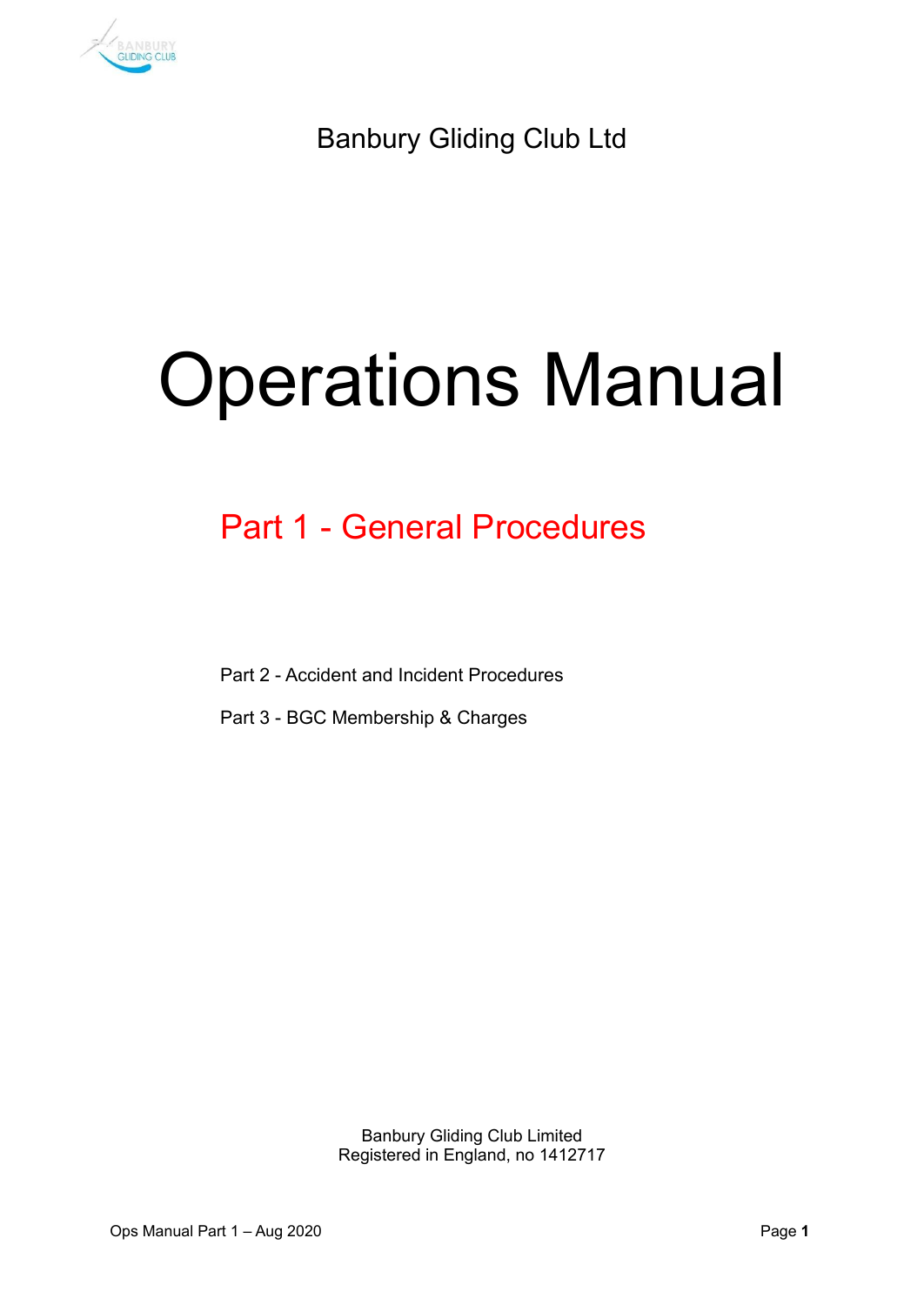

| <b>Revision no.</b> | <b>Date</b>      | <b>Status</b> | <b>Comment</b>                                                                                                            |
|---------------------|------------------|---------------|---------------------------------------------------------------------------------------------------------------------------|
| 1                   |                  | Withdrawn     | Original                                                                                                                  |
| $\overline{2}$      | January 2016     | Withdrawn     | Update of names and contact<br>telephone numbers.<br>Update of Eurofox aircraft                                           |
| 3                   | April 2018       | Current       | Major revision                                                                                                            |
| 4                   | August 2018      | Additional    | Updates to Revision 3:                                                                                                    |
|                     |                  |               | Paras 16 and 22<br>Appendices 5, 11 and 12                                                                                |
| 5                   | April 2019       | Additional    | Updates to Revision 3:                                                                                                    |
|                     |                  |               | Para 5, 7, 16 and 17<br>Appendices 10,11 and 12                                                                           |
| 6                   | <b>July 2019</b> | Additional    | Updates to Revision 3:                                                                                                    |
|                     |                  |               | Para 16.8<br>Appendices 8, 12 and 13                                                                                      |
| $\overline{7}$      | December<br>2019 | Additional    | Para 5.5, 6.9, 14, 15.7, 16.1,<br>16.3, 16.4, 16.16, 18.2, 19.1,<br>19.2, 22.2, 22.9 and 22.11<br>Appendices 5, 11 and 13 |
| 8                   | August 2020      | Additional    | Paras 14, 15.7, 16.5, 16.6,<br>16.8, 16.9, 16.6, 17, 18.3 and<br>19.2<br>Appendix 8, 10, 11, 12 and 13                    |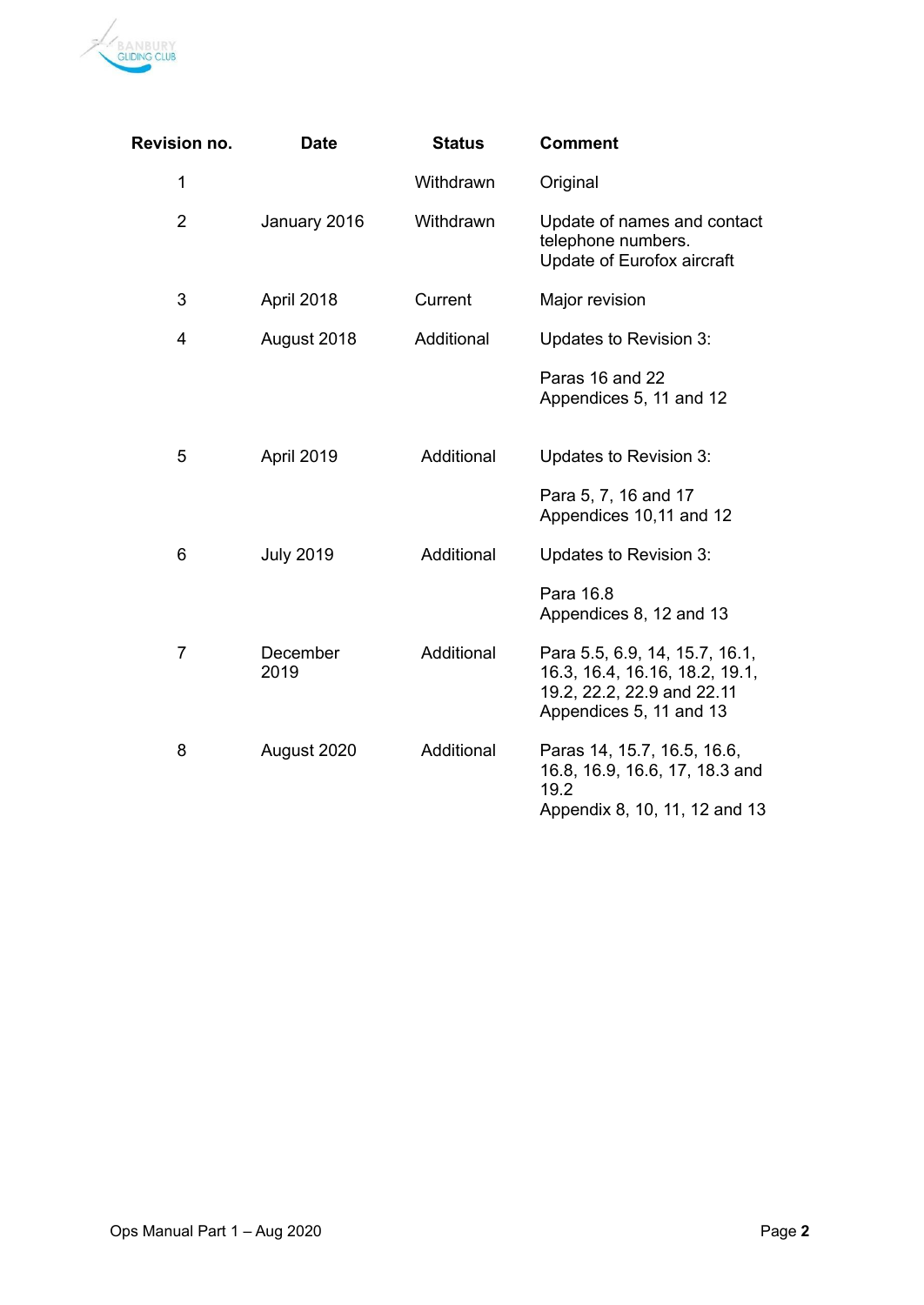

# Part 1 – General Procedures

# <span id="page-2-0"></span>**Authorisation and Distribution**

Authorisation

This Operations Manual provides advice, information and guidance to all those responsible for the safe operation of Banbury Gliding Club Ltd. It is to be used as a base document for all Club operations.

P Fincham Chairman April 2018

Distribution:

Chairman (Master Copy) Committee Members Chief Flying Instructor Safety Officer Child Protection Officer Clubhouse Noticeboard Coach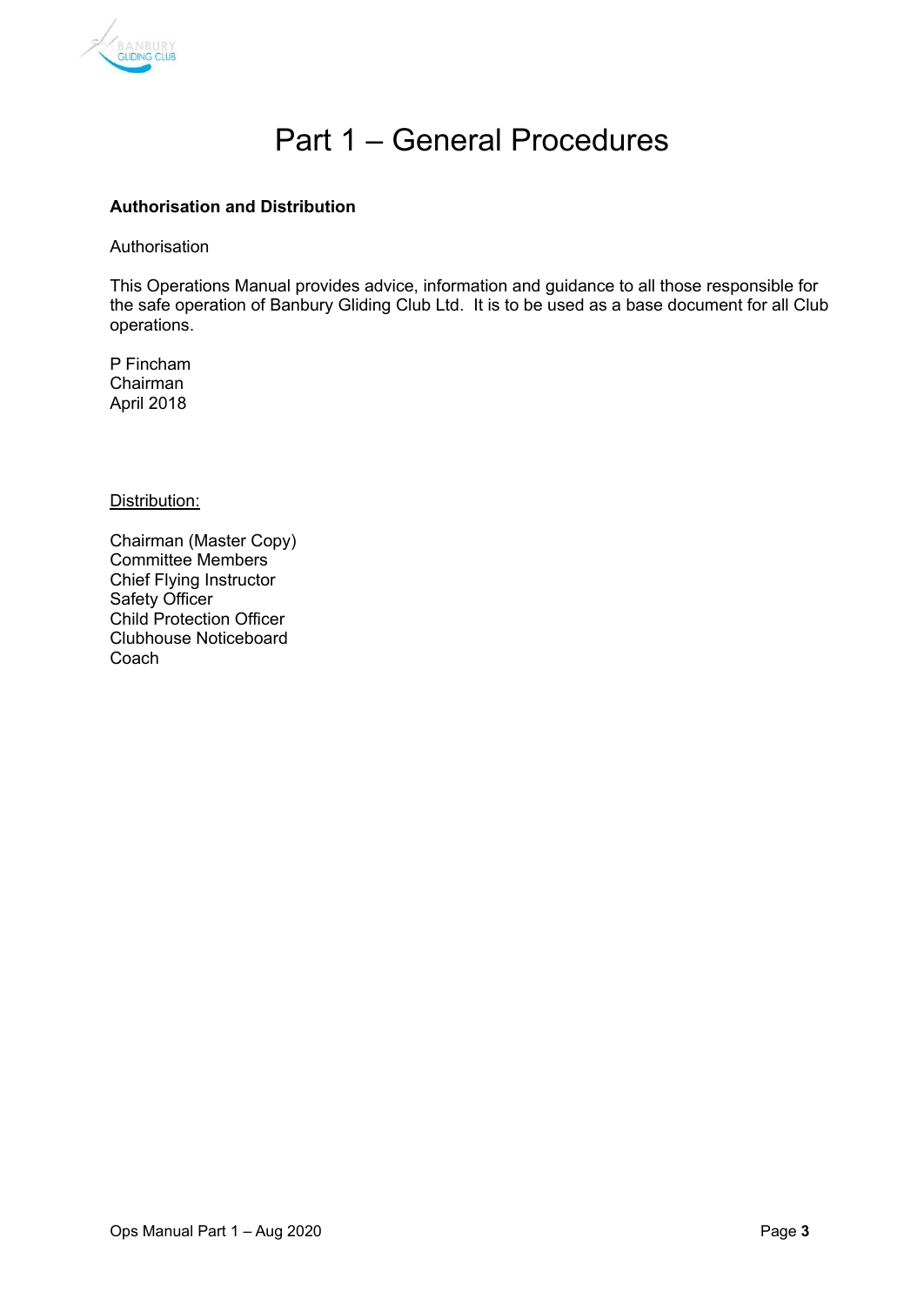

# INDEX

| <b>Authorisation and Distribution</b>                       | 3  |
|-------------------------------------------------------------|----|
| Club Management<br>1.                                       | 7  |
| <b>Management Structure</b><br>2.                           | 7  |
| 3.<br>Charges                                               | 8  |
| <b>Trial Lessons</b><br>4.                                  | 8  |
| <b>General Airfield Operations</b><br>5.                    | 9  |
| Delegation of responsibilities<br>6.                        | 10 |
| Duty Instructor<br>7.                                       | 10 |
| Duty Tug Pilot<br>8.                                        | 11 |
| <b>Duty Pilot</b><br>9.                                     | 11 |
| 10.<br><b>Club Members</b>                                  | 12 |
| 11.<br>After flying                                         | 12 |
| 12.<br>Hangar packing and unpacking                         | 12 |
| 13.<br>Daily Inspections                                    | 12 |
| Parachutes<br>14.                                           | 12 |
| 15.<br>Glider towing and handling                           | 13 |
| 16.<br><b>Flight Operations</b>                             | 16 |
| 16.1<br><b>Flying Training</b>                              | 16 |
| 16.2<br><b>Check Flights</b>                                | 17 |
| 16.3<br><b>Advanced Training</b>                            | 17 |
| 16.4<br>Tug Pilot Currency.                                 | 18 |
| 16.5<br><b>Experience Requirements to Fly Club Gliders:</b> | 18 |
| 16.6<br>Logbooks.                                           | 18 |
| 16.7<br>Type Conversions.                                   | 18 |
| 16.8<br>Glider Loan                                         | 18 |
| 16.9<br>Accidents/Incidents                                 | 19 |
| 16.10 Oxygen.                                               | 19 |
| 16.11<br><b>Operational Records.</b>                        | 19 |
| 16.12<br>Other Records.                                     | 20 |
| 16.13<br>Private Gliders.                                   | 20 |
| 16.14<br>Flying Orders.                                     | 20 |
| 16.15<br>Annual Checks.                                     | 20 |
| 16.16<br><b>Medical Requirements.</b>                       | 20 |
| Communications.<br>17.                                      | 21 |
| 18.<br><b>Emergency Procedures.</b>                         | 22 |
| 18.1<br>Accident and Incident Reporting.                    | 22 |
| 18.2<br>Confidential Incident Reporting.                    | 22 |
| 18.3<br><b>Emergency Equipment.</b>                         | 22 |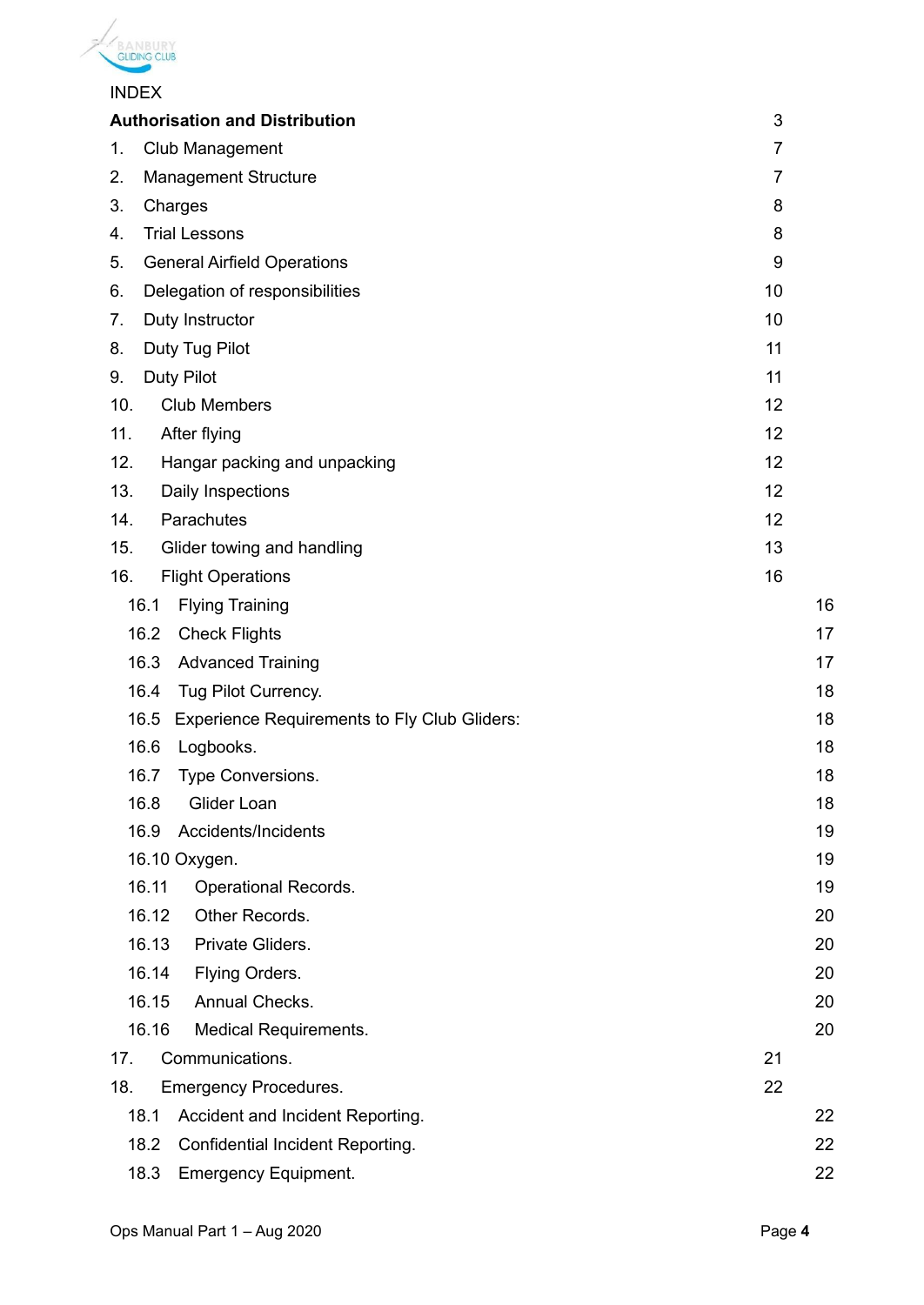

| 19.        | Fuel                                                                 | 22       |
|------------|----------------------------------------------------------------------|----------|
| 19.1       | EuroFOX.                                                             | 22       |
| 19.2       | Collecting Fuel.                                                     | 23       |
| 19.3       | Storage.                                                             | 23       |
| 19.4       | Vehicles.                                                            | 24       |
| 20.        | Supervision and Control of Visitors                                  | 24       |
| 21.        | <b>Authority to Drive Vehicles</b>                                   | 24       |
| 21.1       | Buggy.                                                               | 24       |
| 21.2       | Coach.                                                               | 24       |
| 22.        | <b>Club Administration</b>                                           | 24       |
| 22.1       | Health and Safety.                                                   | 24       |
| 22.2       | Insurance Overview.                                                  | 25       |
| 22.3       | Club Bank.                                                           | 25       |
| 22.4       | Child Protection Policy.                                             | 25       |
| 22.5       | Data Protection.                                                     | 26       |
| 22.6       | Membership Administration and Glidex.                                | 26       |
| 22.7       | Document Archiving.                                                  | 26       |
| 22.8       | Workshop Hire.                                                       | 26       |
| 22.9       | <b>BGA Authorised Instructors.</b>                                   | 26       |
| 22.10      | Notices to Members.                                                  | 26       |
| 22.11      | Mid-Week Flying.                                                     | 26       |
| 22.12      | Club Contacts.                                                       | 26       |
| Appendices |                                                                      | 26       |
|            | Appendix 1 - Hinton Airfield Operations Agreement                    | 27       |
|            | Appendix 2 - BGA Code of Practice for Gliding Lessons                | 33       |
|            | Appendix 3 - Health and Safety Policy                                | 34       |
|            | Appendix 4 - Child Protection Policy and Procedures                  | 35       |
|            | Appendix 5 - Policy for Handling of DBS Certificate Information      | 39       |
|            | Appendix 6 - Policy for the Recruitment of Ex-Offenders              | 41       |
|            | Appendix 7 - Membership Administration and Glidex                    | 42       |
|            | Appendix 8 - Archive Policy                                          | 43       |
|            | Appendix 9 - BGC Workshop Hire Agreement - Issue 1                   | 45       |
|            | Appendix 10 - Current Instructors, Inspectors and Official Observers | 47       |
|            | Appendix 11 - Notices to Members<br>Appendix 12 - Mid-Week Flying    | 48<br>49 |
|            | Appendix 13 - Club Contacts                                          | 52       |
|            |                                                                      |          |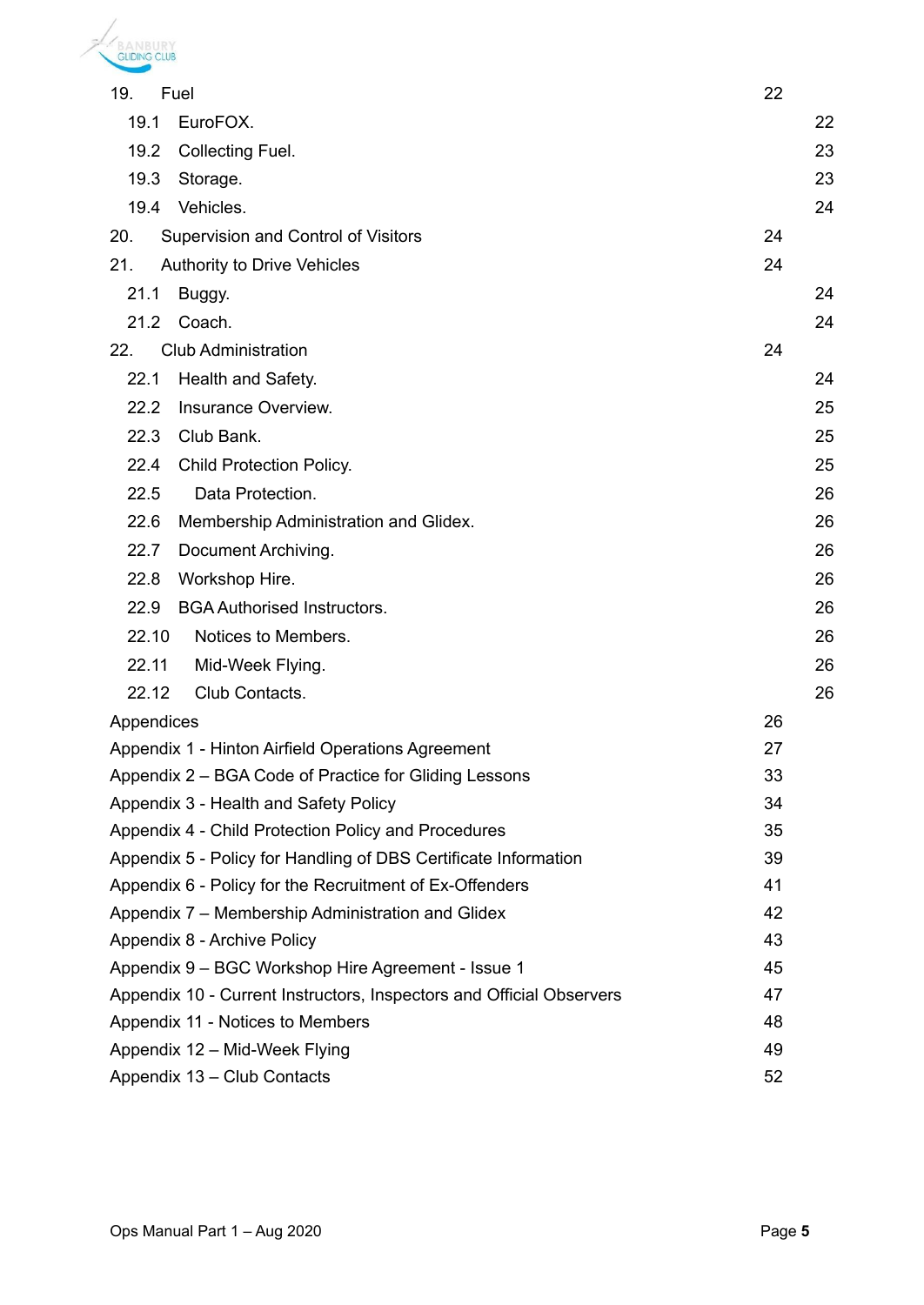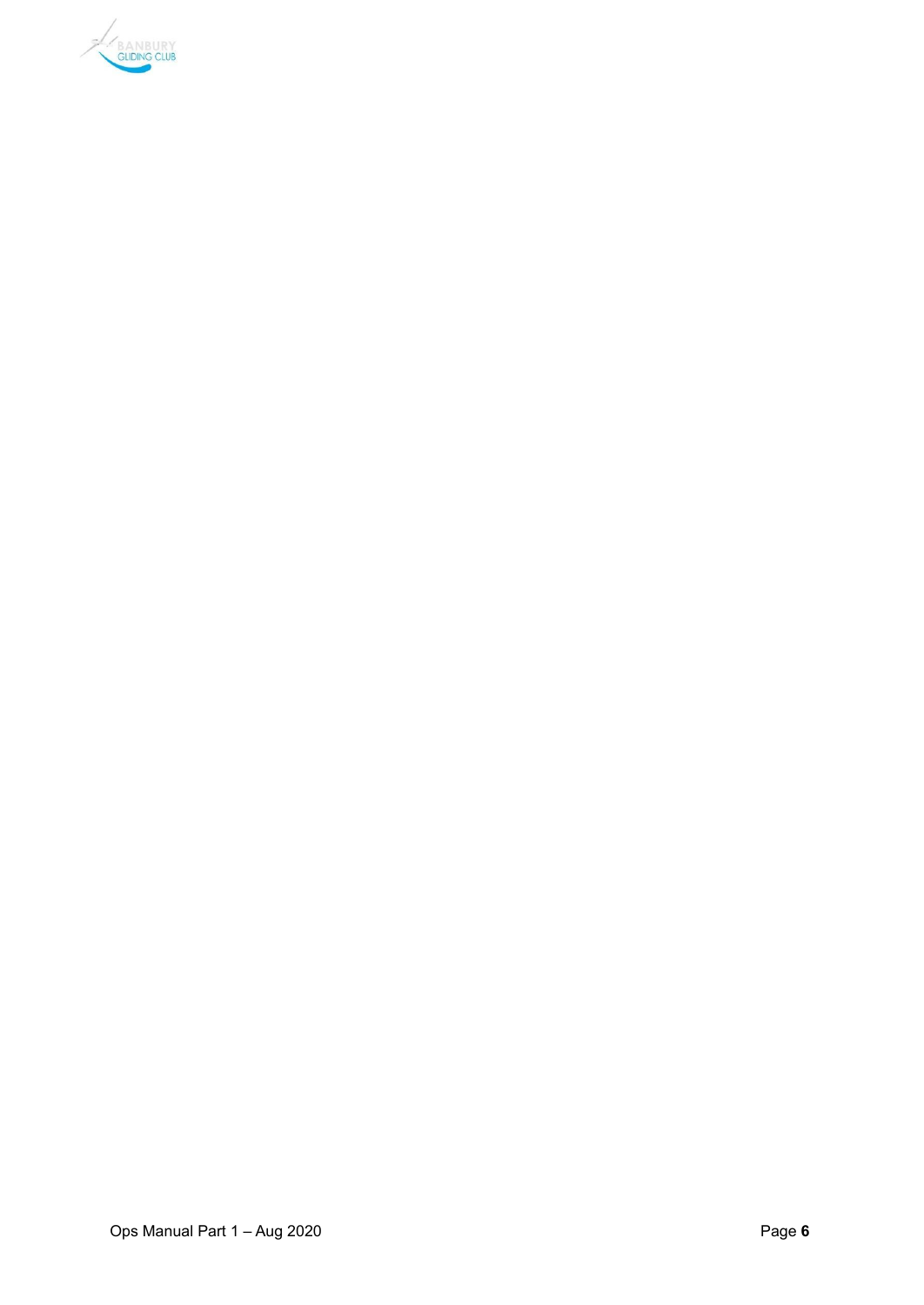

# <span id="page-6-0"></span>**1. Club Management**

1.1 The purpose of this Manual is to provide advice, information and guidance to all those responsible for the safe operation of Banbury Gliding Club (BGC). It is based on the BGA Site Operations Manual, which contains a distillation of best practices from advice and guidance provided by other member clubs in their own published operating procedures. It deals primarily with airfield and flight operations. The wider responsibilities of running the field are covered in a section on the supervision and control of visitors and practical guidance on dealing with airfield accidents and emergencies is also provided.

1.2 Clearly defined procedures must be available, in writing, as required by BGA Operational Regulation 1.6, which states that... 'All Club Local Regulations, in addition to the BGA Regulations but not in place or contrary to them, must be posted in a visible place in the Club premises". Legislation regarding the Health and Safety at Work Act, 1974 and its application to private clubs has also been applied.

1.3 It is expected that this Manual will require revision from time to time, based on Club experience, revised BGA policies and changes to external regulations. Proposed amendments are welcomed and should be sent to the Secretary for consideration by the Committee. The Chairman will issue amendments as required on behalf of the Committee.

1.4 BGC Ltd reserves the right to amend, supplement and/or discontinue at its absolute discretion, for whatever reason, any or all, of the guidelines set out in this Manual.

# <span id="page-6-1"></span>**2. Management Structure**

2.1 Banbury Gliding Club Ltd is a private company limited by guarantee without share capital. It is run on behalf of the members by an elected Management Committee all of whom are directors of the company. This Committee consists of the following posts:

- a. Chairman. The Chairman chairs the Committee meetings and is the person responsible for the overall direction of the Club; he is also the final arbitrator should any complaint be made by any member, about any other Club member. He is also the Clubs point of contact with the BGA. Furthermore, the Chairman is responsible for the investigation of accidents and incidents and ensuring that all reports are filed and investigated within the appropriate time. This function is carried out in conjunction with the Safety Officer, the Chief Flying Instructor (CFI) or Tugmaster as appropriate.
- b. Secretary. The Secretary holds the position of Company Secretary of Banbury Gliding Club Ltd. He is responsible for notifying and filing changes in the directors, completing the company's annual return, supplying documents as required, giving notice of general meetings, keeping and distributing minutes of Committee and Annual General Meetings (AGM). He is also responsible for ensuring that the returns are made to Companies House on time.
- c. Treasurer. The Treasurer is responsible for the financial management of the Club by: receiving all amounts due to the Club either directly or through the Membership & Accounts Member; making all payments on behalf of the Club as authorised by the appropriate director; maintaining financial records; providing a draft annual budget for Committee approval based upon the long term strategic objectives of the Club; advising the Committee on a monthly basis of the financial situation relative to budget and reporting to the members on the financial situation at the AGM.
- d. Technical Officer. The Technical Officer is responsible for the continuing airworthiness and maintenance of Club gliders and aircraft. He receives notification from the BGA of all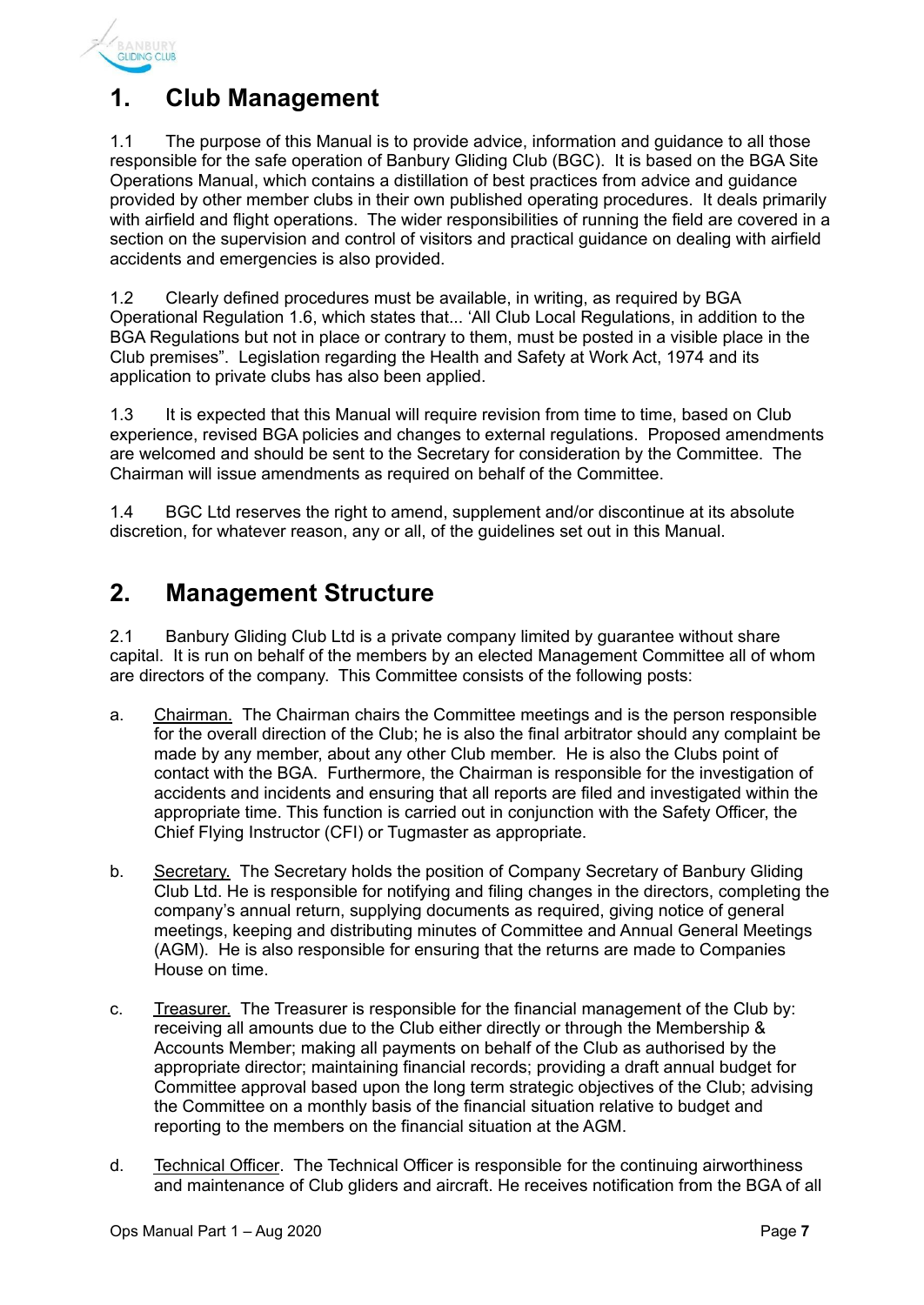

technical circulars and other communications of a technical nature, on both mandatory and non-mandatory maintenance requirements. He will endeavour to bring this information to the attention of private owners where it is relevant. He will be a member of any aircraft purchase or disposal subcommittee. He is also the point of contact to the LAA for Permit aircraft matters.

Note. Information of an urgent and mandatory nature is sent directly to the registered glider owner and it is therefore important that private owners inform the BGA of their correct contact address.

- e. Ground Equipment Member. The Ground Equipment Member is responsible for co-ordinating the general maintenance of the Clubs ground equipment, glider trailers and buildings. He will be a member of any subcommittee formed to modify or improve the Club facilities.
- f. Marketing Member. The Marketing Member is responsible for publicity and group bookings
- g. Membership & Accounts Member. The Membership & Accounts Member is responsible for membership records, banking and flying accounts.

2.2 The Club also has three appointed officers. They are the Chief Flying Instructor, the Tugmaster and the Safety Officer. The BGA requires that the Chairman and CFI, and CFI and Tugmaster posts are not combined to prevent a conflict of interest.

- h. The Chief Flying Instructor. The CFI is responsible for, and has final jurisdiction over, all flying matters. He is responsible to the BGA for all aspects of glider flying and training carried out by the Club. In conjunction with the Safety Officer, he will investigate and report accidents and incidents.
- i. The Tugmaster. The Tugmaster is responsible to the CFI and Chairman for the safe operation of the tug aircraft. He is also responsible for ensuring compliance with BGA, LAA and CAA rules. In conjunction with the Safety Officer and CFI, he will investigate and report accidents and incidents involving tug aircraft.
- j. Safety Officer. The Safety Officer is responsible for all aviation related and ground-based health and safety activities. In association with the CFI and the Tugmaster, he will investigate and report on all aircraft related accidents and incidents. He will investigate and report on all other accidents and incidents in association with the appropriate Committee Member.

# <span id="page-7-0"></span>**3. Charges**

The Club charges are reviewed annually or more often if circumstances require. The members run the Club and any work done "in house" has a direct impact on the charges. Membership categories and charges are detailed in Part 3 of this Manual.

# <span id="page-7-1"></span>**4. Trial Lessons**

The Club issues its own Trial Lesson Vouchers and participates in the BGA Trial Lesson Voucher Scheme. Under the latter scheme, the BGA sell vouchers at exhibitions such that people interested in gliding can fly with their nearest participating club. From time to time the Club may choose to utilise other agencies to market Trial Lessons on its behalf.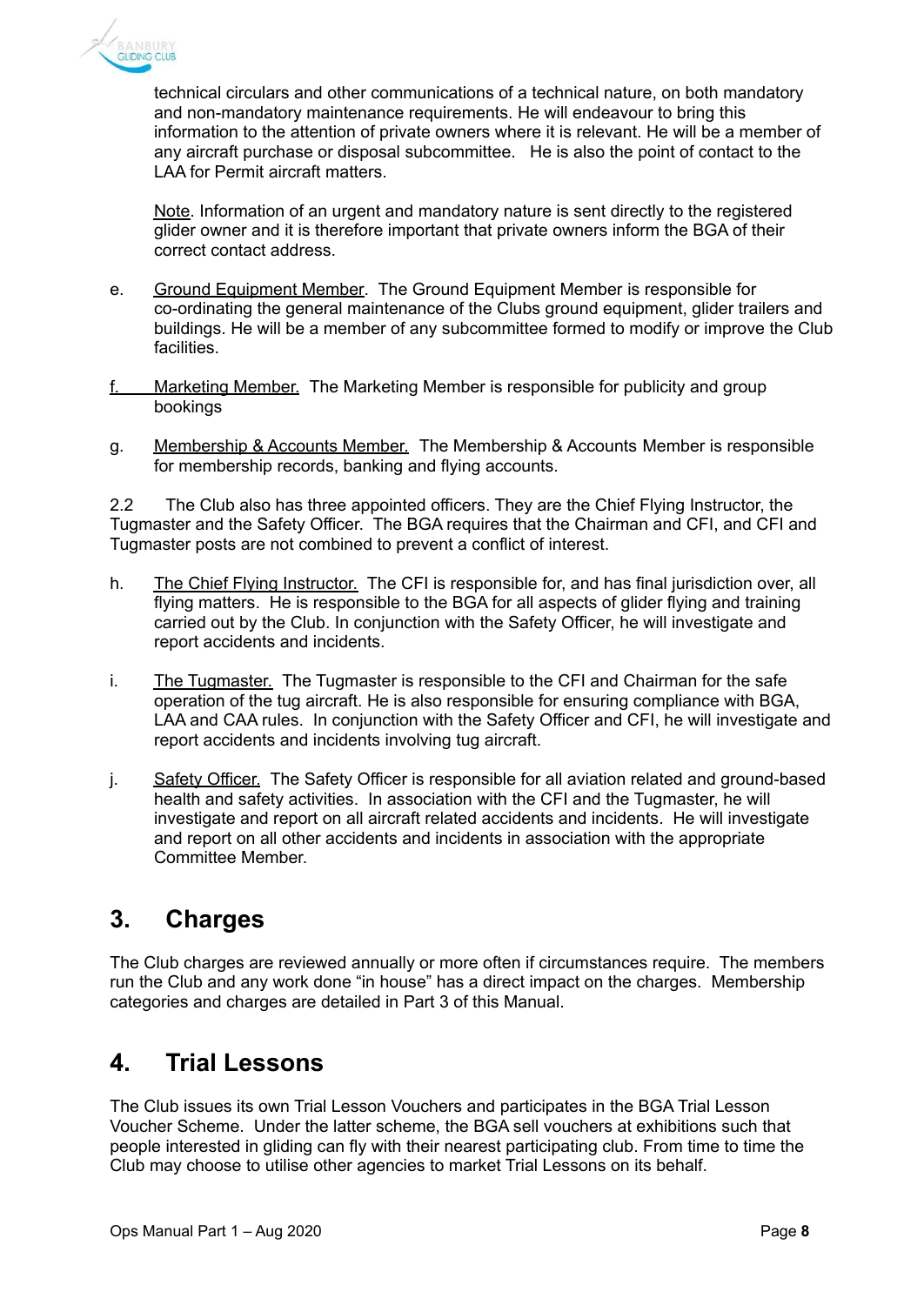

# <span id="page-8-0"></span>**5. General Airfield Operations**

5.1 Banbury Gliding Club Ltd (BGC) operates from Hinton in the Hedges airfield, which we share with both privately owned powered aircraft, a power flying school and the Hinton Skydiving Centre Ltd (HSC). The Harrison family own the airfield and we operate on a license granted by them.

5.2 All pilots flying under the control of the BGC are required to comply with the requirements of the agreement established between the Banbury Gliding Club and the Hinton Skydiving Centre Ltd dated 24/3/03, at Appendix 1.

The smooth running of the airfield, the efficient use of aircraft and equipment and above all, the avoidance of accidents depend upon an efficient organisation on every flying day. Organisation and operational requirements are governed by:

- a. The Law.
- b. BGA Operational Regulations.
- c. Health and Safety Executive.
- d. Insurance and duty of care to which references are made in the text.
- e. Club Operational Regulations

5.3 Take-off and landing are carried out from the grass strips alongside the centre triangle of the airfield or on the main runway. The centre area grass must not be driven over as a short cut. Any gliders that land on it should be retrieved directly to either the in-use runway or an associated unused runway. Landing in the centre grass area may be hazardous, as it is not kept short during some periods of the year.

5.4 Before flying starts, the Emergency Equipment Trailer should be at the launch point, ideally, attached to a buggy or a vehicle with the keys in the ignition.

5.5 All power aircraft pilots should be especially aware and mindful that they could be operating near descending parachutes and gliders returning to the field; both of which have little option but to land once committed. When HSC are operating, except during departure and when returning to land, no glider or power aircraft will:

- a. Operate within the airfield boundary.
- b. Operate within the designated Drop Zone and Glider Exclusion Zone.

5.6 All Hinton based gliders will maintain a listening watch on the airfield frequency (119.455 MHz) when within 5 miles of the airfield. Please note the Licence on this frequency restricts transmission, to below 3000 feet and within 10 miles radius of the site to avoid interference with other users.

5.7 Rigging and de-rigging are to be carried out remote from the launch area to ease congestion at the launch point and to ensure greater safety in the take-off/landing area. Rigging and derigging will normally be on the hard runway 33/15 well away from the threshold of either 24 or 33/27.

5.8 Car parking at the launch point is to be alongside the hedge line away from the runway/grass strip area. Cars will be parked on the other side of the busfrom the launch point. Temporary car parking at the Clubhouse and hangar must allow access for the various powered aircraft housed in the vicinity. Please drive about the airfield as little as possible and always show care and consideration to other airfield users, at a maximum speed of 20mph.

5.9 Cars belonging to members and visitors are insured for third-party risks by the Club's insurance. When cars are 'airside' – regarded as going beyond the official car park outside the parachutists' hangar – they are unlikely to be insured by their own motor policy.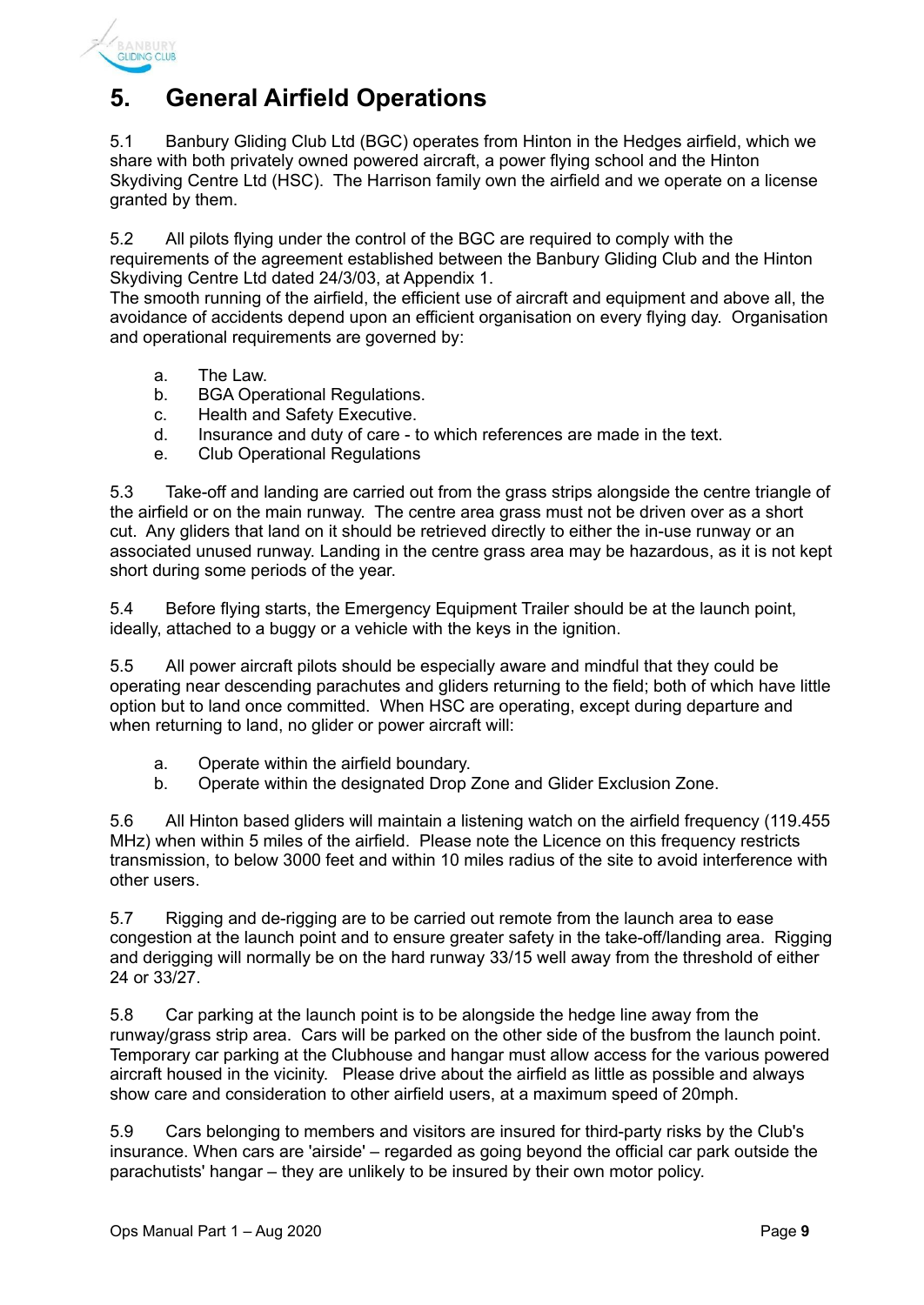

5.10 Tyres must not be left cluttering up the launch point or the hanger pan**.** They are likely to cause an accident or damage aircraft propellers. Ensuring the tidiness of the launch site at the end of the day is the responsibility of the Duty Pilot and Duty Instructor.

# <span id="page-9-0"></span>**6. Delegation of responsibilities**

BGA Op. Reg 7.2 states:

*The CFI shall have overall responsibility for all matters concerning gliding operations from the* club site and no flying shall take place without his authority. His decision in flying matters is final. *He may appoint Rated deputies to carry out his instructions if absent, but he remains responsible for all flying matters.*

On rostered Club flying days, flying will be under the control of a Duty Instructor assisted by the Duty Pilot and Duty Tug Pilot.

<span id="page-9-1"></span>The requirements for mid-week flying are detailed at Appendix 12.

# **7. Duty Instructor**

The Duty Instructor is responsible to the CFI for the safety of the flying on the day. He/she is responsible for:

- a. Inspection of the airfield for condition, obstructions and to identify any operational problems for the day.
- b. Liaising with Hinton Skydiving Centre to agree the launch direction to use as required by our Operations Agreement and the guidance notes for setting up the gliding operation. (Appendix 1)
- c. Ensuring that all in-use Club aircraft have a Daily Inspection carried out by an authorised person and that the Glider Logbooks are signed.
- d. Checking NOTAMS, Temporary Navigation Warnings (TNWs) and Aeronautical Information Circulars (AICs) for relevant information.
- e. Obtaining a weather forecast.
- f. Setting up the launch point.
- g. Ensuring the mobile radio is available at the launch point and that appropriate safety signs are in position.
- h. Checking the emergency equipment trailer is available.
- i. Supervising the unpacking and repacking the hanger
- j. Provide clear instructions to the Duty Pilot on minimum criteria for launching for the day's conditions **(**aircraft in circuit, ground obstructions etc).
- k. Mark the circuit direction on the map prepared and agreed with Hinton Skydiving Centre. Prepare the bus'Red Folder' with information for the day.
- l. Ensuring that all glider pilots are aware of the proposed operation for the day incorporating appropriate information on those items listed above.
- m. Carrying out the instructions in Ops Manual Part 2 "Accident and Incident Procedures" in the event of an accident or incident. Should the Duty Instructor be injured then this responsibility will fall to the Duty Tug Pilot**.**
- n. Ensuring that all parachutes and batteries are removed from Club gliders and returned to the Clubhouse at the end of the days flying.
- o. At the end of the day:
	- Ensuring all Club aircraft are accounted for.
	- Notifying any defects to the Technical Officer for rectification action.
- p. Ensuring that the Clubhouse is secure the at the end of the day.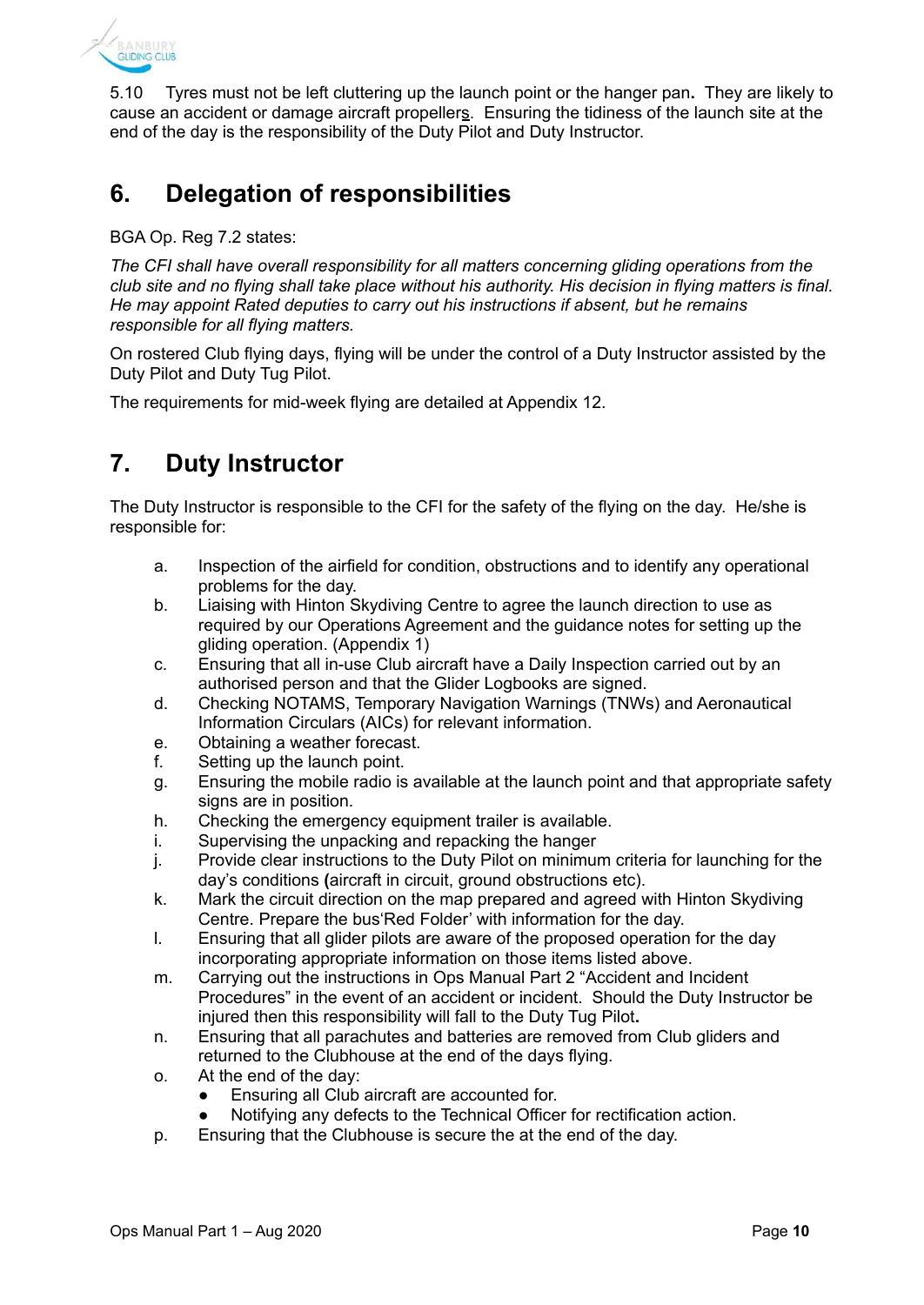

# <span id="page-10-0"></span>**8. Duty Tug Pilot**

The Duty Tug Pilot is responsible for all tugging operation on the day. He/she is responsible for:

- a. Carrying out the tug Daily Inspection and preparing the aircraft ready to launch as required by the Duty Instructor.
- b. Operating the tug in accordance with the BGC Tug Pilots Manual.
- c. Re-fuelling and cleaning the tug at the end of flying.
- d. Notifying any defects to the Tugmaster/Technical Officer to enable rectification to be carried out.

In the event of an accident or incident assist the Duty Pilot and if the Duty Instructor is injured, take over the procedures as laid down in BGC Operations Manual Part 2 "Accident and Incident Procedures".

# <span id="page-10-1"></span>**9. Duty Pilot**

The Duty Pilot is responsible for organising equipment for use on the day. He/she is responsible for:

# On Arrival in the Morning:

- a. Setting up Glidex and starting a flying list.
- b. Setting up the bus for the day.
- c. Organising members to get the equipment and gliders out the hangar when requested by the Duty Instructor.
- d. Requesting qualified members to inspect the gliders and ground equipment.
- e. Ensuring that gliders parachutes are checked and placed on the for transport to the launch point.
- f. Arranging for the gliders and busto be taken to the launch point. The emergency equipment trailer is to stay at the hangar until the tug has been started for taxi and it can then be taken to the launch point.

During the Day:

- a. Ensuring that a log keeper is recording all flights and that flight vouchers and money are recorded against the appropriate flight on the log.
- b. Ensuring that all visitors have completed a Membership Application form prior to flying.
- c. Requesting members to move and collect landing gliders to keep the landing strips clear for other traffic
- d. Advising the next Trial Lesson or pilot(s) to be ready to get in the glider to keep the operation flowing.
- e. Overseeing visitors and advising them where they can stand and drive and ensuring that they do not wander into danger areas. Also keeping visitors aware of their position on the flying list.
- f. Passing the Duty Pilot responsibility over to another suitable pilot (Solo and above qualification) when they wish to fly or leave the launch point and advising the Duty Instructor of such.
- g. Communicating, as required, with the DZ Control in the absence of the Duty Instructor.
- h. Monitoring the number of members at the launch point as the day draws to an end with a view to keeping them there to help put the gliders and equipment away.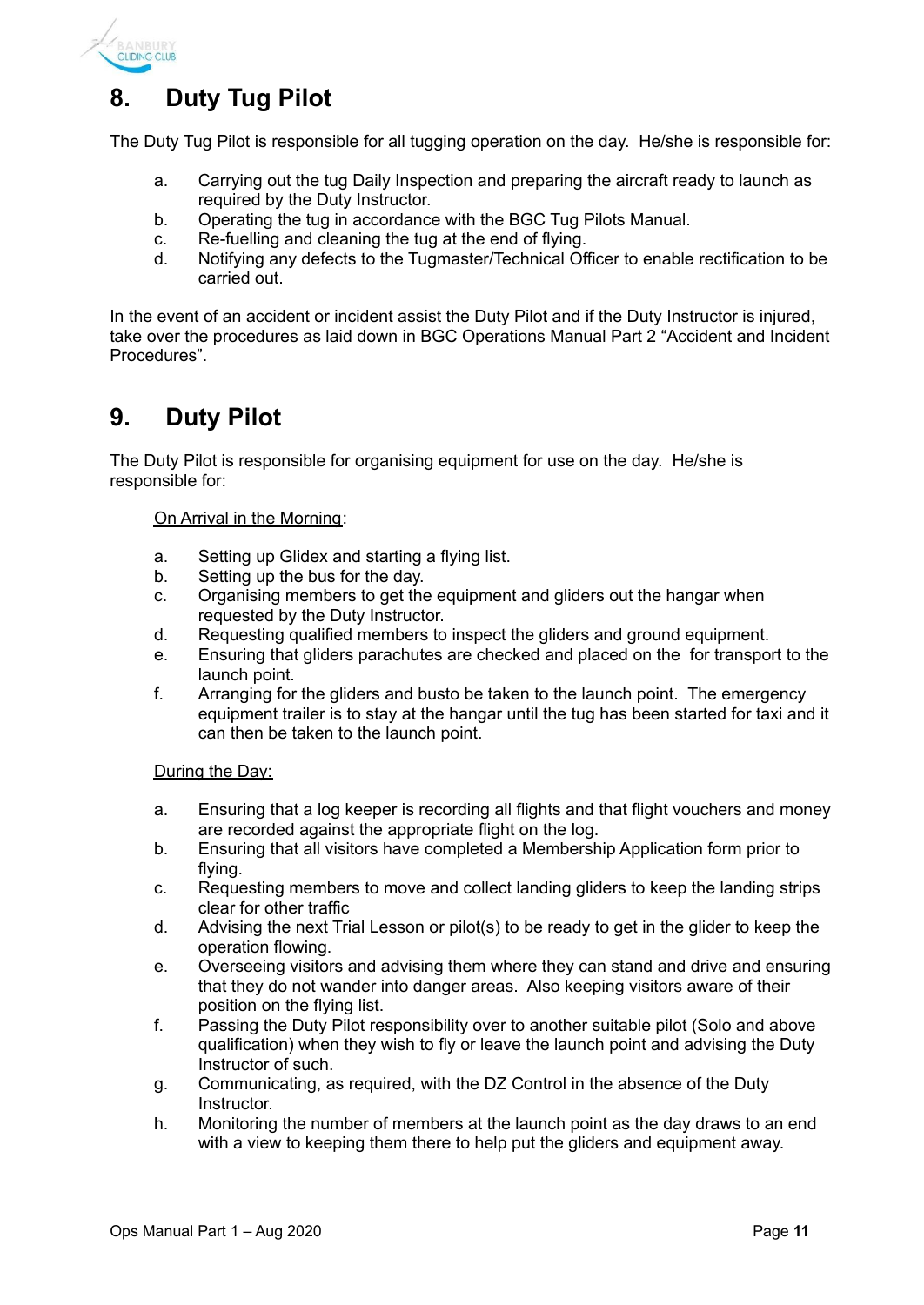

- i. Ensuring that gliders are cleaned at the end of each flying day. Parachutes are to be removed, placed in their bags and put on the parachute storage rack. Batteries are to be put on charge with the mobile phone and held hand radio.
- j. In the event of an accident or incident assist the Duty Instructor in taking control and directing operations as laid down in the Ops Manual Part 2 - Accident and Incident Procedures.
- k. Ensuring all visitor documentation and money are placed in an envelope and posted in the box in the Office at the end each day.

# <span id="page-11-0"></span>**10. Club Members**

10.1 It is expected that Club members help either at the beginning or end of the day. Any member flying should be available to unpack or repack the hanger. If they carry out a Daily Inspection on a glider, they must ensure that the canopy is cleaned, and a serviceable battery is fitted. During the day they should be prepared to help with the airfield operation by recovering gliders as required. Blocked runways both upset other airfield users and costs money because it keeps the tug waiting and increases the launch queue. If they have flown a Club glider, they are responsible for it until they hand it to another Club member, or it is put away.

10.2 Club members are expected to welcome temporary members and visitors and help to brief them on airfield and launch point safety procedures. How Club members meet and greet visitors reflects in their first impression of the club and is therefore of great importance.

# <span id="page-11-1"></span>**11. After flying**

At the end of the day's flying, the Duty Instructor will be responsible for checking the log sheets to ensure that every glider is accounted for. If not, then emergency procedures should be initiated. He/she is also expected to take responsibility for ensuring aircraft and equipment are put away.

# <span id="page-11-2"></span>**12. Hangar packing and unpacking**

The Duty Instructor is accountable to the Club for all unpacking and packing of the hangar.

# <span id="page-11-3"></span>**13. Daily Inspections**

The Duty Instructor may delegate responsibility for carrying out Daily Inspections of aircraft and emergency equipment to suitably trained and qualified persons approved by the Club. Details of these requirements are provided in the BGA Instructors' Manual, the BGA Glider Daily Inspection Record and the flight manuals for each aircraft. A list of members qualified to undertake DI's is displayed on the Club Safety Noticeboard. All defects or problems should be reported to the Duty Instructor

# <span id="page-11-4"></span>**14. Parachutes**

Under BGA Operational Regulations parachutes are only mandatory for cloud flying. However, it is a Club requirement to wear a parachute when flying unless specifically authorised not to do so by the Duty Instructor. The parachute is a vital piece of emergency equipment and should always be kept in full working condition. To ensure that parachutes can be relied upon to work in an emergency, the following precautions should be observed: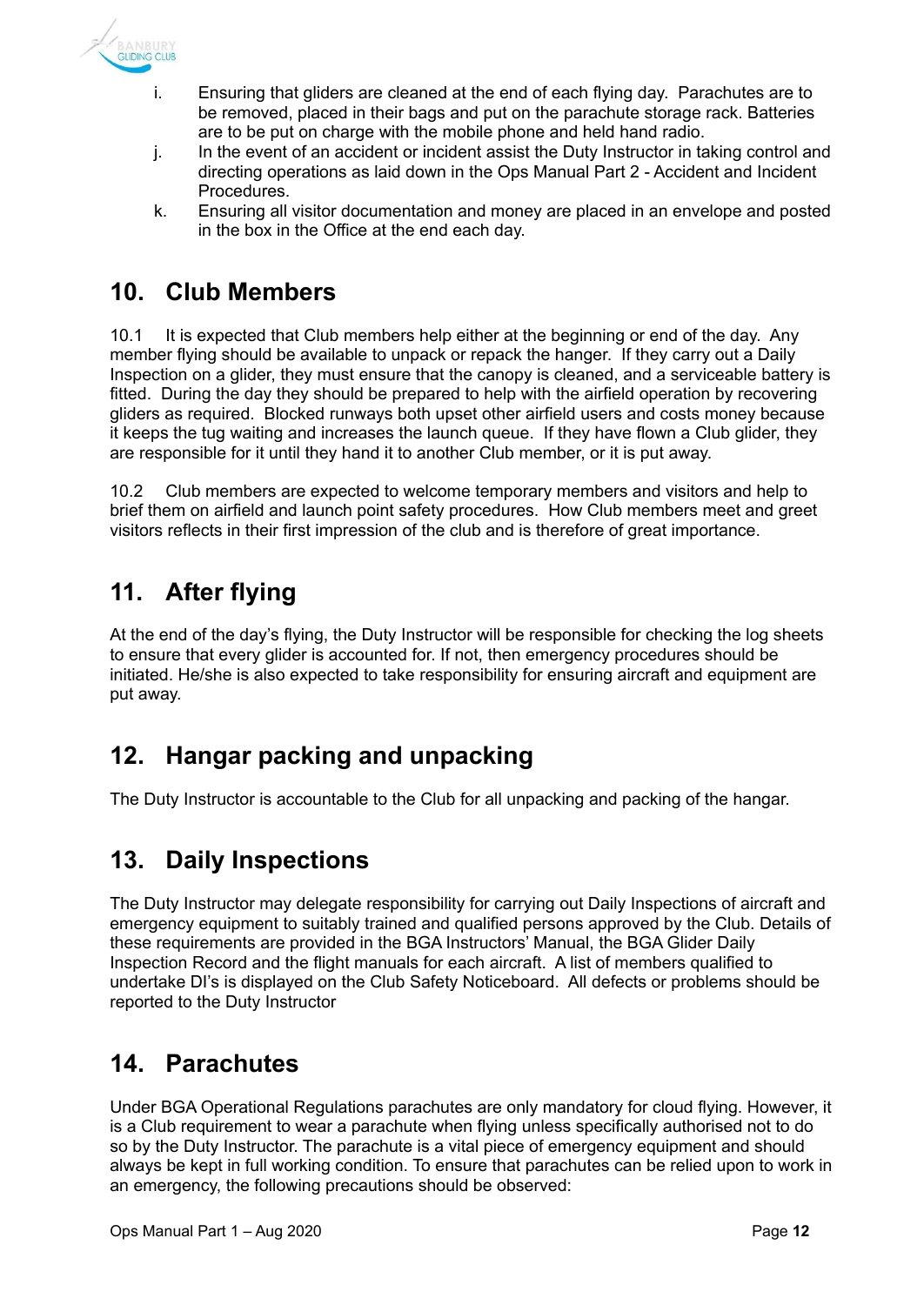

- a. Check the due repack date. A complete check, involving pulling and repacking the parachute is carried out by a competent authority iaw manufacturer recommendations.
- b. The parachute should be kept dry and clean at all times.
- c. Never put a parachute down on the ground.
- d. Never allow a parachute to become contaminated with fuel, oil or acid.
- e. Always return them to the parachute rack in the Clubhouse after flying.
- f. Parachutes should be checked prior to daily use.
- g. If the parachute has become damp or contaminated, or if the release pins under the flap are bent or have been partly withdrawn, the parachute should be declared unserviceable and the Duty Instructor informed.

# <span id="page-12-0"></span>**15. Glider towing and handling**

15.1 Members need to learn the necessary skills to enable them to safely handle gliders on the ground. Teamwork and clear communication are required, together with a clear understanding of the risks involved.

15.2 Manoeuvring, parking and positioning gliders on the airfield or in the hangar is accomplished either by manhandling or by towing behind a vehicle. Whichever method is used, there are many principles that need to be observed, both for the safety of the glider and for those moving it.

# 15.3 General Glider Handling.

Points to be observed at all times:

- a. Whenever the glider is being moved, just one person must hold on to one wingtip.
- b. When changing wings from one person to another, the person handing over calls 'YOUR WlNG and the receiver of the other wing replies "MY WING'. This is a clear, concise handover and must be used whether on the field or in the hangar.
- c. Glider canopies are easily damaged and are expensive to repair. Always close and lock the canopy unless you need access to the cockpit.
- d. Avoid reaching through the clear vision panel to close airbrakes or to release the cable.
- e. Never reach through the clear vision panel when the glider is moving.
- f. Never lift the canopy by the edge of the clear vision panel.
- g. If the canopy is stuck or will not open, summon qualified assistance.
- h. Manhandling the glider is the preferred method for short distances. The correct method for handling the glider is as follows:
	- (1) It is always preferable to move the glider backwards.
	- (2) If a glider has a tailskid, it must be lifted dear of the ground using the handle provided (NOT the tailplane or the elevator!). If the glider has a tail dolly or removable tail wheel, it should be attached.
	- (3) Always push on the strongest part of the wing, which is the leading edge near the root (No glider should be pulled or pushed by the trailing edge of the wing, rudder or canopy).
	- (4) Whenever the glider is being moved, one person must always hold on to one wingtip. This is:
		- To control the direction by steering the glider.
		- To ensure that the glider cannot be blown over by a gust of wind.
		- The into-wind wing should always be held.
	- (5) In strong winds, someone should be strapped in the glider to prevent it from lifting off and to hold the controls steady.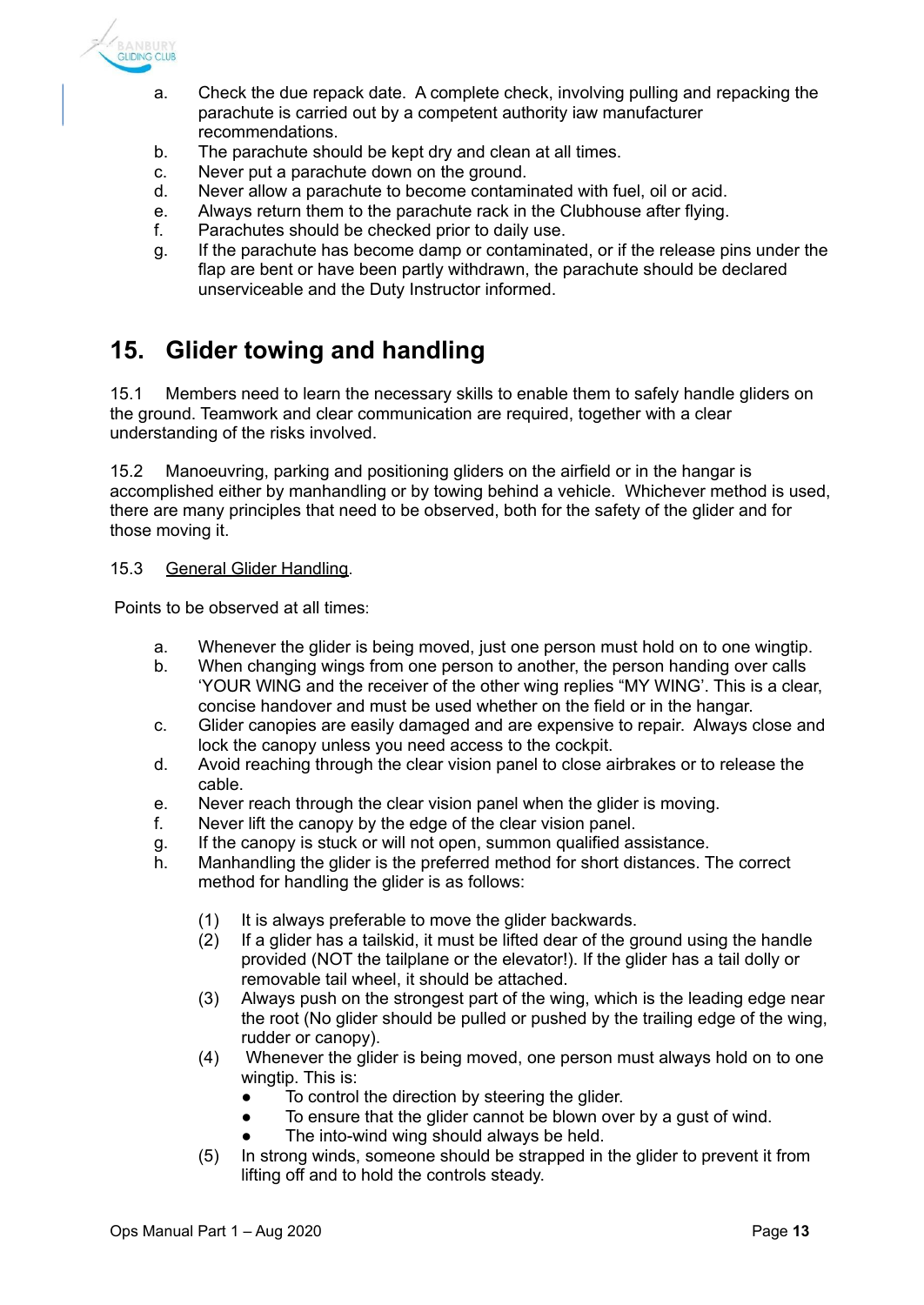

When moving a glider downwind, on strong wind days, always ensure that the ailerons and rudder are held, either by someone in the cockpit holding the controls or by someone walking behind the control surface and holding it firmly to prevent it from slamming against stops or hinges when caught by the wind.

# 15.4 Towing.

Towing is the preferred method when the glider needs to be moved for greater distances than can easily be accomplished by manhandling. Towing, with a rope, involves hooking the glider to a vehicle and pulling it in a forward direction while being stabilised and steered by hand. Safe towing requires the following points to be observed:

- a. The rope used should not be less than one wing's length and should preferably be a wingspan in length. This is to ensure that if the glider is turned unintentionally while on tow, the wing will not hit the towing vehicle.
- b. A member of the crew should always walk in front of the glider especially where there is a downslope. They can stop the glider from over-running the tow vehicle, release the towrope if necessary.
- c. Especially when airside, the tow driver must maintain a continual scan for airspace users whether in the air or on the ground and to take appropriate action to ensure safety.
- d. The driver of the tow vehicle and the wing holder must be in communication with each other so that in an emergency, the driver can stop immediately if required. It is not always possible to be in verbal communication, but visual communication is essential. The tow driver should keep a constant watch on the wingtip holder and respond to previously agreed signals.
- e. If the towing vehicle is a car, the windows should be open, and the radio turned off, so that the driver is aware and able to hear commands such as STOP!
- f. Before towing across a runway, always stop and check for aircraft in the circuit, approach or taking off. Only cross the runway if safe to do so and tow directly across the runway to minimise the time exposed to danger.

### 15.5 Parking Gliders.

Gliders should always be parked so that they are secure and stable and cannot be blown over and damaged by a strong gust of wind. The built-in stability of glider will cause it always to weathercock into wind. Once facing into wind, the wings will generate lift and if the wind is strong enough, the glider will take off on its own or will simply blow over. To avoid that happening, take the following precautions:

- a. Gliders should always be parked with one wing into wind, with the airflow from around 30 to 45 degrees behind the trailing edge.
- b. The into-wind wing of wooden/fabric gliders should be held firmly on the ground by using tyres or some form of ballast that cannot damage the wingtip. For glass gliders see the note below.
- c. Always place tyres or moveable ballast so that it moves with the wing. Do not place tyres partly on the ground and partly on the wing. If the wingtip moves, the tyres will be displaced, the wing will rise, and the glider may blow over. Do NOT use tyres still fitted to wheels!
- d. Prevent the glider from weather cocking by placing a tyre or chock under a strong part of the nose and by either placing tyres or chocks on the downwind side of the tailskid/wheel or by picketing the tail. In stronger winds use a maximum of two tyres on top of the tailplane in the case of wooden gliders.
- e. Remove tall dollies or detachable tailwheels.
- f. Lock airbrakes in the open position in strong winds.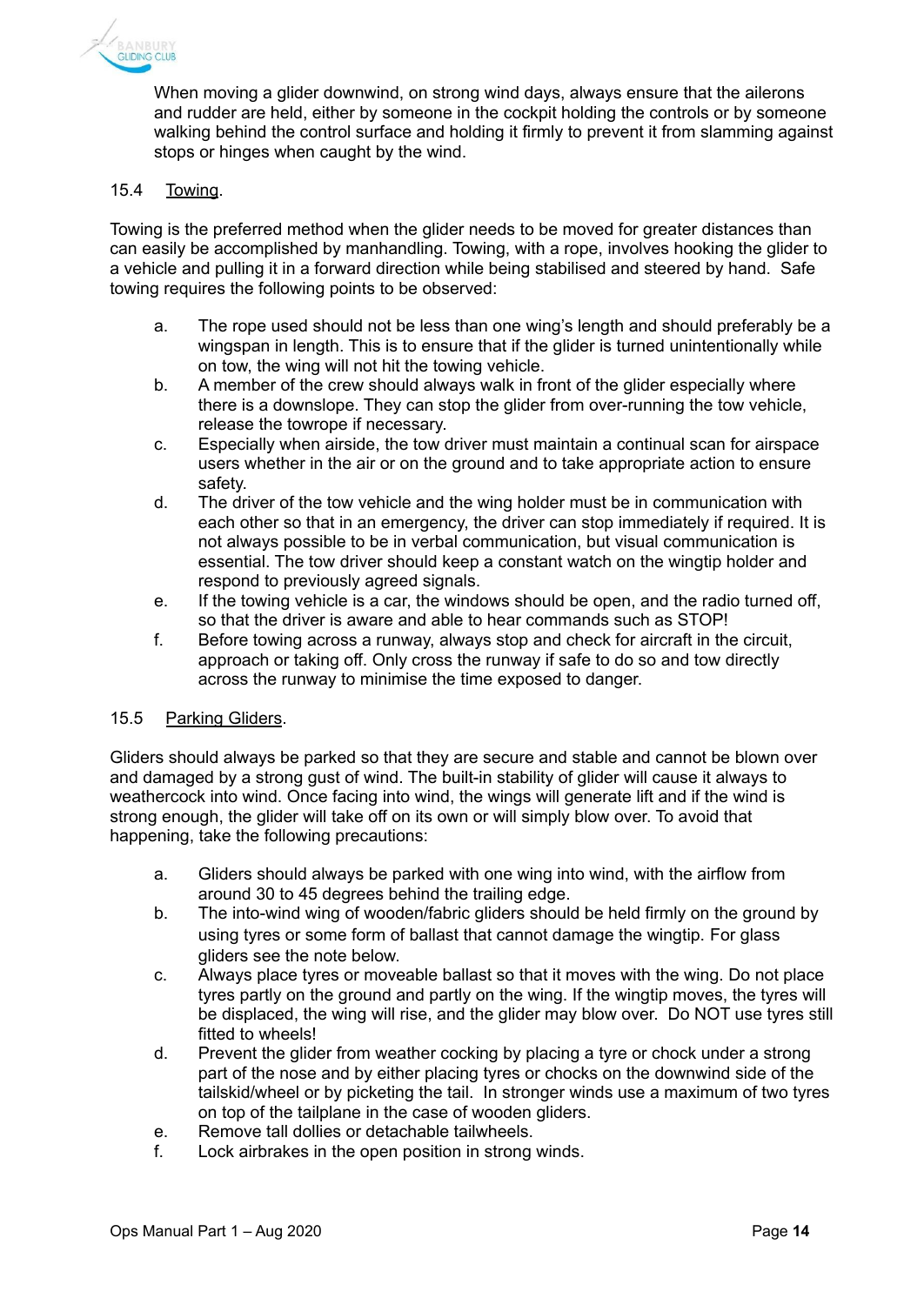

- g. Prevent the rudder from slamming against its stops or hinges, either by placing a rudder lock' in position or by moving the rudder to its full travel on the downwind side and carefully placing a tyre or ballast against the rudder on the upwind side.
- h. Close and lock canopies.
- i. To provide additional stability when parking in strong winds or when strong gusts are anticipated, place a tall trestle under the high wing.

Note**.** Some glass fibre gliders are very tail heavy and should not weathercock. The wings are also much lower than on older gliders. Those gliders may be parked safely by placing the downwind wing on the ground and leaving the into wind wing up. That parking configuration has the added benefit of avoiding the need to place tyres or ballast on highly polished, expensive gel coat. But parking wing up into wind is not recommended for all glass fibre gliders like the ASK21 which are not tail-heavy and need to be parked in the standard manner, i.e. in the same way as wooden gliders. If in doubt or if threatened by sudden gusts or by squally weather conditions allocate someone to stay with each aircraft.

# 15.6 The Launch-point: General Hazards and Safety Precautions.

The launch point is the most hazardous area of the gliding field with many risks. Safety precautions are of paramount importance and the following should be observed at all times:

- a. Always follow the instructions of the Duty Instructor.
- b. Stay behind the glider to be launched unless specifically authorised to go forward by the Duty Pilot (DP).
- c. Do not obstruct the DP's line of sight and signals communication.
- d. Do not walk in front of a glider with the aerotow rope attached.
- e. Be careful when handling ropes.
- f. Noise should be kept to a minimum at the launch point to stop interference with the launch signalling process.

### 15.7 Aerotow Launch Procedures.

No glider is to be launched until a satisfactory check operation of the cable release under tension on the ground has been performed that day.

When flying two-up, pilots of two-seater gliders must be clear with each other who is P1.

The Duty Pilot (DP) is in control of launching. He/she will allocate members to carry out the following tasks:

- a. A Log keeper to record details of all launches and landings.
- b. A wingtip holder.
- c. A signaller to pass instructions direct to the tug pilot.

Note**.** If necessary, tasks b. and c. may be undertaken by the same person.

The tasks involved are illustrated by a typical sequence of events, as follows:

- a. The gliders are arranged in a launch queue, adequately separated**.** The next glider to be launched is moved to a forward position with the pilot ready to launch, having completed his pre-flight checks.
- b. The tug pilot lands with towrope attached and taxis into position at the head of the launch queue.
- c. A member of the launch crew collects the glider end of the towrope, checks the towrope for knots and takes the towrope to the glider to be launched. (If knots or damage are discovered and cannot immediately be removed, the towrope should be replaced with a serviceable towrope).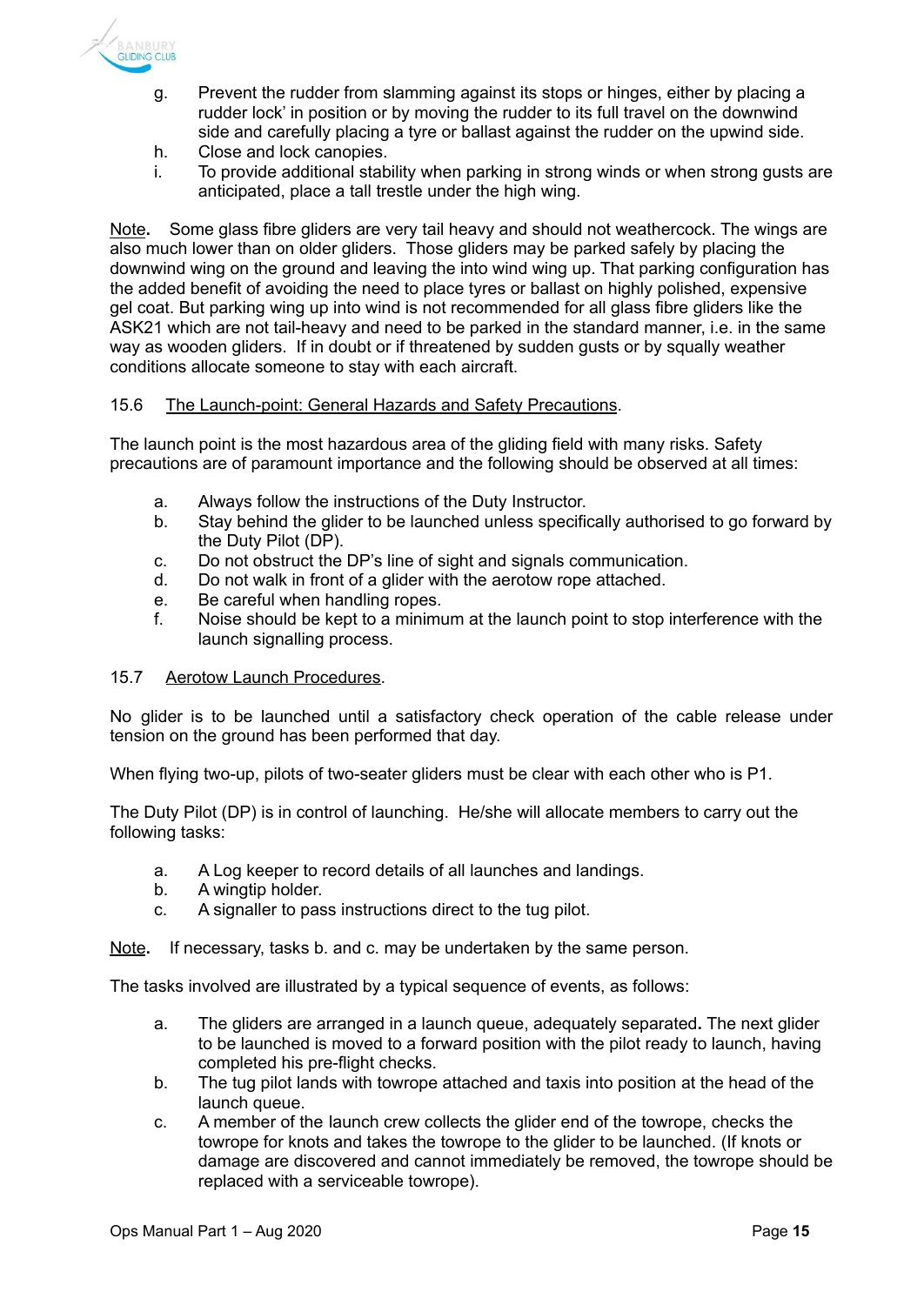

- d. The crew waits for the pilot's instruction to attach the towrope. Before attaching the towrope, they will check with the pilot that "brakes closed and locked" and "canopy closed and locked". Only on receiving the pilot's affirmation, should the towrope be attached.
- e. The wingtip holder lifts the port wing of the glider (this is the wing that can be seen by the tug pilot). The pilot is requested to open the cable release hook with the word "open" and when the ring is in place, the pilot is asked to close the release hook with the word "Close". The pilot will repeat the instructions to affirm.
- f. The security of the tow rope attachment is checked by pulling on the towrope. Avoid looping the rope round one's hand, etc. in case the rope suddenly goes taut. The crew then calls 'On and secure**"** to the pilot, lets go of the towrope and stands clear.
- g. The signaller then checks for any potential conflicts with the launch (e.g. other gliders/aircraft landing or in the final stages of the circuit, gliders in low or unusual circuit patterns, gliders or obstructions on the airfield which might prove a hazard in the event of a launch failure), especially behind the field of view of the tug pilot. When it is dear, the signaller calls to the pilot 'All clear, above and behind".
- h. The signaller then radios "**Tug TAKE UP SLACK**" (The tug pilot should confirm "Up Slack").
- i. The tug pilot moves steadily forward. When the slack is removed from the towrope, the signaller then radios "**Tug ALL OUT, ALL OUT**" (The tug pilot should confirm "All Out")
- j. All signals should be made by radio.
- k. The wingtip holder runs with the wingtip, keeping the wings reasonably, but not rigidly level, without holding it back and the glider straight until the pilot establishes sufficient aileron control to hold the wings level. If there is any degree of crosswind, it is usual for the upwind wing to be held. However, for some gliders (those with poor directional control and liable to weathercock into wind), it is preferable to hold the downwind wing. The pilot may specify which wing he prefers to be held.

Note**.** During the "Take up Slack' phase the signaller will constantly be checking for problems on the ground or in the air and, if necessary at any point call "**Tug STOP, STOP, STOP**" If a STOP call is given, the glider pilot must release the towrope immediately.

The person using the radio should be close to the gilder and have a good view of the tug / glider combination together with the rest of the airfield to check for conflicting traffic / parachutists / aircraft on final to other runways etc.

It is highly desirable that the radio signaller and the person running the wing are separate individuals. If there is absolutely no alternative the person running the wing can operate the radio (which now has a wrist strap for added security)

As well as providing better communication of an emergency situation, it will also aid operational awareness to all other airfield users. (that's the reason for the longer "TUG TAKE UP SLACK" wording)

# 15.8 Glider Trailer Towing.

Club members are to ensure that they are legally entitled to tow trailers and that their car is insured for towing. Before taking a Club trailer off site for the first time, seek advice from a Club member experienced in towing

# <span id="page-15-0"></span>**16.Flight Operations**

# <span id="page-15-1"></span>16.1 Flying Training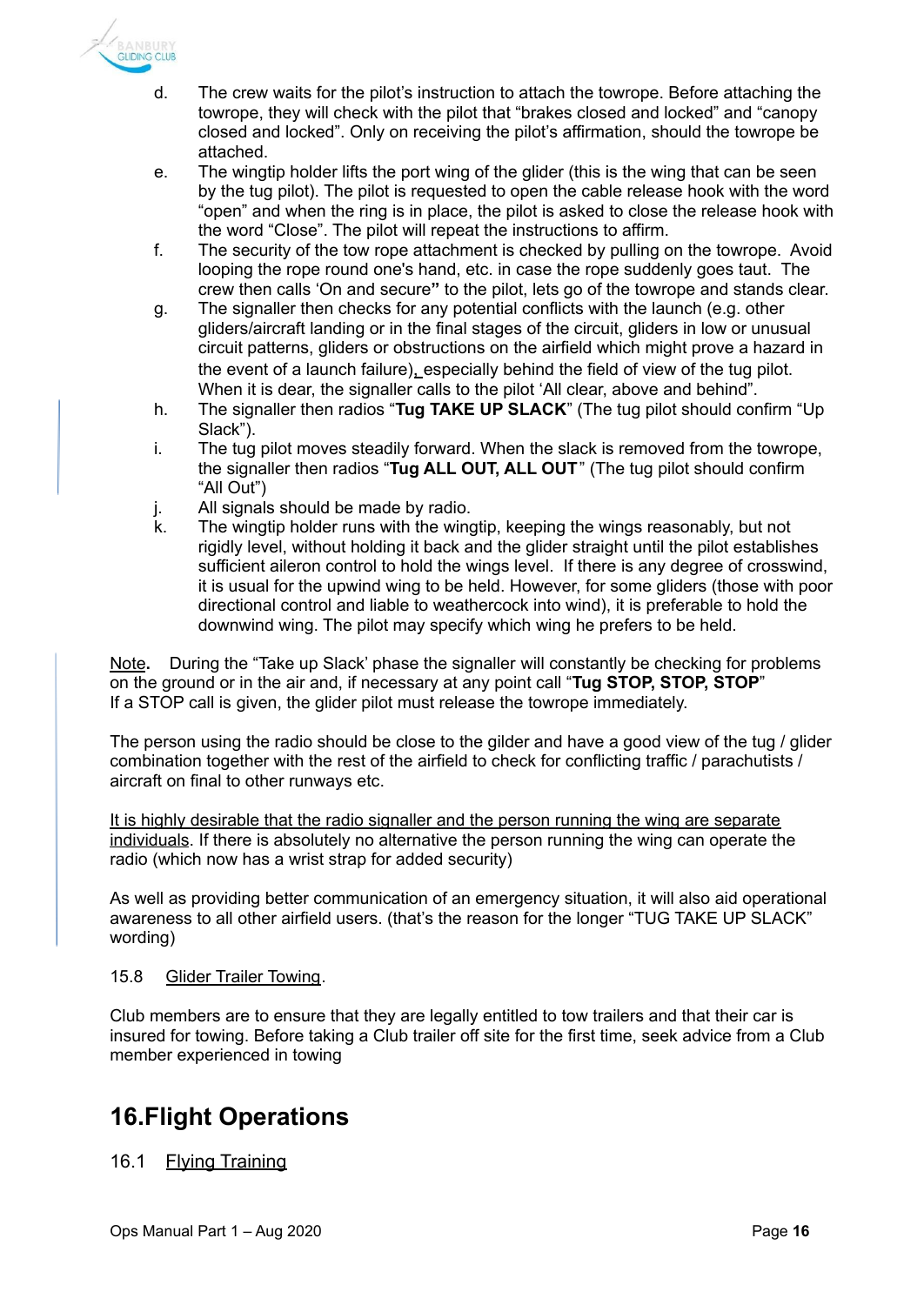

All training will be carried out to the current BGA syllabus. This is extended up to Gold "C" standard, by the appointment of mentors as appropriate. This is to enable every member to achieve their full potential and gain maximum enjoyment from their flying. Up to Silver "C" level all flying will be supervised by a qualified instructor, although a mentor may be appointed after Bronze "C" has been achieved.

To fly a Club glider the pilot must meet the following requirements:

- a. Be a fully paid-up Club member.
- b. Meet the experience requirements of the insurance company and the Club.
- c. Have authorisation from the CFI. (This may take the form of a one off or a blanket approval).
- d. A current approved medical certificate, a copy of which shall be provided to the Membership & Accounts Member.

The broad basis of the training syllabus is as follows:

- a. Learn to fly aircraft in upper air and start to soar (in season).
- b. Progress to take off and landings whilst maintaining upper air proficiency.
- c. First solo.
- d. Mixed solo and dual to Bronze "C" standard.
- e. Mixed solo and dual with cross-country training to Silver "C" standard.
- f. Gold "C" under guidance of a mentor.

The Cross-country Diploma and Basic Instructor rating may be completed between stages 'e' and 'f'. Pilots at stage 'f' may be asked to help in the mentor system.

### <span id="page-16-0"></span>16.2 Check Flights.

Early solo pilots will require a check and /or a briefing before flying solo. Once a pilot has progressed beyond this stage the following current flying practice requirements will apply. The Duty Instructor, however, has the final authority as to whether a pilot's experience is suitable for the prevailing weather conditions.

| <b>Pilot Qualification</b> | Period.      |
|----------------------------|--------------|
| Pre-Bronze                 | Three weeks. |
| <b>Bronze</b>              | Five weeks.  |
| Silver "C"                 | Eight weeks. |

Pilots of Gold "C" standard and Instructors should be able to judge their own currency. Instructors who have not flown for several weeks should, however, consider flying solo before instructing. Anyone flying less than 10 hours P1 in any calendar year is to have a check flight.

# <span id="page-16-1"></span>16.3 Advanced Training.

Advanced training, embracing both cross-country and soaring training, will be undertaken on suitable days with the ASK 21. It is also intended to use the aircraft to fly in inter-club competitions at a suitable level.

To fly an aircraft out of gliding range of the airfield, the pilot must have a Bronze & Cross Country Endorsement and have the Duty Instructor's permission for the flight. In granting permission, the Duty Instructor will need to be assured that the pilot is current and properly briefed and that he has checked the trailer and arranged a retrieve crew. It is a legal requirement that an up to date map is carried and NOTAM's consulted prior to the flight. Private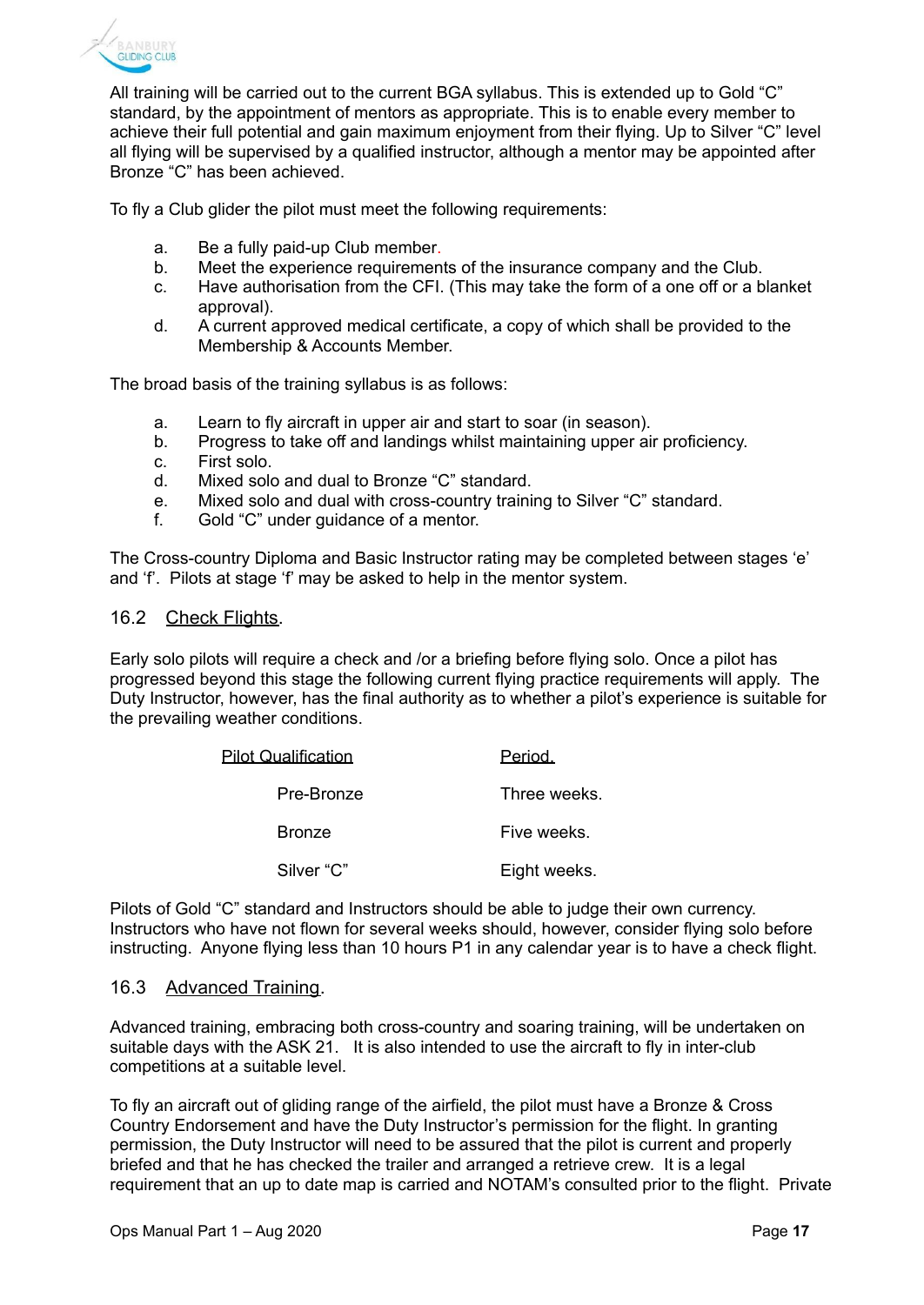

owners flying cross-country must also adhere to the above and should leave details of their intended flight to enable any overdue action to be taken.

# <span id="page-17-0"></span>16.4 Tug Pilot Currency.

Currency for tug pilots is eight weeks. If they have not flown during that time, they should contact the Tugmaster. Tug pilots should be on the tug pilot roster to ensure that they do sufficient tug flying to remain current.

# <span id="page-17-1"></span>16.5 Experience Requirements to Fly Club Gliders:

- ASK 13 Training to first solo standard. Followed by first 6 or so solo flights.
- ASK 21 Glass conversion from ASK 13.
- Astir CS Conversion to the Astir after 6 or so K21 solos.
- Discus Conversion to the Discus after Bronze badge.

Mutual Flights. Non-instructors can only undertake mutual flying if they have both been authorised by the CFI and that authority has been recorded in Glidex for review by the Duty Instructor (DI). Furthermore, priority must be given to 2-seat training activity ahead of mutual flights and all mutual flights must be authorised by the DI.

When non-instructors are mutual flying, P1 is to fly in the front seat unless authorised by the CFI to fly from the rear seat. If there is a current instructor as P1, then it is up to him / her to decide which seat each person should occupy. The glider's Flight Manual should also be consulted to ensure that there are no restrictions as to which seat P1 should occupy. This does not apply to the ASK 21 or the ASK 13 but some gliders do have limitations, particularly when carrying water ballast, or if they have engines fitted.

### <span id="page-17-2"></span>16.6 Logbooks.

Club members are required to maintain a gliding logbook. All pilots are required to have their current log book in their possession when at the airfield and wishing to fly, to enable the Duty Instructor to review the pilots experience and currency and to enable any check flights to be entered so as provide future reference for the Duty Instructor.

# <span id="page-17-3"></span>16.7 Type Conversions.

Members carrying out type conversions in private or Club gliders, should inform the Duty Instructor. If the pilot being converted is of less than Gold "C" standard, a briefing will be needed from the Duty Instructor. If the pilot being converted has flown mainly wooden gliders and is converting to a glass glider, check flights will be needed in the ASK 21. Flapped gliders require a briefing from a person who has flown a similar type. The Duty Instructor will nominate a suitable experienced pilot to oversee the type conversion.

# <span id="page-17-4"></span>16.8 Glider Loan.

The Club glider loan policy is as follows:

- 16.8.1 Club Expeditions and Inter-Club League Competitions (ICL).
	- a. Both two-seater and single seat gliders may be used for CFI approved and Committee authorised expeditions. All such expeditions will be publicised on the Clubhouse Noticeboard in advance for a minimum 4-week period. Final Committee clearance will be based on the number and experience level of Club pilots opting to go on the expedition, consideration of equipment suitability and Club needs.
	- b. Soaring charges will be at normal Club rates; launch fees should be payed to the host club.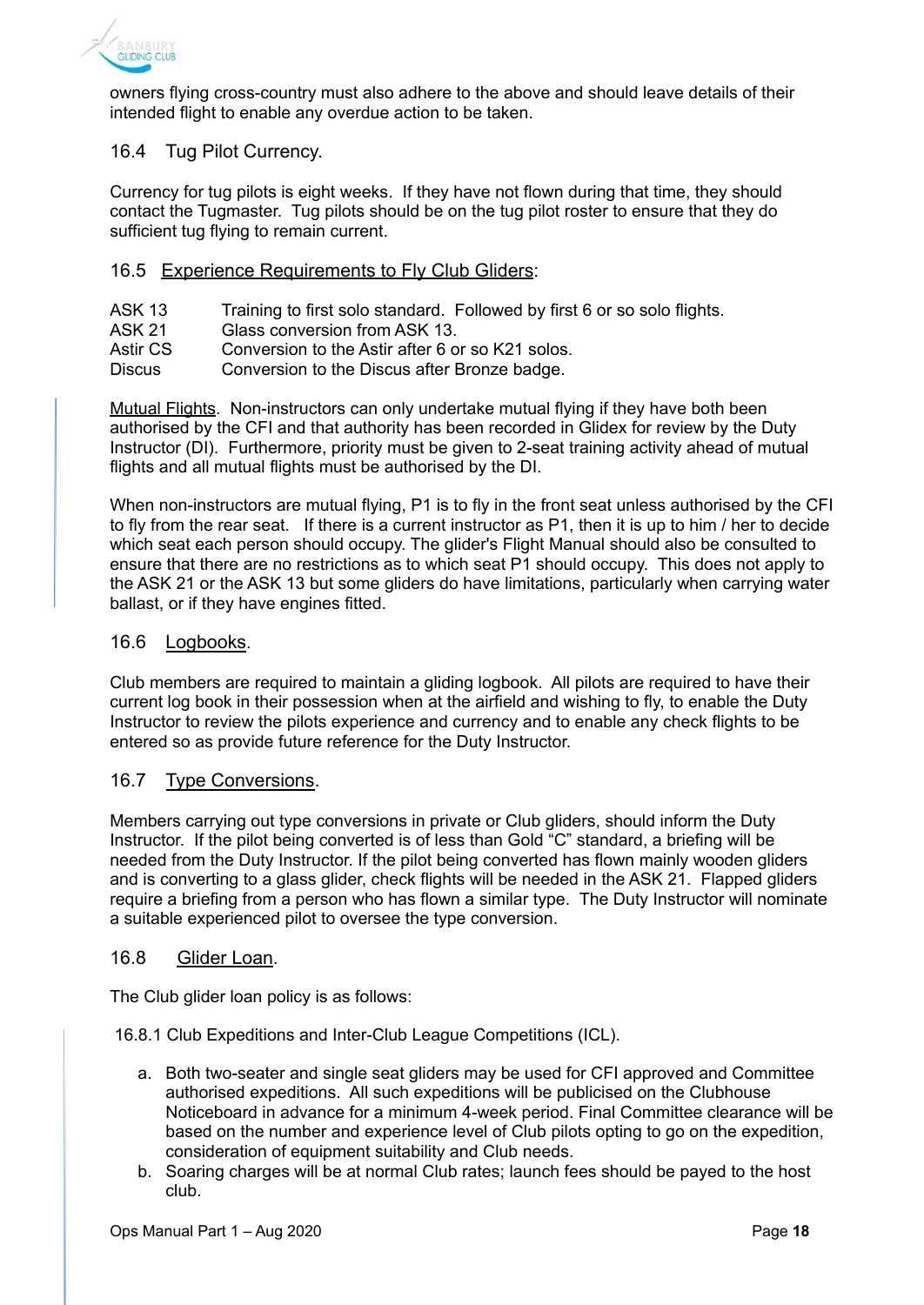

- c. Club Log Sheets must be completed for glider maintenance purposes.
- d. Expeditions should normally be planned for periods outside the Hinton soaring season.
- e. The ASK21 cannot be loaned to the BGA Junior Events programme.
- f. The Astir and ASK 21 may be used for CFI approved and Committee authorised ICL competitions; para's b. and c. above will apply. The team leader will require to seek the necessary approvals at the earliest opportunity, this to include potential pilot nominations.
- g. The respective expedition organiser or ICL team leader will be responsible for the glider's operation.

### 16.8.2 Private Loan.

- a. Members wishing to take a glider off-site must firstly complete the loan request form and forward it for approval by the CFI as to their competence to fly the glider at the proposed site. Following this, the Form needs to be passed to a Committee Member to obtain authorisation to take the glider away. Whilst applications can be dealt with ex-Committee, they are expected to be submitted to the Secretary at least one month in advance for normal Committee review.
- b. Only the Astir is available for private loan.
- c. A charge of £50 per day away, is payable in advance irrespective of the actual number of hours/days flown.
- d. The glider loan period can be on a mid-week daily basis or as a block booking. Mid-week booking is unlimited, but block bookings are limited to a maximum of 9 days, including two weekends to cater for competition use. on two occasions per year. The glider can only be loaned for a maximum of four weekends per year; this includes any ICL use.
- e. The glider can be shared under a nominated lead pilot.
- f. Club Log Sheets must be completed for glider maintenance purposes.
- g. Bookings for competitions need to be made early in the year to enable the Committee to decide on glider allocation.

16.8.3 Responsibilities.

- a. Be it for a Club expedition or private hire, members must ensure that they have insurance cover to tow a trailer.
- b. Any damage to the glider or trailer is the responsibility of the expedition leader or the lead individual making the loan.
- c. The glider will be presented for loan, and returned after the loan, in a fully rigged state together with its parachute, battery and Kobo.

### <span id="page-18-0"></span>16.9 Accidents/Incidents.

Any Accident/Incident to a glider will be investigated in accordance with BGA guidelines. The Committee will subsequently review the finding of the investigation to decide if the pilot(s)/person(s) responsible should be asked to pay a percentage of the insurance excess up to the full amount.

# <span id="page-18-1"></span>16.10 Oxygen.

Club gliders are not presently equipped with oxygen systems. Temporary systems can only be used with the written authority of the Club Technical Officer to ensure that insurance cover was not invalidated. An Inspector's advice will be obtained where appropriate.

### <span id="page-18-2"></span>16.11 Operational Records.

A record of all flights made by gliders, self-launching gliders, tugs and other powered aircraft is an essential requirement. This is both for legal purposes and to meet with requirements for pilot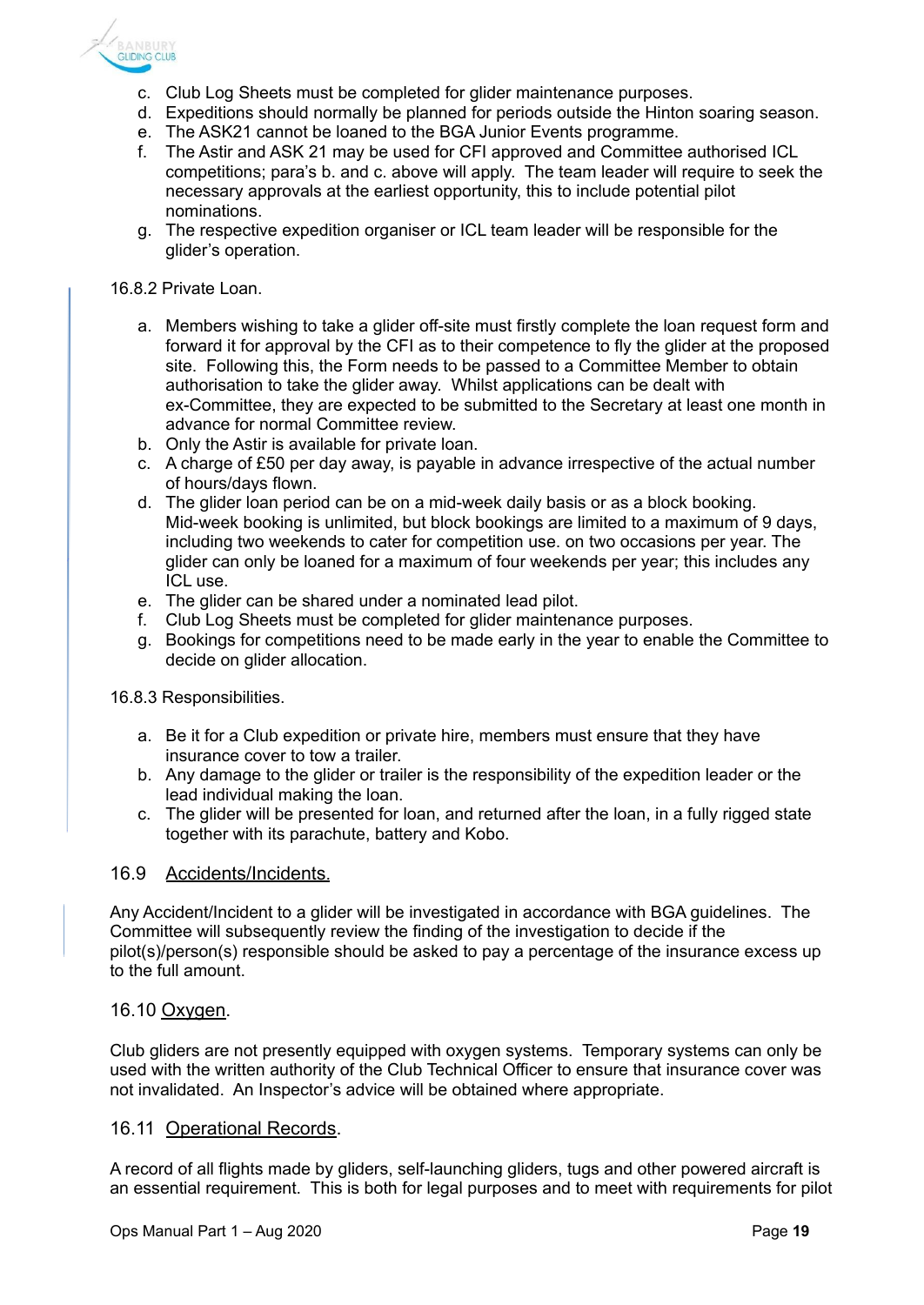

licensing, aircraft maintenance, aircraft insurance, accident investigation and as a basic verification both for members' claims and for allocating cost or charging flights to members.

The pilots of all self-launching gliders shall sign the daily operations log sheet to acknowledge understanding the DZ and other operational criteria.

Launch records are to be kept at the launch point and by the tug pilots. The log keeper is required to record details of the pilot(s), name(s) and account number(s), the glider (type and identification markings) and the tug aircraft in Glidex. Paper recording can be used if Glidex is not available.

# <span id="page-19-0"></span>16.12 Other Records.

The Club has a legal obligation to maintain other records regarding safety of operations, eg:

- a. COSHH (Control of Substances Harmful to Health HSE)
- b. RIDDOR (Reporting of Injuries, Diseases and Dangerous Occurrences Regs- HSE)

These are maintained by the Safety Officer.

### <span id="page-19-1"></span>16.13 Private Gliders.

Members with privately owned gliders are required to maintain the minimum level of insurance as specified by the BGA in the current addition of Laws and Rules for Glider Pilots. They are also required to seek CFI approval for ownership/operation of a new type within the Club.

### <span id="page-19-2"></span>16.14 Flying Orders.

No specific Flying Orders are issued by the Club, other than as contained in this Operations Manual. All pilots are required to operate in accordance with the current addition of BGA Laws and Rules for Glider Pilots.

Only Club BGA qualified instructors can fly Temporary Members in the Club two-seaters and this will also apply to any visiting or private two-seaters that are launched under the control of the Banbury Gliding Club. Where the visitors/temporary members have current gliding skills then the duty instructor's discretion shall apply.

Where members own and operate SLMG gliders, they will operate in accordance with the Duty Instructor's requirements in respect of the day's arrangements

### <span id="page-19-3"></span>16.15 Annual Checks.

All pilots being members of the Banbury Gliding Club may be subject to an annual Check or series of checks, as defined by the CFI, to confirm that their standard of flying is acceptable to the Club. Instructors are subject to checks as directed by the BGA

### <span id="page-19-4"></span>16.16 Medical Requirements.

Pilot medical requirements are detailed on the BGA web site; Go to BGA> Pilot & Club Info> Medical. This provides the current:

- o BGA Medical Requirements.
- $\circ$  UK Private Pilot Medical Requirements; including the CAA Pilot Medical Declaration form.
- o EASA Medical Requirements

It is the personal responsibility of each pilot to ensure that they have the necessary medical clearance at the appropriate time. A copy of their medical clearance document should be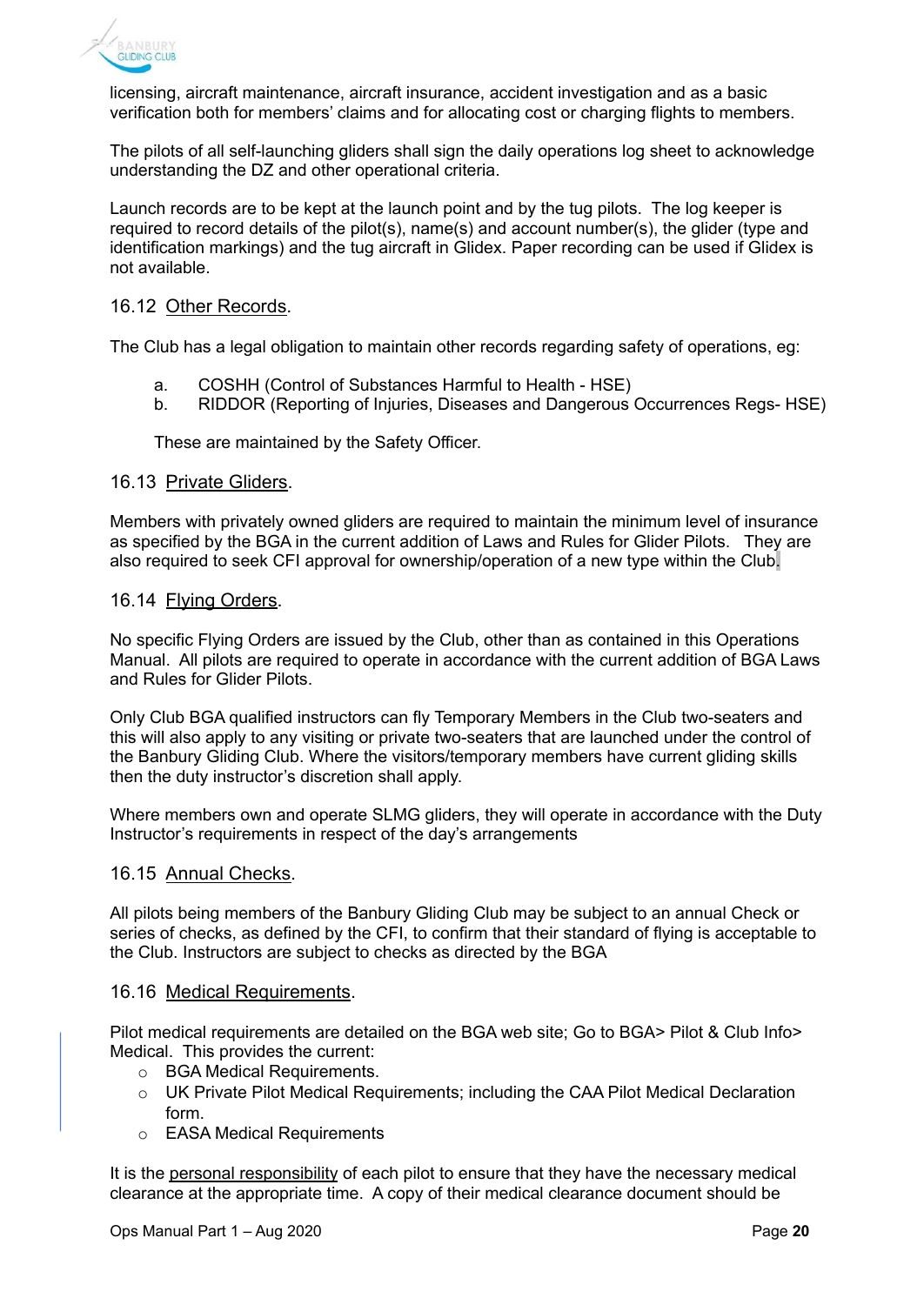

provided to the Membership & Accounts Member before the existing authority expires. Pilots without a valid medical certificate will not be allowed to fly a Club or a private glider.

The Club will maintain a record of the validity of medical Declarations and certificates on Glidex for the benefit of the Duty Instructor. Members should also keep a copy of the Declaration or certificate with their logbook for presentation at other clubs where they may wish to fly.

# <span id="page-20-0"></span>**17.Communications.**

Effective communications, both on and off the airfield, are an essential aspect of safe and efficient operations and of good team management. Whilst it is the pilot's responsibility to be properly informed, it is the CFI's responsibility to ensure that flying information is available and properly promulgated to Club members.

# Pre-flying Briefing.

Prior to flying each day pilots are to read and sign as having understood the airfield briefing contained in the Red Briefing Folder in the coach.

### Visitors and Trial Lessons.

Visitors and Trial Lessons will be briefed by their nominated instructor as required.

### **Other Safety Matters.**

Before flying commences, it is necessary, to comply with undertakings made under formal Letters of Agreement, to agree the proposed runways in use, circuit patterns, and aerotowing climb-out patterns with Hinton Skydiving Centre (See Appendix 1).

### Field Communications and Signals.

All signaling should be carried out using the available portable VHF radio on the airfield frequency.

# Radio Signals *VHF Frequencies*

| Freq    | <b>Primary Use</b>                                                                                                   | <b>Secondary Use</b>               | <b>Notes</b>                             |
|---------|----------------------------------------------------------------------------------------------------------------------|------------------------------------|------------------------------------------|
| 129.905 | <b>Ground Retrieval</b>                                                                                              | Parachute/Hang-gli<br>der          | Shared channel                           |
| 129.980 | Common Glider Field Frequency within<br>10NM radius and up to a height of<br>3000ft above certain approved airfields |                                    | No secondary use                         |
| 118.685 | Common Glider Field Frequency within<br>10NM radius and up to a height of<br>3000ft above certain approved airfields |                                    | No secondary use                         |
| 130.105 | In-flight Situational Awareness                                                                                      |                                    | No secondary use                         |
| 130.130 | In-flight Situational Awareness                                                                                      |                                    | No secondary use                         |
| 130.535 | Cloud Flying                                                                                                         | In-flight Situational<br>Awareness |                                          |
| 129.890 | Competition                                                                                                          | Coaching                           |                                          |
| 130.405 | Competition                                                                                                          | Coaching                           |                                          |
|         | <b>BGC Local Soaring</b>                                                                                             |                                    |                                          |
| 135.480 | <b>General Aviation Safety Comm</b>                                                                                  |                                    | Where no airfield<br>frequency is in use |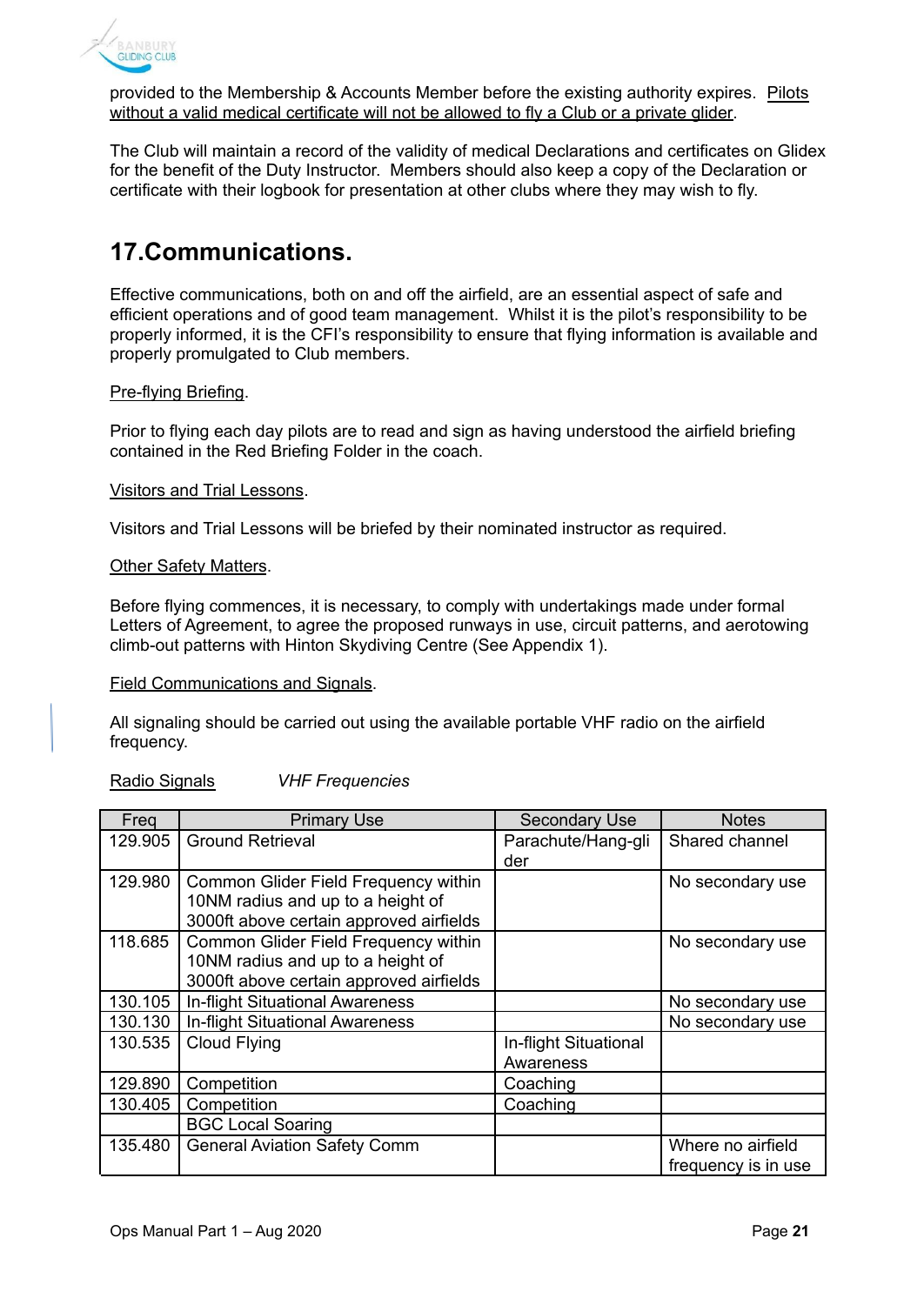

# <span id="page-21-0"></span>**18. Emergency Procedures.**

# <span id="page-21-1"></span>18.1 Accident and Incident Reporting.

The Club has a clearly defined set of procedures to be followed in the event of an emergency. All members should familiarise themselves with the Accident and Incident Procedures in Part 2 of this Manual. Copies of such are available in the Bus and in the Clubhouse.

# <span id="page-21-2"></span>18.2 Confidential Incident Reporting.

All pilots, regardless of experience, are encouraged to report any potentially hazardous occurrence, regardless of whether damage or injury occurs. Understandably, individuals and clubs may feel reluctant to cause any embarrassment and therefore, unfortunately, these types of incidents frequently go unreported.

Confidential incident notification forms are available on the BGA website. They are designed so that normally unreported incidents may be confidentially notified to the BGA safety committee, so that any lessons learned can be passed on to other glider pilots. In all cases, total confidentiality is guaranteed. Please note that confidential reporting does not remove the need to follow the normal accident reporting procedure.

# <span id="page-21-3"></span>18.3 Emergency Equipment.

A regular formal risk assessment is carried out to determine the worst case of emergency that could occur at the Club. Emergency equipment has been provided to enable Club members to render emergency first aid until professional emergency services arrive on the scene. The risk assessment shows that the worst risk is likely to be a crashed aircraft with attendant fire risk and seriously injured occupants.

For the first 10-15 minutes, management of the accident and care of the injured rests with those already at the scene. Emergency equipment is available at the launch point and consists of the following:

- a. First Aid Box in the Bus.
- b. Fire extinguishers In the Emergency Equipment Trailer and on the bus.
- c. Cutting equipment in the Emergency Equipment Trailer.

This trailer should always be at the launch point and should, where available, be attached to a vehicle or buggy, with keys in the ignition, so that first aid, firefighting and cutting equipment can reach any part of the airfield quickly in the event of a crash.

All instructors are encouraged to have a basic knowledge of first aid procedures. Qualified First Aiders or medically qualified Club members are requested to assist with any emergencies.

The emergency equipment is checked and serviced or replaced at regular intervals to ensure that, should an emergency occur, everything is present and in working order.

Note. Whenever possible, unless there is a risk of fire, if the casually is breathing and conscious and not bleeding seriously, it is better to leave him/her in the aircraft until the Emergency Services arrive. Hasty and unskilled removal could lead to spinal injuries.

# <span id="page-21-4"></span>**19. Fuel**

# <span id="page-21-5"></span>19.1 EuroFOX.

The EuroFOX uses unleaded motor petrol to standard EN228. In an emergency, we may use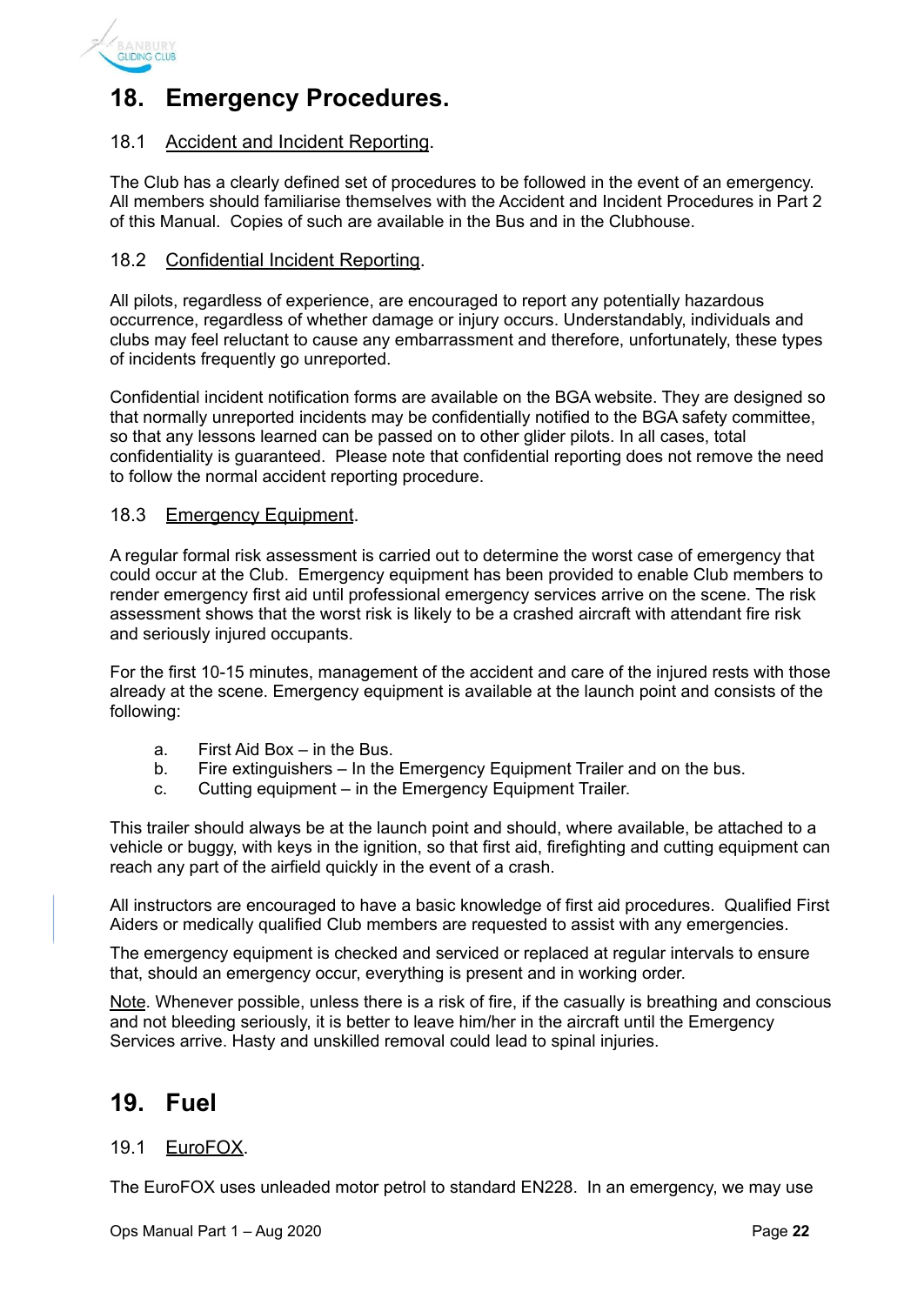

UL91 aviation fuel.

The Duty Tug Pilot is responsible for what is in the fuel tanks. He/she is responsible for organising fuelling the Tug and refilling the Jerry cans before the end of the day. He/she will:

- a. Request a suitable Club member to refuel the cans and is given the ultimate discretion on who goes.
- b. Check the receipt on return to ensure the correct fuel has been purchased.

# <span id="page-22-0"></span>19.2 Collecting Fuel.

Place the empty Jerry cans in the boot of the car ensuring that the filler caps are fully closed.

Some petrol stations may limit the number of cans that can be filled. If in doubt, check the number of cans that they permit to be filled.

The EuroFOX is cleared to fly with fuel to the EN228 standard. Identify a standard unleaded pump (usually the cheapest); the pump may be marked as 'EN228'.

Fill the cans, pay and get a receipt. Always ensure that the can filler caps are fully closed with the cap safety bar slid across the top of the cap. Fully secure the cans in the boot area to ensure they cannot move during the return trip to the airfield. On return to the airfield, show the receipt to the duty tug pilot to confirm the fuel standard purchased.

Place the receipt either in the box in the Office with your name if you want the amount credited to your Club account or scan the receipt and forward it to the Treasurer, along with your bank details, if you require it to be paid directly to your bank account.

# <span id="page-22-1"></span>19.3 Storage.

Other than the fuel in aircraft tanks, the Club stores fuel in the Refueling Trailer and in the G-CJHF metal cabinet in the hangar. The Petroleum Enforcing Authority, at Northampton County Council, is advised at the start of each year, of the levels of fuel stored and we verify that the Club complies with the associated Health & Safety requirements. To achieve this, the following refuelling directions are included inside the lid of the Refuelling Trailer:

# Refuelling Trailer Operation

- Ensure the aircraft and refuelling trailer are at least 10 m from the hanger
- Attach the hose assembly to the side of the trailer.
- Insert earth spike in the ground.
- Connect long earth lead to exhaust down pipe.
- Connect short earth lead to fuel can.
- Prior to commencing refuel, check the filter for any signs of dirt or water.
- One person to hold the dispensing nozzle in the aircraft tank neck; do not leave the nozzle wedged in the neck unattended.
- One person to turn the pump handle clockwise at approx rate of once per 2 seconds.
- Do not fill the tanks too full; keep to some 25mm below the base of the neck.
- At completion of the refuel:
	- o Ensure the dispenser nozzle cover is refitted.
	- o Drain any fuel in the supply pipe back into the can by turning the hand pump anticlockwise.
	- o Wind up and strap together the supply and feed pipes.
	- o Return the hose assembly to the trailer keeping it as vertical as possible.
	- o Return the earthing leads.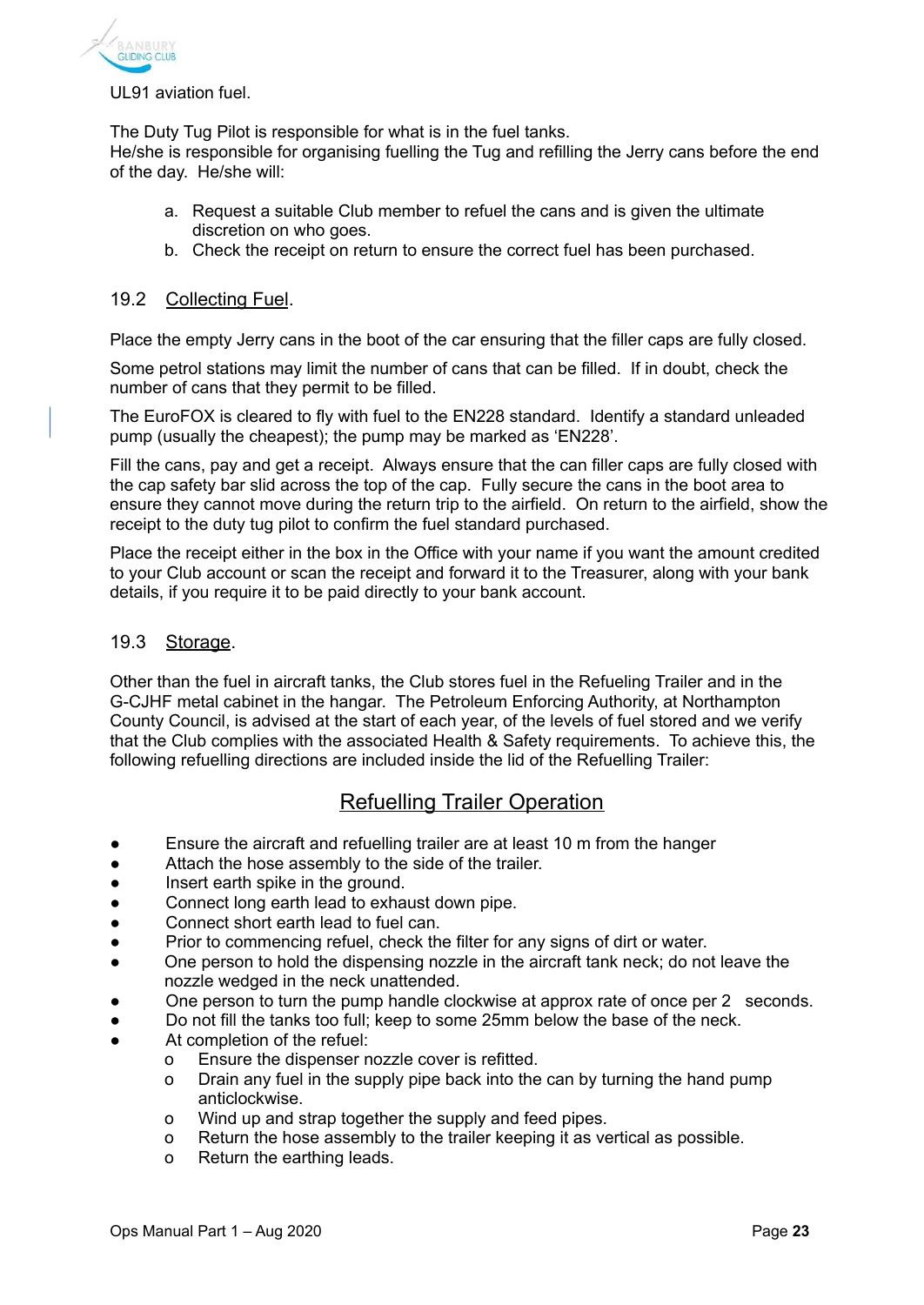

A similar notice is also included on the G-CJHF Refuel Rig.

# <span id="page-23-0"></span>19.4 Vehicles.

<span id="page-23-1"></span>The bus is fuelled with diesel; the buggy and generator use unleaded petrol.

# **20. Supervision and Control of Visitors**

Gliding clubs have a duty of care to members of the public on their premises, whether they visit the site for gliding lessons or not. All visitors to our Club are considered as guests and invitees.

Whenever the airfield is in use, guests and invitees should be kept away from active areas of the field and from aircraft and moving equipment, unless personally escorted by a responsible Club member.

The aircraft operations warning signs, stored in the coach, should be positioned in the operating area indicating aircraft approach paths.

If the visitor wishes to take a gliding lesson, then a suitable briefing must be provided, in accordance with the BGA Code of Practice for Gliding Lessons (Appendix 2). Visitors should be allowed to watch the launching of gliders from a safe position.

# <span id="page-23-2"></span>**21. Authority to Drive Vehicles**

# <span id="page-23-3"></span>21.1 Buggy.

Drivers of the buggy must be at least 14 years of age unless accompanied and supervised by an adult Club member. Drivers without a current UK (or equivalent) licence) car, or higher, driving licence must first follow a demonstration by a current competent buggy driver.

# <span id="page-23-4"></span>21.2 Bus.

Bus drivers must hold a current UK (or equivalent) car, or higher, driving licence. They must first follow a demonstration by a current competent bus driver.

# <span id="page-23-5"></span>**22. Club Administration**

# <span id="page-23-6"></span>22.1 Health and Safety.

The Health and Safety at Work Act, 1974

The mass of legislation accompanying the Health & Safety at Work Act, 1974 (HSWA) is often viewed, quite wrongly, as being irrelevant or inapplicable to a voluntary organisation whose primary aim is to fly gliders. However, the English Sports Council's guidelines on Health and Safety make it clear that the Act applies to sports clubs and to members of voluntary organisations. The BGA Operations Manual provides a detailed account of the Act.

The Club's Health and Safety Policy is at Appendix 3.

The Club undertakes risk assessments to identify hazards within the Club's control. Appropriate safeguards and precautions can then be put in place to ensure that the main risks to members and visitors are minimized.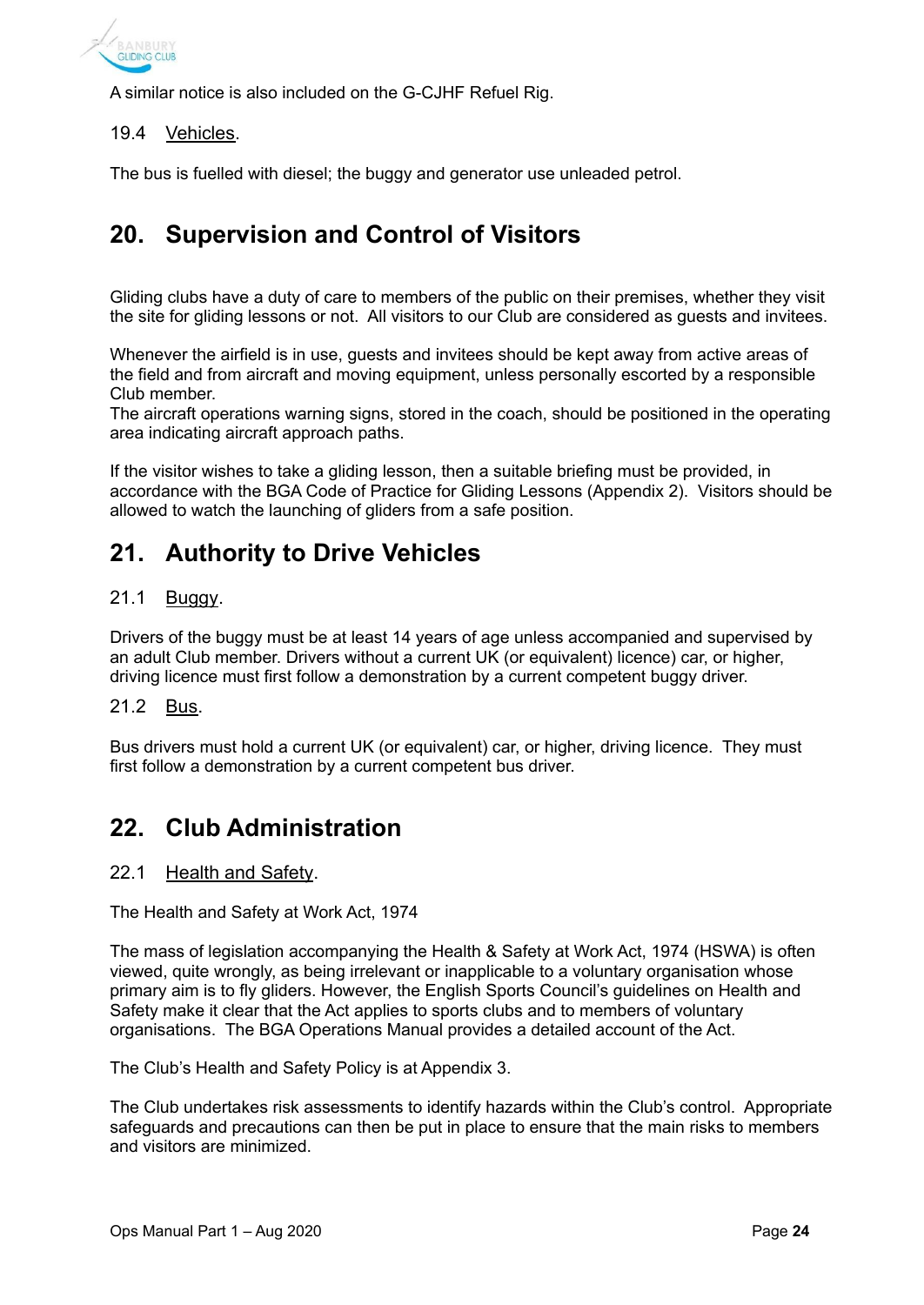

### <span id="page-24-0"></span>22.2 Insurance Overview.

All our gliders and aircraft are insured for £7.5 million second seat/third pasty liability. The tug has Crown Indemnity to £7.5m.

All people flying in club aircraft or aeroplanes (in any capacity) must be members of Banbury Gliding Club.

Gliders. Pilots-in-command (PIC) must be named on our policy if they are aged 80 or over.

EuroFOX Tug. PIC must be named on our policy if they are aged 70 or over and/or have less than 100 hours PIC. All PIC must be approved by the Tugmaster.

Club Vehicles. Club-owned vehicles are not insured directly but come under 'Liability' below. They are for use on the airfield only.

Private Vehicles. Vehicles airside are extremely unlikely to be insured by their motor policies. Members' vehicles and those of people having business with us (e.g. trial lessons and entourage) are insured for third-party liability by our fleet insurers, but not for damage to their own property or person(s). Other vehicles are not insured by the club's policies.

Liability. Third party liabilities, whether aircraft, vehicles or buildings are insured via our fleet insurance – see above.

Fuel. We have no insurance for incidents after fuel has been uploaded to others and money is paid to us. Therefore, we do **not** allow non-club owned aircraft to upload fuel, against our account, from the fuel trailer. This restriction also applies to Club members private aircraft.

#### **Insurers**

Fleet. Our aircraft, aeroplanes, trailers and equipment are insured via Crispin, Speers and Partners.

Contact Name: Graham Roberts. Email [graham.roberts@cspinsurance.com](mailto:graham.roberts@cspinsurance.com)

Buildings. The clubhouse, workshop and hangar are insured with Aviva through H R **Jennings** 

Contact Name: Angela Eve. Email: [angela@jenningsinsure.co.uk](mailto:angela@jenningsinsure.co.uk)

Liability. Third party liabilities are insured via our fleet insurance – see above.

<span id="page-24-1"></span>22.3 Club Bank.

Bank Code: 08-92-99 Co-operative Bank Acct No: 65607354 Banbury Gliding Club Limited

### <span id="page-24-2"></span>22.4 Child Protection Policy.

The Club has drawn up a Child Protection Policy in association with its commitment to its junior members. It is based on the BGA Child Protection Policy and Procedures document dated January 2018. Policy documents are detailed at Appendixes 4, 5 and 6. All members should be issued with a Blue Card entitled 'Young People in Gliding. This provides a code of good practice in relation to child protection.

### <span id="page-24-3"></span>22.5 Data Protection.

The Club presently has a requirement to collect and process personal data because of contractual or legal requirements, e.g. to fulfil the membership contract; the club is legally required to keep flight logs. The Data Protection Act was replaced by a new General Data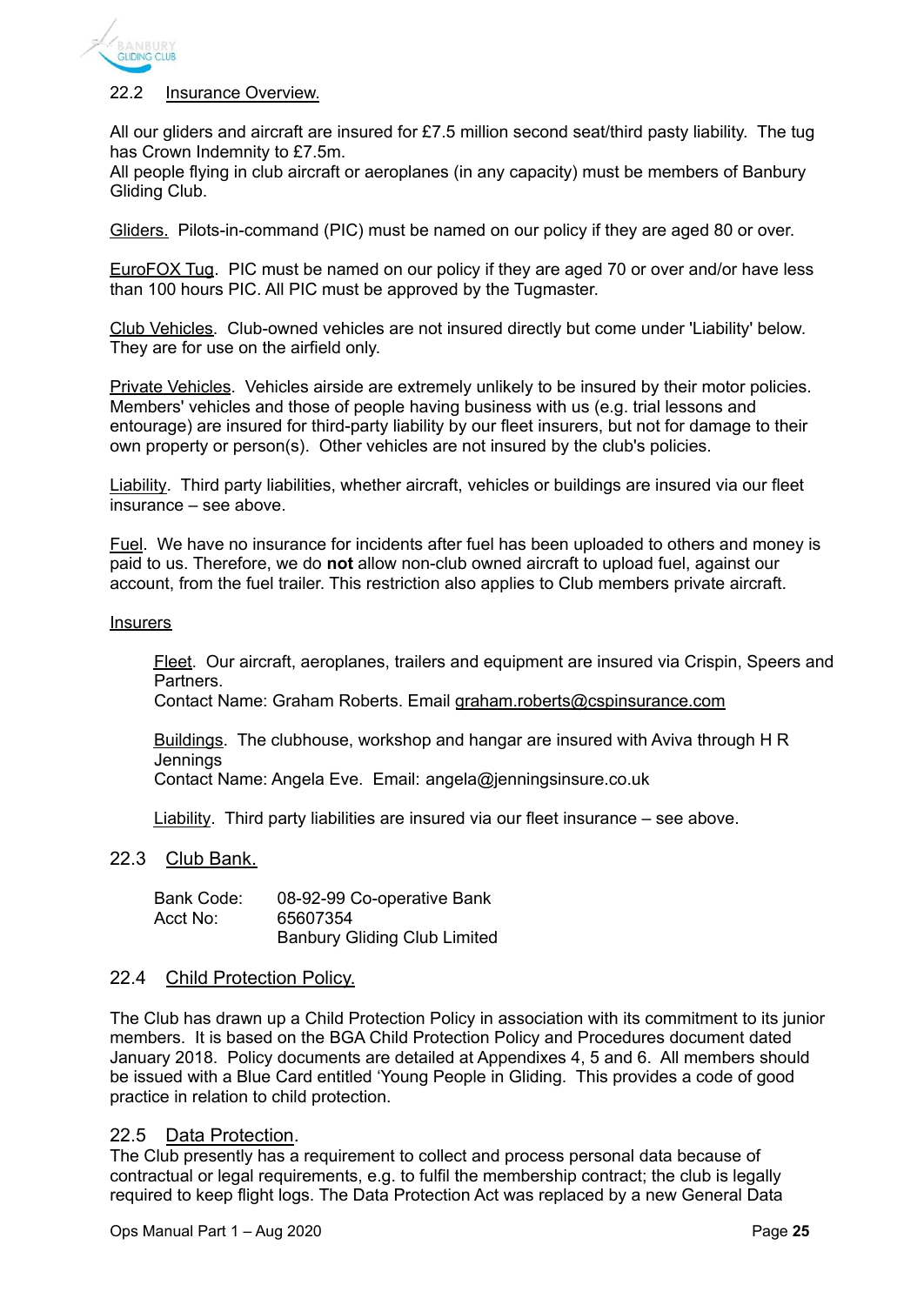

Protection Regulation (GDPR) on 25<sup>th</sup> May 2018. The BGA, worked closely with other sport organisations, to bring in relevant sport specific, GDPR compliant documentation. In turn, the Club has used the recommended templates to create the relevant documents. The Club Data Protection Policy and Data Protection Notices have been issued as separate documents. The Club laptop is available for Glidex use only and all network connections have been disabled. Access to Glidex administration is limited to the Secretary, Treasurer, Membership & Accounts Member, Technical Officer and the Chairman.

<span id="page-25-0"></span>22.6 Membership Administration and Glidex.

The Clubs membership process and the use of Glidex is detailed in Appendix 7.

# <span id="page-25-1"></span>22.7 Document Archiving. The Clubs archiving policy is at Appendix 8.

# <span id="page-25-2"></span>22.8 Workshop Hire.

The Club's Workshop is available for use for glider repair work when not required for Club tasks. Any Club member wishing to use the workshop for private work should complete a hire agreement and submit it to the Committee for approval. A copy of the Agreement is at Appendix 9.

<span id="page-25-3"></span>22.9 BGA Authorised Instructors. A list of BGA authorised Instructors, Tug Pilots, Inspectors and Official Observers is at Appendix 10.

<span id="page-25-4"></span>22.10 Notices to Members. A list of current Notices to Members is at Appendix 11.

<span id="page-25-5"></span>22.11 Mid-Week Flying. Mid-Week flying requirements are detailed at Appendix 12.

<span id="page-25-7"></span><span id="page-25-6"></span>22.12 Club Contacts. A list of current Club Contacts is at Appendix 13.

# **Appendices**

- 1. Hinton Airfield Operations Agreement.
- 2. BGA Code of Practice for Gliding Lessons.
- 3. Health and Safety Policy.
- 4. Child Protection Policy and Procedures.
- 5. Policy for Handling of DBS Certificate Information.
- 6. Policy for the Recruitment of Ex-Offenders.
- 7. Membership Process and Glidex (TBD)
- 8. Archive Policy.
- 9. BGC Workshop Hire Agreement
- 10. Instructors, Inspectors and Official Observers.
- 11. Notices to Members.
- 12. Mid-Week Flying
- 13. Club Contacts.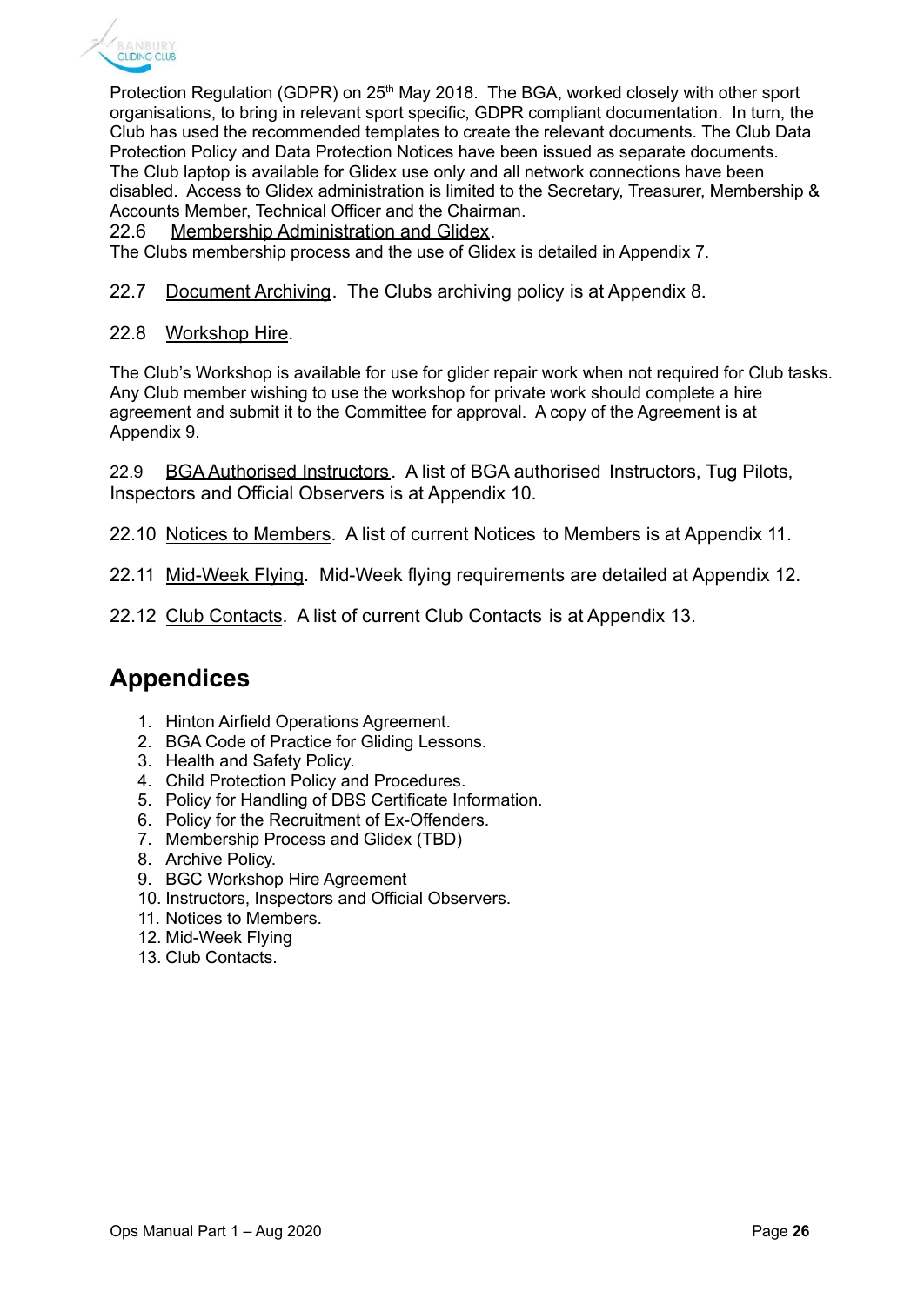

# <span id="page-26-0"></span>**Appendix 1 - Hinton Airfield Operations Agreement**

# **In Accordance With the Requirements of Mr R B Harrison, Airfield Owner**

# **Between**

# **Hinton Skydiving Centre Ltd & Banbury Gliding Club Ltd**

# **Incorporating Safety Information for All Airfield Users**

1.0 AIM

- To ensure agreed lines of communication between the different activities and the Airfield owner Mr R B Harrison.
- To lay down an agreed operating procedure for the two named activities thereby promoting safety for all airfield users.
- To promote airfield awareness and harmony through a greater understanding of each other's activities.

# 2.0 AUTHORITIES

It must be clearly understood that this "Agreement" seeks to enhance but in no way replace the legal requirements placed upon each activity to operate in strict accordance with the rules and regulations of their own governing body and the Civil Aviation Authority.

These governing bodies are:

GLIDING **The British Gliding Association** 8 Merus Court Meridian Business Park Leicester LE19 1RJ

PARACHUTING The British Parachute Association Ltd 5 Wharf Way Glen Parva Leicester. LE2 9TF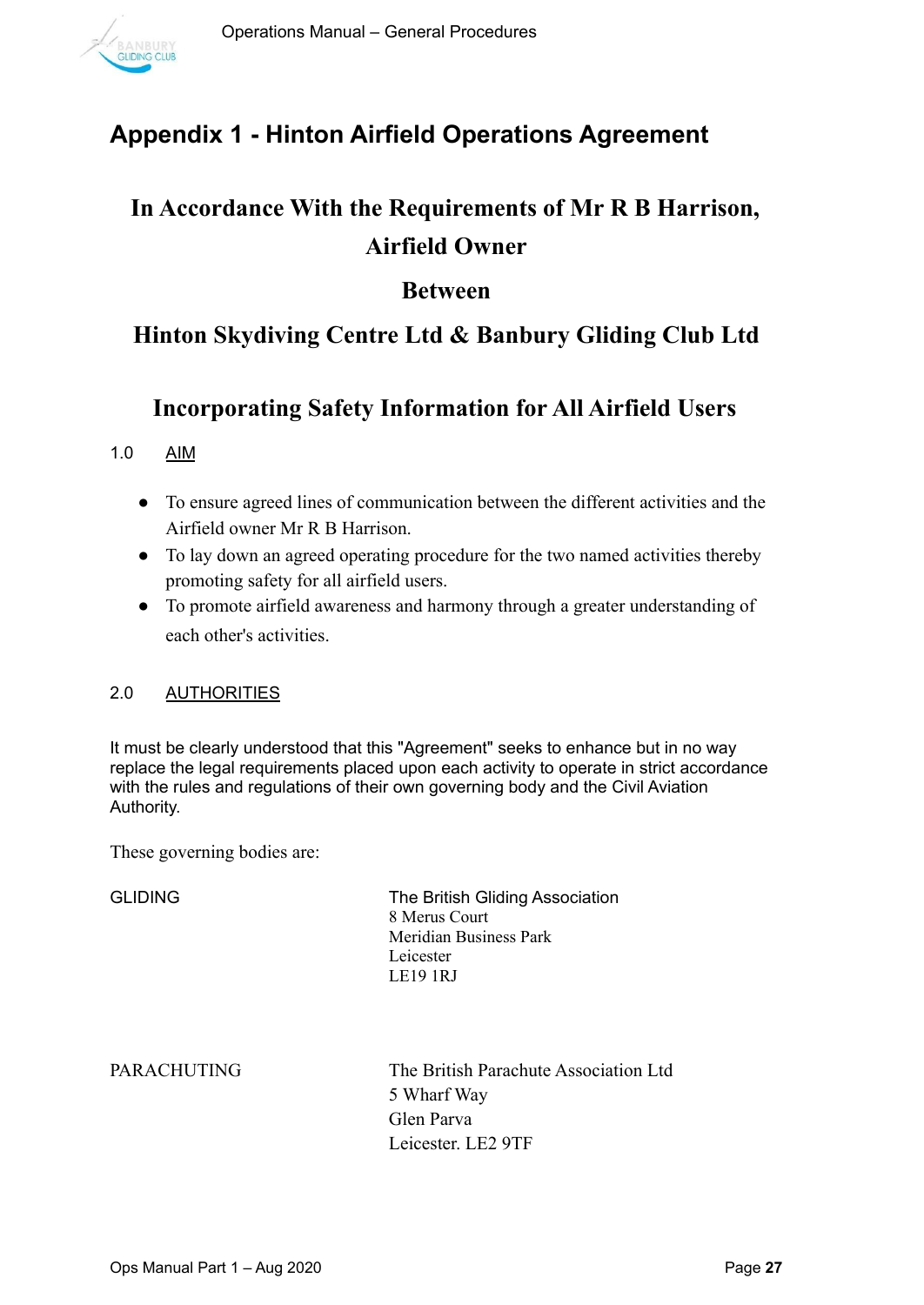

CIVIL AVIATION AUTHORITY Civil Aviation Authority

Aviation House Gatwick Airport South West Sussex.RH6 OYR

# 3.0 SAFE OPERATION OF GLIDERS, LIGHT AIRCRAFT AND PARACHUTING AIRCRAFT

The responsibility for the safe departure and arrival of gliders, light aircraft and parachute aircraft rests entirely with the "Pilot in charge". The practice of good, considerate airmanship at all times coupled with a clear understanding of other airfield users operations is the only way to maintain safety.

Clear, concise R. T. on the Hinton Traffic frequency to advise other airfield users of a pilots intentions is an absolute necessity, however, it must be appreciated by all parties that training flights operate in the area and special care and consideration must be given from other pilots. Particular care should be taken if runways 24 and 27 are both operational so as to avoid simultaneous departure.

In nil wind or when operating on runway 24 / 06 with near 90 degree cross wind, the temptation to take off and / or land against the established traffic flow should be resisted. All pilots should be especially aware that there is a high intensity of parachuting taking place at all times and so they should ensure that their arrivals or departures do not conflict. They should also note that gliders returning to the field have little option but to land once committed, as there is no "go round" option.

Except during departure and when returning to land, no gliders or power aircraft other than the parachute aircraft for dropping purposes, will operate within the airfield boundary or operate within the designated "Hinton Drop Zone, (DZ). See Definitions - Page 3

# 4.0 DAILY OPERATION

At the commencement of parachuting operations, the CCI or his nominated deputy will brief the DZ controller on the "Run in" direction and the DZ controller will clearly mark the intended "Hinton Drop Zone" of 30 degrees either side of the run in direction on the map at DZ control, the gliding club map, and also the map located at the "Fuel pumps" to notify other airfield users.

At the commencement of gliding operations the Gliding Club "Duty Instructor" will liaise with DZ control to establish separate areas of operation, buffer zone of 20 degrees either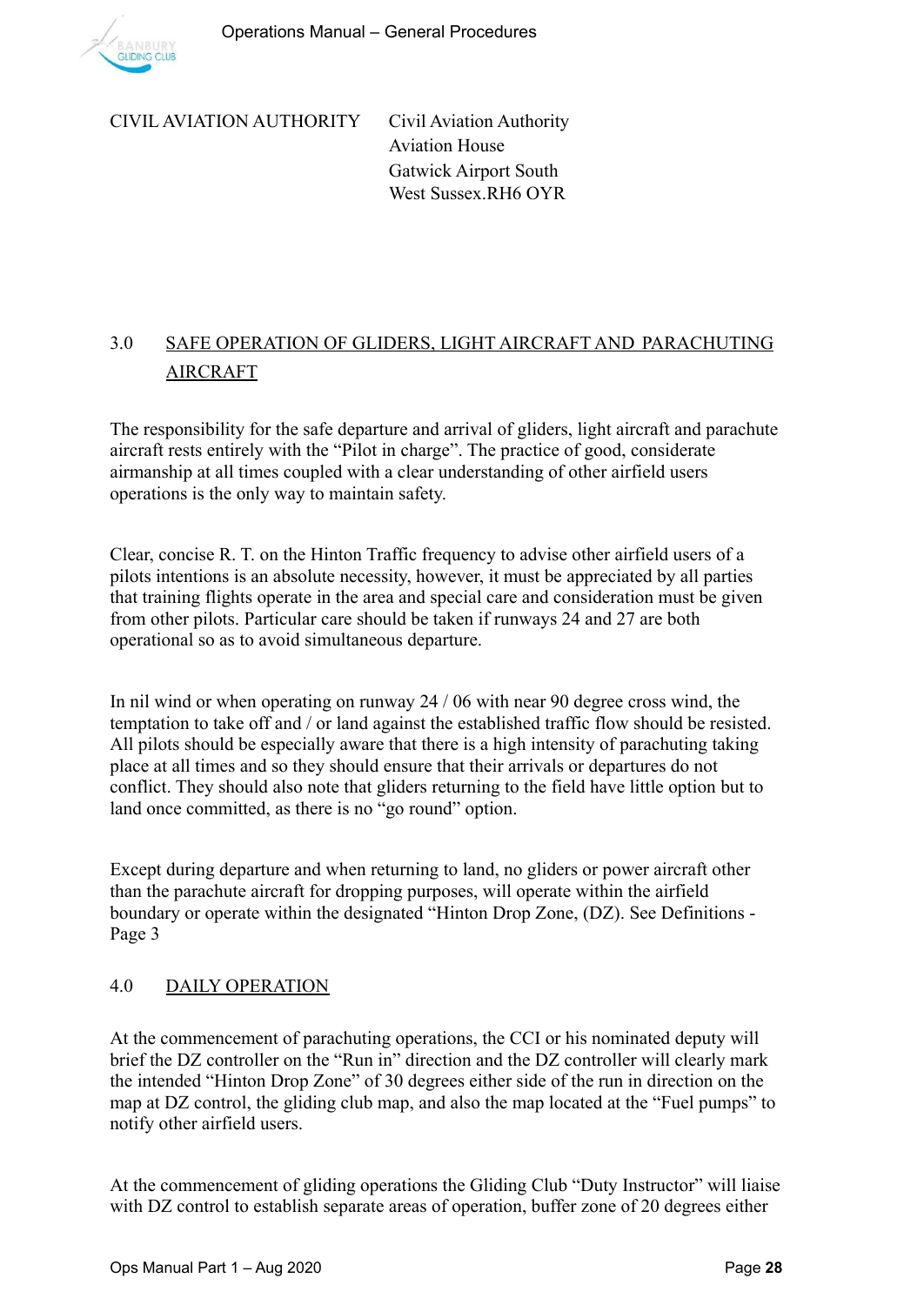

side of the DZ (which no party will intentionally enter other than on take-off or landing), contact names, and details of student and experienced activities for that particular day. Both parties must satisfy themselves that the following details have been actioned:

- Gliding Club to have names of duty Club Chief Instructor, (CCI) and duty Drop Zone (DZ) controller
- Parachute Club to have name of Duty Flying Instructor, (DFI) Agree main runway and circuit pattern to be adopted. Agree the DZ and the buffer zone.
- Establish whether any special conditions or activities are planned.
- Notify each other during the day of any proposed changes to the operational procedures, which must then be confirmed in writing.
	- Co-ordinate all the information covering the airfield circuit pattern and the proposed DZ and ensure that all maps have been annotated with this information.

If a specific safety issue becomes apparent during the day it should be addressed immediately by the DFI and the CCI of both operations or their nominated deputies. The problem, and any conclusions, should be reported back to the DLM and the DZ controllers and any changes to operating procedures notified to all areas in writing.

# 5.0 TERMINOLOGY

| <b>CFI</b>               | Chief Flying Instructor (Gliding)                                       |
|--------------------------|-------------------------------------------------------------------------|
| DFI                      | Duty Flying Instructor (Gliding)                                        |
| <b>CCI</b>               | Club Chief Instructor (Parachuting)                                     |
| <b>DLM</b>               | Duty Pilot (Gliding)                                                    |
| DZ Control<br><b>PLA</b> | Drop Zone Control (Parachuting)<br>Parachute Landing Area (Parachuting) |
| DZ.                      | Drop Zone (Parachuting)                                                 |

# 6.0 DEFINITIONS

**JOINT OPERATIONS** are defined as the time when both Banbury Gliding Club and Hinton Skydiving Centre are operating at the same time. If one club commences operations later than the other, joint operations commence immediately before the second club starts operating.

**The PLA** is defined as a suitable area where it is intended that the parachutists will land. PLA' s to be used by all designation of parachutists should provide a large open space of reasonably level ground which can contain a circle of 500 meters diameter, free from major hazards, and largely free from minor hazards. These PLA' s should be bordered on at least three sides by suitable overshoot areas.

At Hinton Skydiving Centre the PLA is based on a minimum of a 500 meter diameter circle taken from the centre of the airfield, (OS Map 152 - E546, N369), and extending to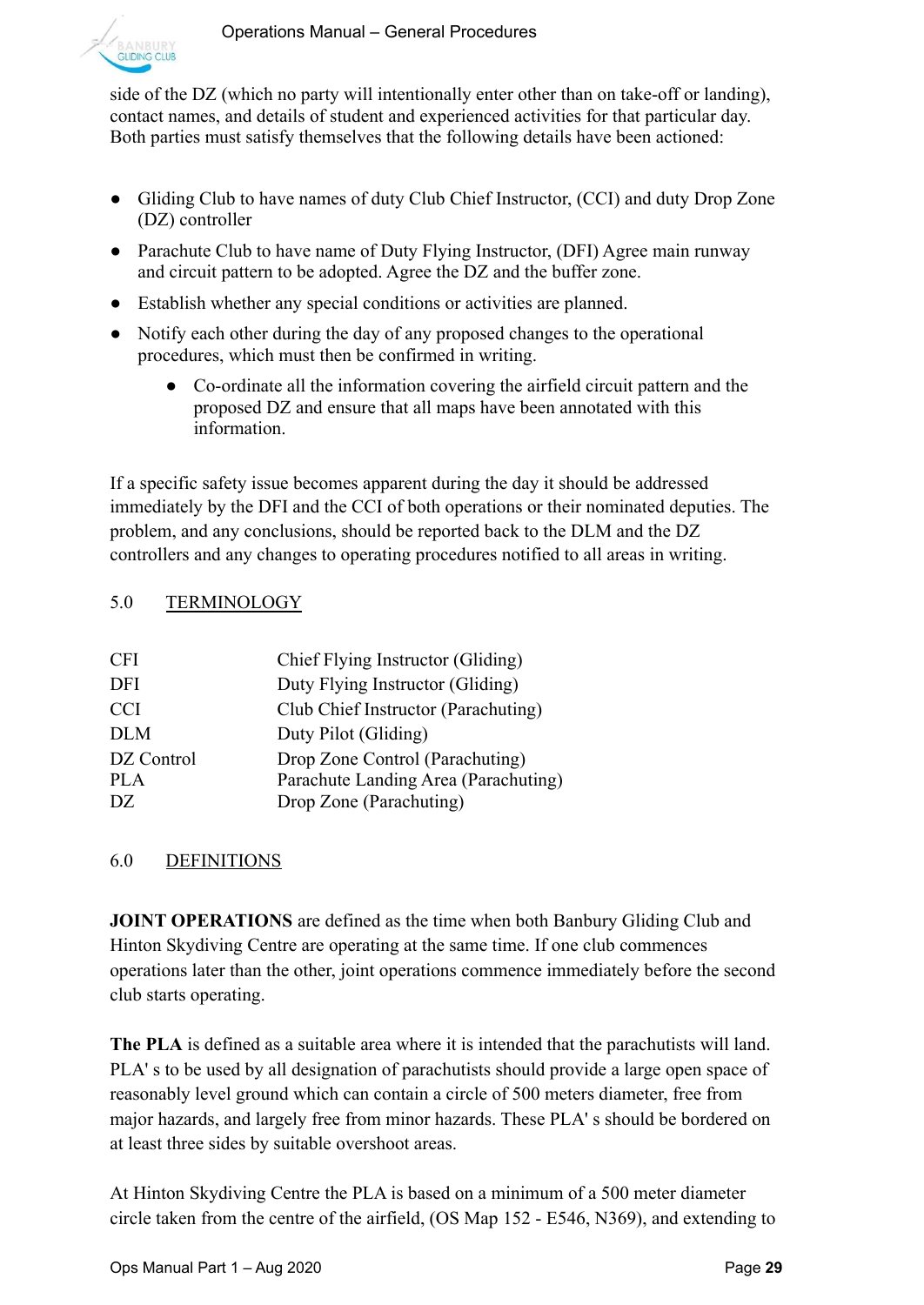

all areas enclosed within the perimeter track. See map1, details of which are clearly marked in red.



**A Drop Zone (as defined in the BPA Operations Manual)** is defined as a notified portion of airspace within which parachute descents are made. The normal radius is 1.5 nautical miles

and up to the altitude notified which is normally 12,000 feet.

# 7.0 WORKING AREAS - PARACHUTING

Because the airfield is a shared area, it would be unfair and indeed dangerous to just dispatch parachutists anywhere within the notified BPA Drop Zone and so a "Hinton Drop Zone" is worked out in which parachutists are dispatched. This area is then an instantly recognisable feature, promotes safety and informs other users of what is happening and where**.**

**The "Hinton Drop** Zone" is set up at the start of each day's parachuting. This area is based on the proposed "Run in track" of the aircraft, starting from the centre of the airfield and extending 1.5 nautical miles straight out. A 30-degree line is then drawn on each side of this line to form a 60-degree cone, which also extends to 1.5 nautical miles and up to an altitude of 12,000 feet. The area is then further extended to include the area of the PLA into which static line parachutists can be dispatched, however freefall parachutists will never be dispatched before the airfield boundary in any circumstances. This now makes up the "Hinton Drop Zone" and will then be annotated on all airfield maps and signed in agreement by both parties. A 'Buffer Zone' of 20 degrees to each side of the DZ will also be identified; no party will deliberately enter the Buffer Zone other than for take-off or landing. Parachuting and free fall descents will only be conducted within this designated area.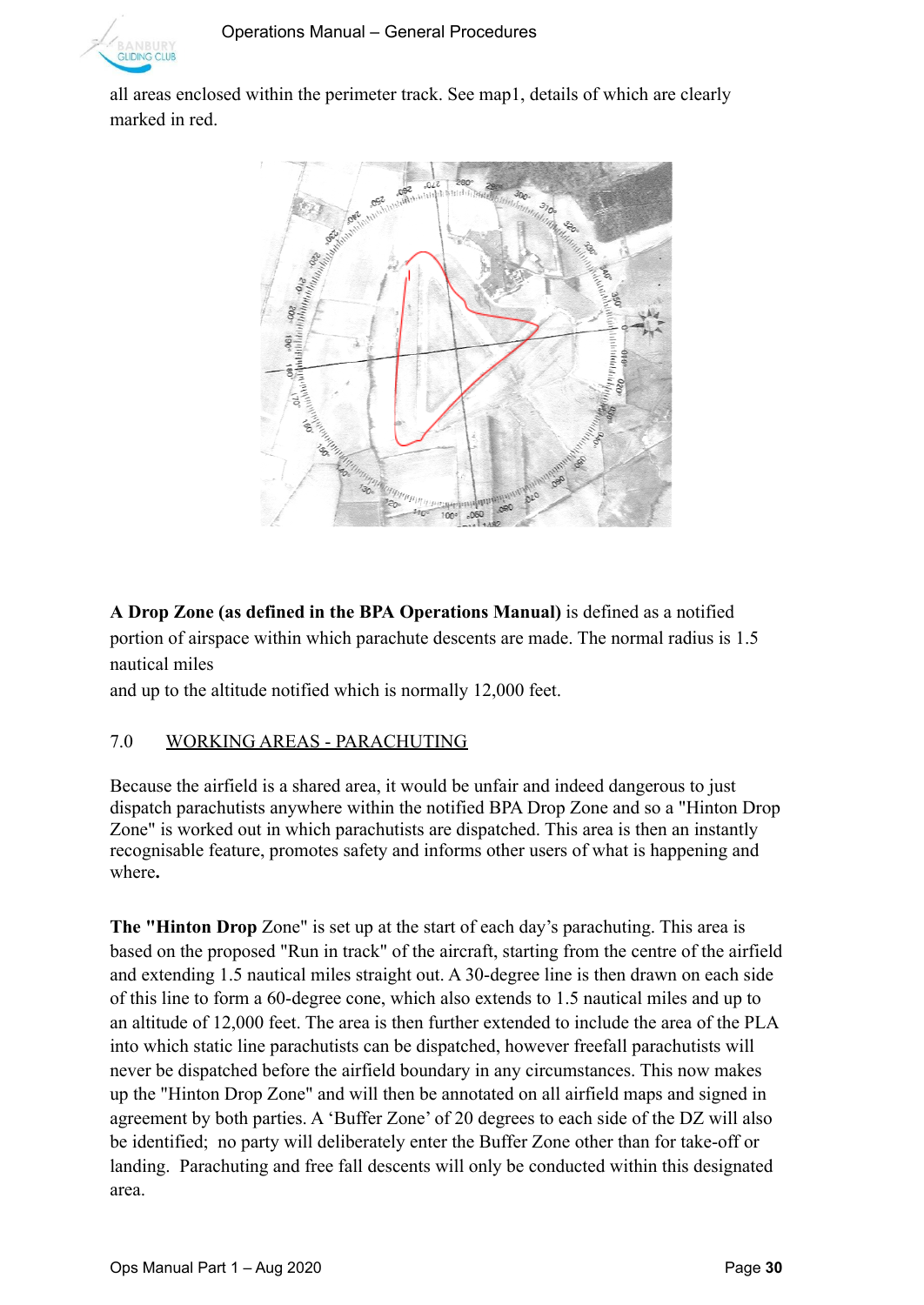

**The Airfield Map** is the map / aerial photograph that both clubs mark and sign before commencement of joint operations. One copy will be retained by the parachute club, one by the gliding club and a third copy will be placed inside the notice board at the fuel pumps by Hinton Skydiving Centre personnel to assist general aviation to self-brief prior to departing the field.

# 8.0 WORKING AREAS - GLIDING

Because of the possibility of gliders and parachutists meeting on the edge of the defined areas, a **"buffer zone"** will be agreed between the Duty Flying Instructor and DZ control at the commencement of simultaneous activity.

**The Buffer Zone** is defined as the area between the Hinton Drop Zone and the glider operating area into which **neither** party will enter. This buffer zone will extend to a minimum of 20 degrees outside the Hinton Drop Zone on each side and will incorporate instantly recognizable ground features on the outer edge, agreed by the Duty Flying Instructor. This will then be annotated on all airfield maps and signed in agreement by both parties.

**The Flying Area** is then defined as all areas not already specified and also all areas in excess of 1.5 nautical miles to the front of the "Hinton Drop Zone".

# 9.0 AGREEMENT

1) Prior to simultaneous Gliding and Parachuting operations the CCI will agree the run in direction and the DZ Controller and the Duty Flying Instructor, (Tug Pilot or Glider Pilot), will agree the Hinton Drop Zone and the Buffer Zone for the day's activities. All details will be recorded and signed for on respective briefing maps and a further copy will be positioned at the fuel pumps by HSC personnel for all other airfield users.

2) If for any reason these details are changed during operations, all personnel must be informed of these changes and all maps must be redrawn and signed by all parties**.**

3) All parachutists will be briefed on the Hinton Drop Zone area at DZ control prior to emplaning.

4) Parachutists will be briefed thoroughly to avoid landing within 100 meters of aeroplanes, gliders or vehicles wherever possible without undue risk to themselves**.**

5) All Glider pilots will be briefed as to their operating area at launch point control prior to take off.

6) All users of Hinton airfield are responsible for monitoring the Hinton frequency on 119.45 MHz to ascertain which other airfield users are operating.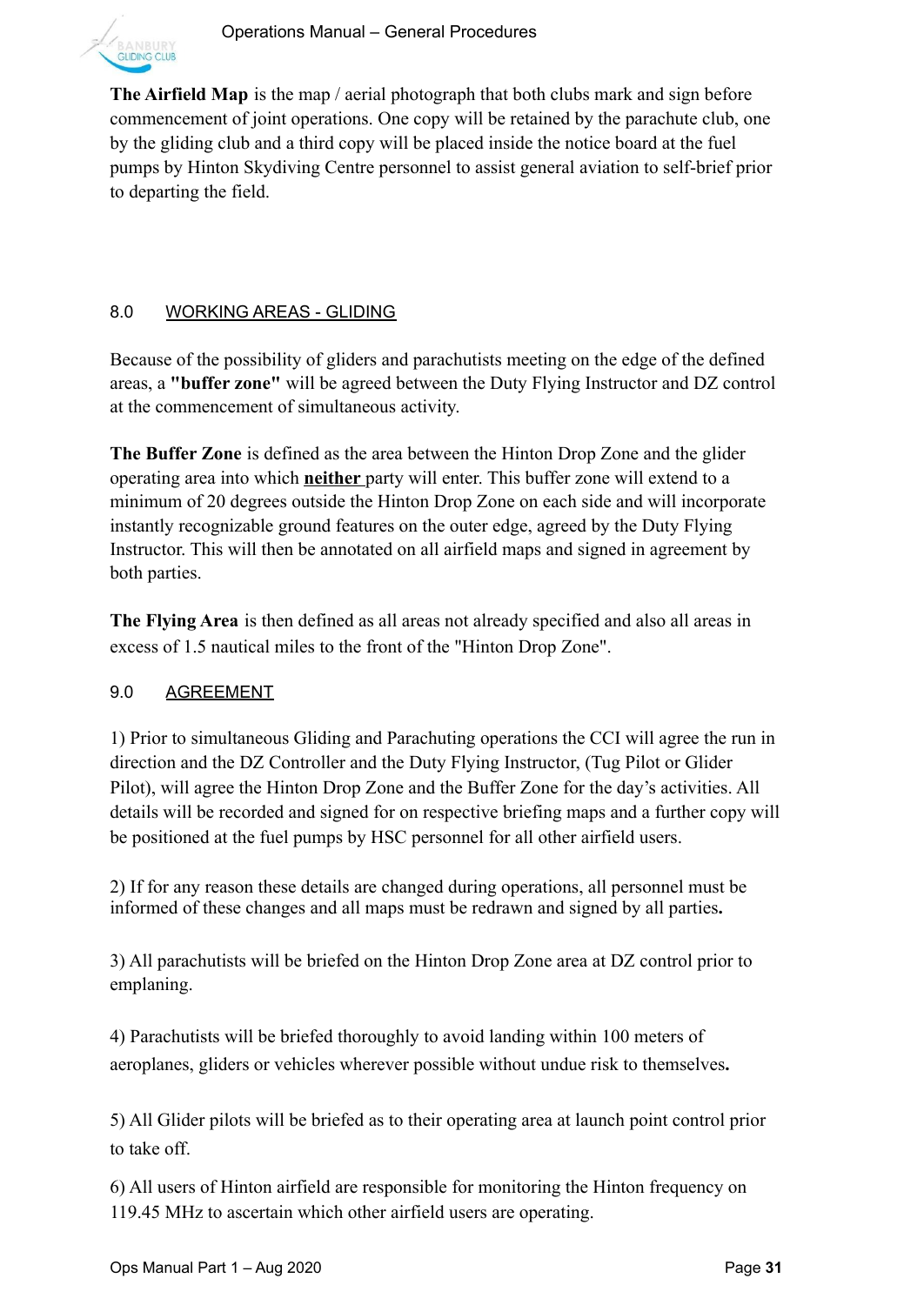

7) Except during departure and when returning to the airfield, no glider or powered aircraft will operate within the airfield boundary or operate within the designated "Hinton Drop Zone".

8) Any incursion into the buffer zone will be notified to the relevant DZ controller or Duty Flying Instructor. Persons involved will be grounded immediately until further action can be taken against them

9) Airfield safety meetings will be held on a regular basis for all airfield users to discuss safety matters.

10) The Parachute Drop Zone will be run by a suitably qualified DZ Controller who is responsible for giving a "clear drop" signal to the jump aircraft, normally three minutes before the drop commences. Once "clear drop" has been given it will be followed by a two-minute warning to all air traffic on 119.45 MHz, advising on either Student or Experienced parachutists.

11) Once the jumpmaster has been given the clear drop from the pilot he must ensure that the area within the Hinton Drop Zone is clear before allowing parachutists to leave the aircraft. After all parachutists have been dispatched the parachute pilot will advise local traffic on the Hinton frequency - "Drop Complete, Descending".

12) It should be appreciated that when students and low experienced parachutists are jumping they may not land within their designated area possibly due to changes in Met conditions, however the whole airfield is cleared by the BP A for student parachutists and therefore special care and consideration must be given by all pilots operating from Hinton.

13) Special care should be given as glider pilots under training and low-experienced solo pilots may be operating at Hinton. Glider pilots will be trained to recognise and keep away from "Hinton Drop Zone" and the "Buffer Zone".

14) Parachutists landing on the South side of the airfield will be thoroughly briefed on runway crossing procedures. All persons must cross at the designated crossing point and must wait until all of the parachute lift is together before doing so. No crossing will be made whilst aircraft and gliders are landing or preparing to take off. Parachutists will vacate the area immediately if they accidentally land on a runway.

15) Pilots must try to time their arrivals and departures to ensure they do not conflict with landing parachutes.

16) Except when departing and returning to land and with the exception of the parachute plane, powered aircraft and gliders will not operate within the airfield boundary or operate within the Hinton Drop Zone.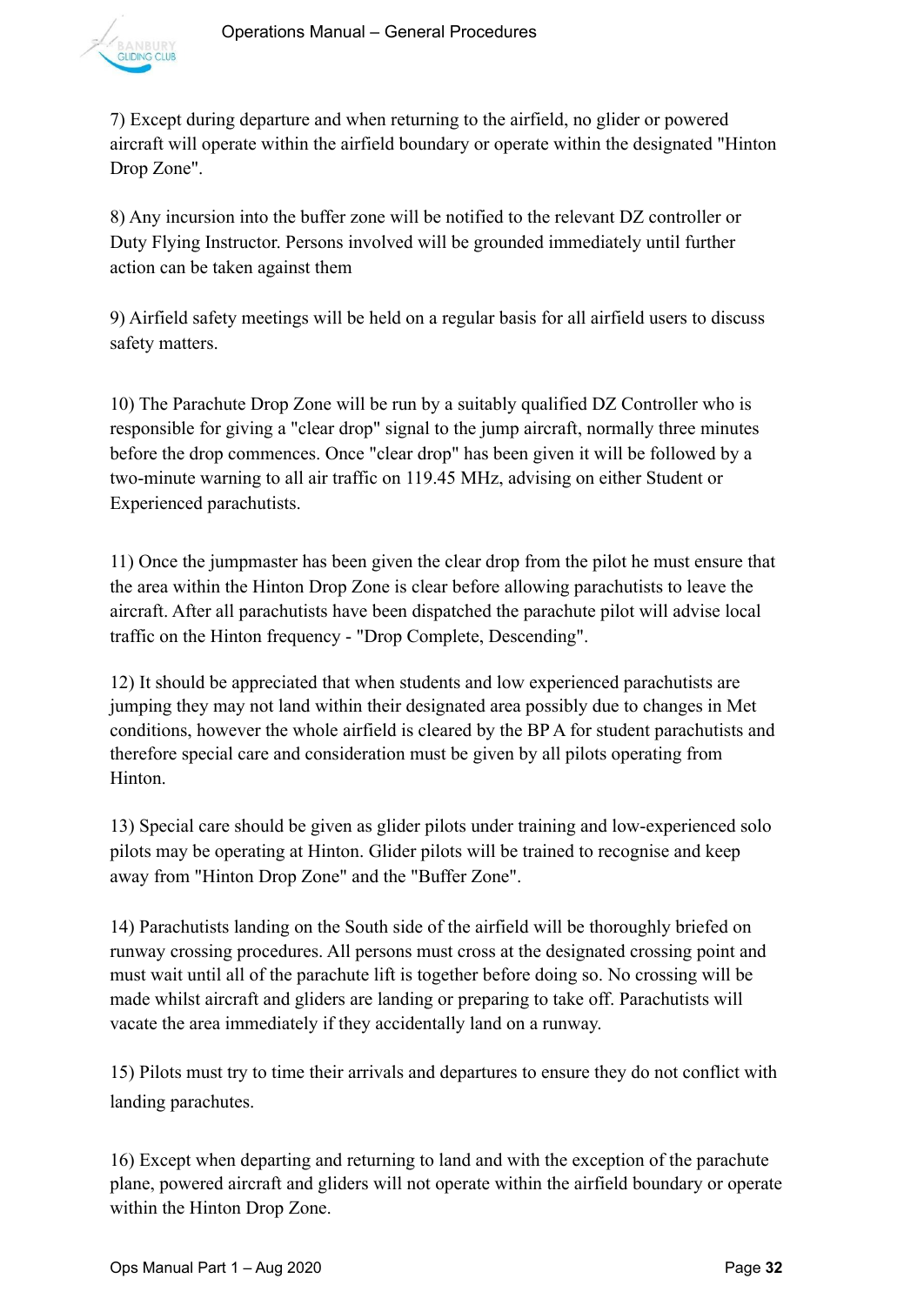

17) A copy of this agreement must be displayed prominently on the Gliding Club and Parachute Club notice boards. All new and existing members of each club should read it, familiarise themselves with its content and sign a declaration to say they have done so. Glider pilots and Parachute Jumpmasters should familiarise themselves with all working areas before flying.

Banbury Gliding Club Chairman Signed by I Hammonds Hinton Skydiving Centre CCI Signed by D Emerson Richard Harrison, Airfield Owner Signed by R Harrison Date: 24 Aug 03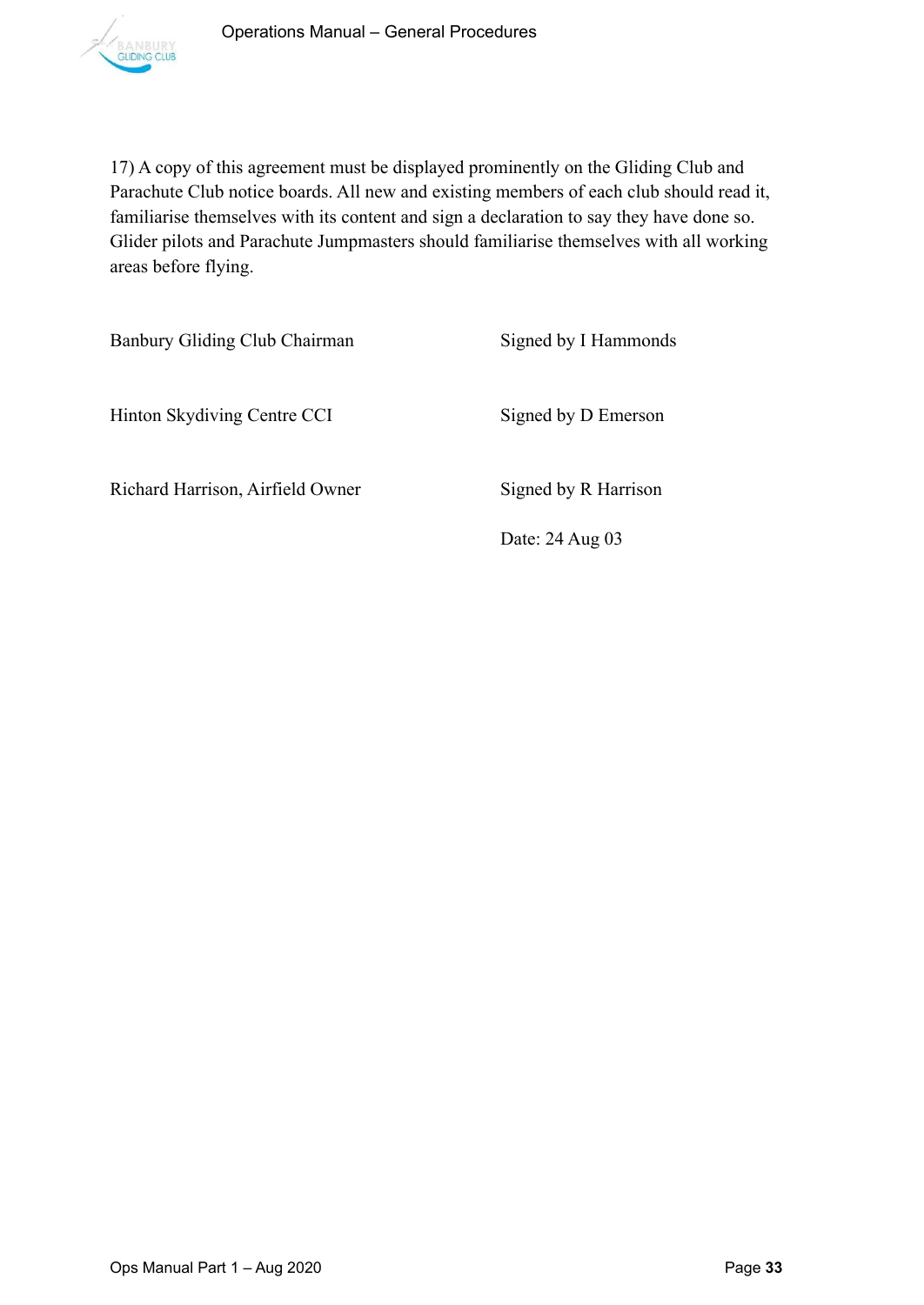

# <span id="page-33-0"></span>**Appendix 2 – BGA Code of Practice for Gliding Lessons**

# 1.0 Introduction

This Code of Practice sets out the legal position for flying training at BGA affiliated gliding clubs in the UK. It is the only means by which payment can be made by a member of the public for the privilege of flying in a glider. It is intended to ensure that there is a complete understanding of the legal position. The individual receiving the lesson is considered to be a member of the flight crew and not a passenger and therefore the flight is not public transport as defined in Article 1 19(2)(a) of the Air Navigation (No 2) Order 1995, which provides that a flight shall be for the purpose of public transport if valuable consideration is given or promised for the carriage of passenger(s) on that flight. A passenger is defined at Article 118(1) of the Order as being a person other than a member of the flight crew. Therefore, flights which fall outside those covered by this Code, and for which valuable consideration is given or promised, may be deemed to be "Public Transport", and as such may be illegal.

# 2.0 The Code

2.1 The instructor must clearly explain the purpose of the flight to the student. The primary intention of the instructor in carrying out the flight is to give flying instruction, and the primary intention of the student is to receive flying instruction, and as such the student is a member of the flight crew.

2.2 The student, instructor and if applicable the pilot of the aeroplane towing the glider, shall be members of the club operating the flight.

2.3 The instructor carrying out the flight shall hold a valid British Gliding Association instructor rating and be current in flying practice.

2.4 The flight shall be conducted in accordance with the instructional procedures laid down within the British Gliding Association Instructors Manual.

2.5 New trainees will generally have little knowledge of how gliders (and powered aircraft) operate and must be supervised when on an operational part of the airfield. A safety brief shall be given regarding the general operation of gliding sites and the specific hazards which may be encountered.

2.6 A thorough pre-flight briefing shall be given, not necessarily by the instructor undertaking the flight, indicating the purpose of the flight, and how the flight is to be conducted. The student must be made aware that on an instructional flight the gliding club is not required to comply with public transport requirements applicable to passenger carrying flights.

2.7 Clubs wishing to advertise the availability of flying instruction to potential members must clearly indicate that any such flights are "LESSONS".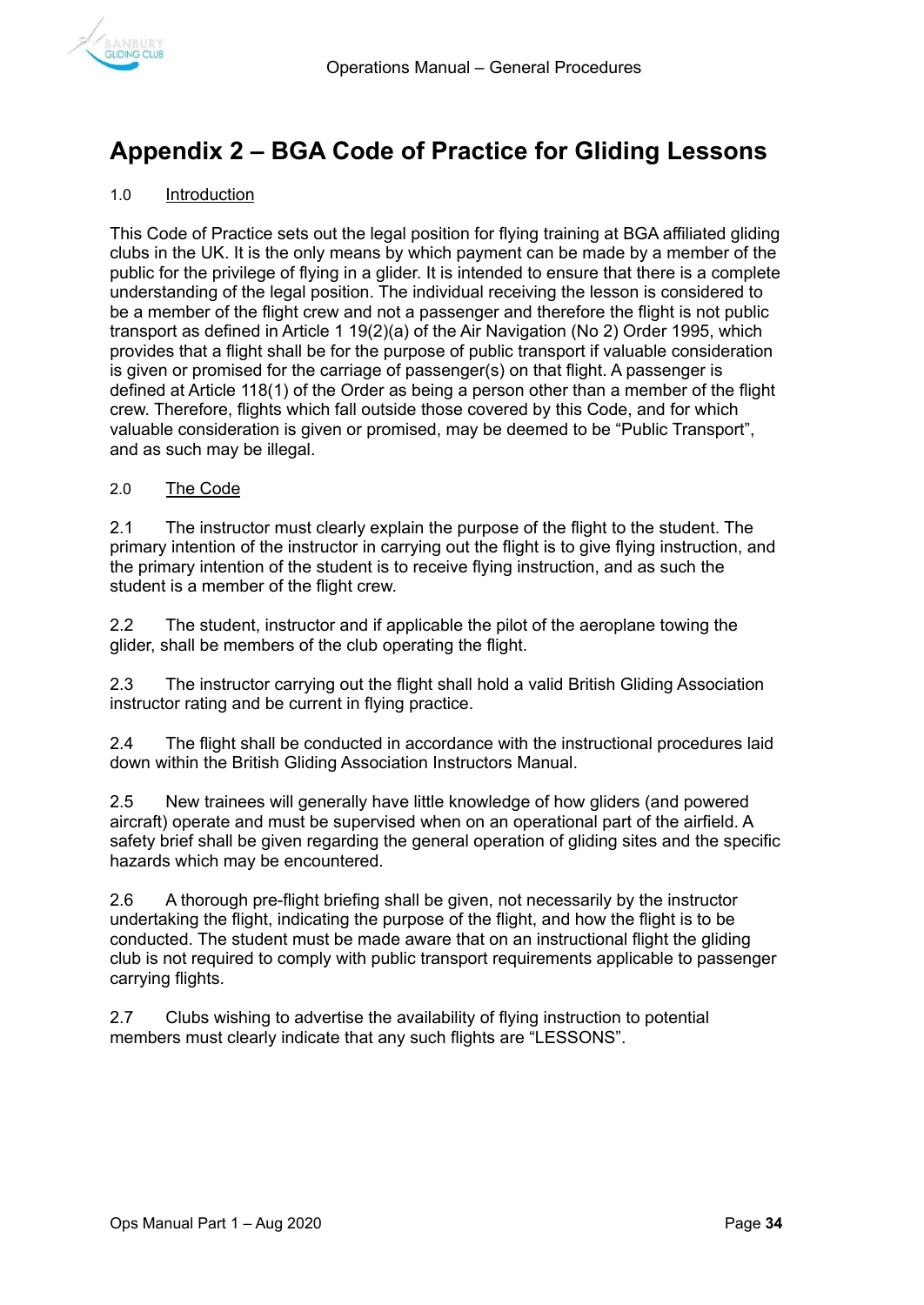

# <span id="page-34-0"></span>**Appendix 3 - Health and Safety Policy**

# 1.0 General

1.1 The Club exists to promote the sport of gliding and its activities are focused on aviation. It is the policy of the Club to provide a healthy and safe environment for its members and to ensure, as far as is reasonably practicable, that no person is exposed to health and safety risks as a result of the Club's activities. The British Gliding Association with the approval of the Civil Aviation Authority, the national regulating body, governs operation of the Club. The BGA issues Operational Regulations and Recommended Practices for the instruction and guidance of clubs, to ensure their safe operation.

1.2 Amongst the officers of the Club, the Safety Officer is responsible for all health and safety matters.

### 2.0 Aviation-Related Health and Safety

2.1 Safety is the responsibility of every Club member and co-operation and communication between members is vital. Safety in connection with aircraft is maintained, monitored and investigated by the BGA on behalf of the CAA. All aircraft must have a Certificates of Airworthiness, an annual Airworthiness Review Certificate, an Annual Servicing and a Certificate of Insurance. All aircraft are inspected, daily, before they are flown. Records are maintained of these inspections.

2.2 All pilots responsible for the use of aircraft are trained to set standards and must be in current practice. Flying safety is the responsibility of the Chief Flying Instructor (CFI). The CFI delegates the daily operation to be monitored by a duty instructor or an experienced flying member whose responsibilities include the maintenance of safe operations, both on the ground and in the air. Pilot training follows a BGA syllabus, which carries a heavy emphasis on safe flying and safety awareness.

2.3 In the event of an accident, the Club has a well-publicised procedure, which ensures that the emergency services can act with the minimum delay and the most accurate information. All accidents and incidents are reported to the BGA and all accidents are investigated. Certain accidents are investigated by the Air Accidents Investigation Branch of the Department for Transport. In all cases, reports are disseminated by the BGA so that as many pilots as possible can learn from the unfortunate errors of others.

# 3.0 Health and Safety Related to Ground-Based Activities

3.1 Although it is a voluntary organisation, with no employees, the Club adheres to the general principles of the Health and Safety at Work Act, 1974.

3.2 Skilled activities are only undertaken by skilled individuals or by members under supervision.

3.3 The Club maintains a number of fire extinguishers and a comprehensive First Aid kit, which are checked and replenished periodically.

3.4 A list of members who are qualified first aiders is posted on the Clubhouse Safety Noticeboard.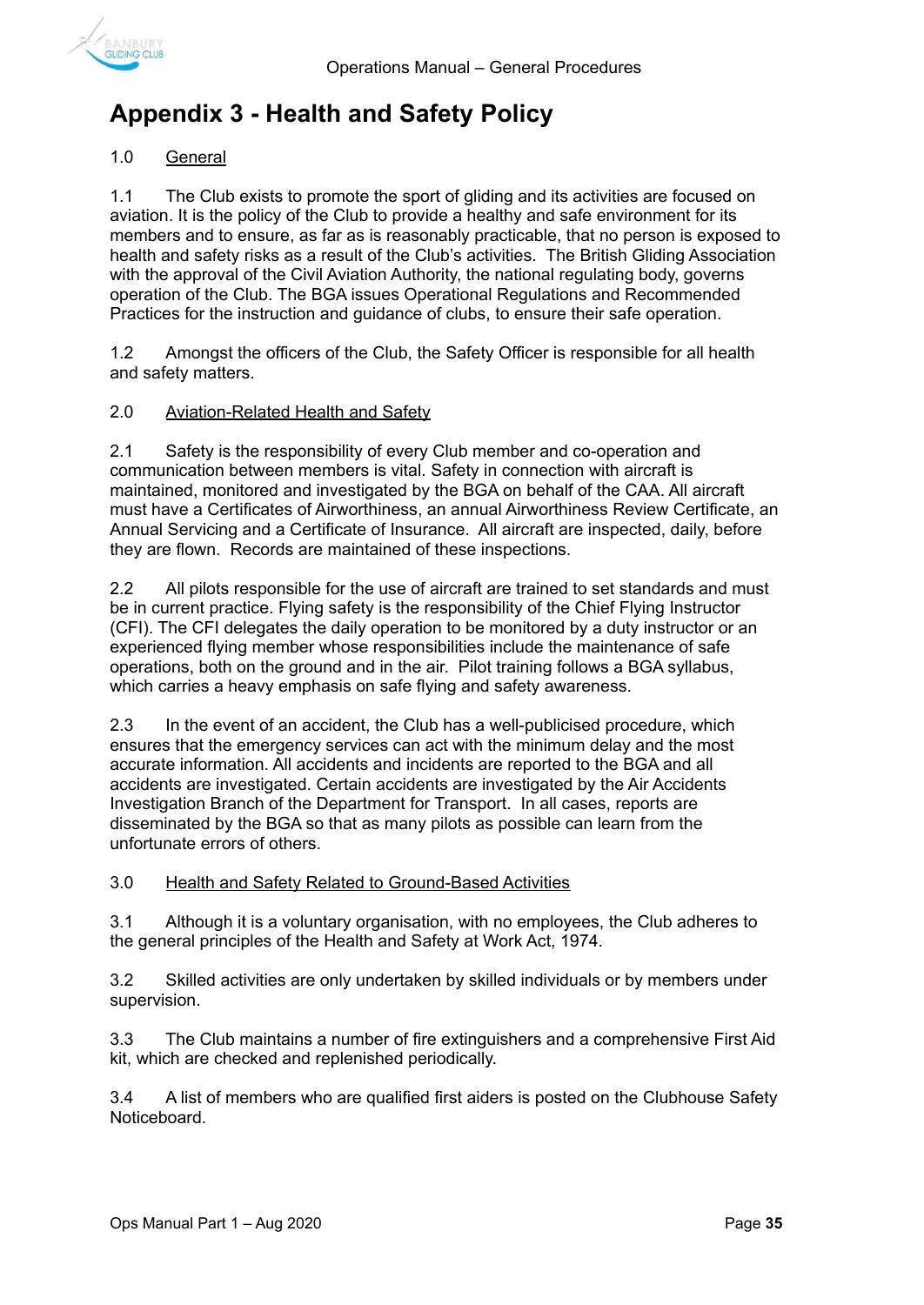

# <span id="page-35-0"></span>**Appendix 4 - Child Protection Policy and Procedures**

# 1.0 Introduction

This policy statement and its associated procedures have been produced following guidance to all clubs by the BGA Child Protection Policy and Procedures document January 2018.

The Club has appointed a Child Protection Officer (CPO) to ensure that the requirements of the BGA Policy are fully complied with. To undertake this task, they must have a satisfactory Disclosure and Barring Service (DBS) check. The CPO is the designated person to deal with DBS checks for all Club members who require to be checked.

1.3 All information from DBS checks is securely retained by the CPO who must ensure that this information remains confidential. Should there be any concerns resulting from a DBS check then the Child Protection Officer is responsible for any resulting safeguarding actions.

### 2.0 Policy

The Club is committed to enabling children to enjoy the sport of gliding in a safe environment by ensuring that:

- a. The child's welfare is paramount.
- b. All children have the right to protection from abuse.
- c. All instances of inappropriate behaviour will be dealt with.

Within this context children are taken as being all persons of less than 18 years of age.

- 3.0 Code of Practice and Procedures
- 3.1 This Code of Practice and Procedures is dealt with under the following headings:
- a. Recruitment.
- b. Prevention of abuse.
- c. Suspected or alleged abuse.

### 3.2 Recruitment

3.2.1 The Club does not presently recruit either paid or unpaid staff. Should this situation change in the future, all applications, whether to serve as paid staff or as volunteers, will be subject to scrutiny. Application forms will elicit information about the applicant's past career or experience and establish any criminal record in connection with child offences. All references for job applicants will be taken up. Applicants will be asked to signify their consent to checks being made with the police and social services.

### 3.3 Prevention of Abuse

This section offers advice aimed at protecting children from abuse.

### 3.3.1 Good practice guide for Club officers

Child abuse presents a difficult situation for Club officers to deal with. Having the right systems can help all concerned. Abusers have difficulty operating in a well-run club with good quality management and training. Consequently, it is good practice to: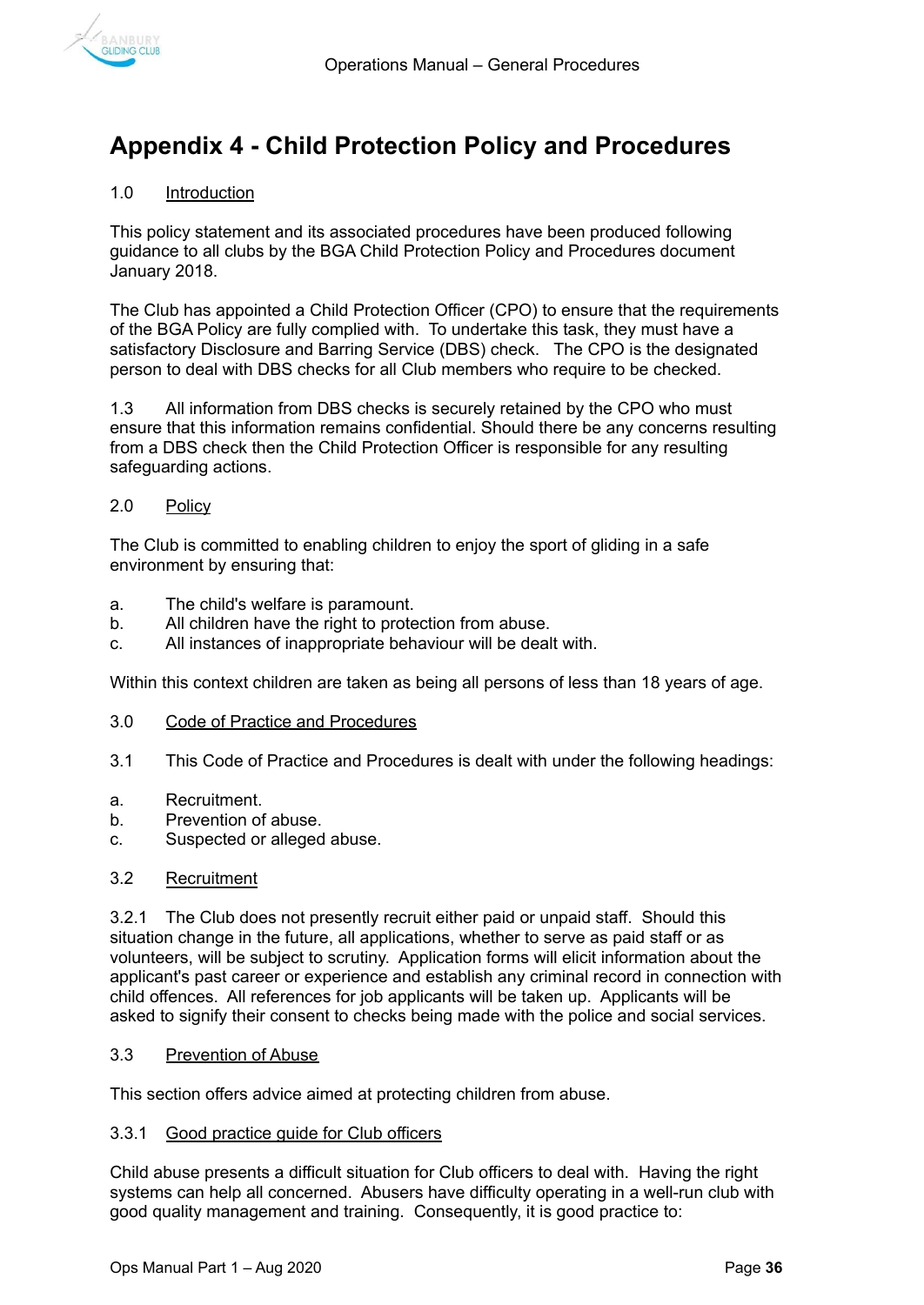

Plan the organisation's work to minimise the situations where abuse can occur. Appoint and train a Child Protection Officer.

Train all relevant persons in the prevention of child abuse.

Issue guidelines on how to deal with abuse and follow established procedures. Ensure children's complaints are heard.

# 3.3.2 Good practice guide for the protection of all members/staff against allegations

Opportunities for abuse can be minimised and members can be protected against allegations by the use of the following good practice:

Except for essential training purposes, minimise time spent alone with children.

Do not take children alone in a car.

Do not take children to your home.

Where these situations are unavoidable ensure they only occur with the authority of the child's parents or a responsible person within the Club.

### 3.3.3 You should never:

Allow children to use inappropriate language. Make suggestive comments to a child. Fail to act upon allegations made by a child. Do things of a personal nature for children. Engage in physical or sexually provocative games. Engage in inappropriate touching.

### 3.4 Suspected or Alleged Abuse

3.4.1 Where there is an allegation of abuse against a member, there may be three types of investigation:

- a. A criminal investigation (police).
- b. A child protection investigation (social services).
- c. A disciplinary or misconduct investigation (Club/BGA).

Action if a child complains she/he is being abused:

### Always:

Stay calm – ensure the child is safe and feels secure.

Tell the child you are taking the complaint seriously.

Be honest; explain you will have to tell somebody else, emphasising that this will be on a need to know basis.

Document what the child has said as soon as possible.

### Never:

Rush into actions. Make promises you cannot keep. Ask inappropriate questions. Take sole responsibility.

### 3.4.3 Why should I intervene**?**

Taking the correct action about abuse is never easy.

You may be upset about what the child has said, or you may worry about the consequences of your actions.

One thing is certain; you cannot ignore abuse.

The effects of abuse on children can be deviating.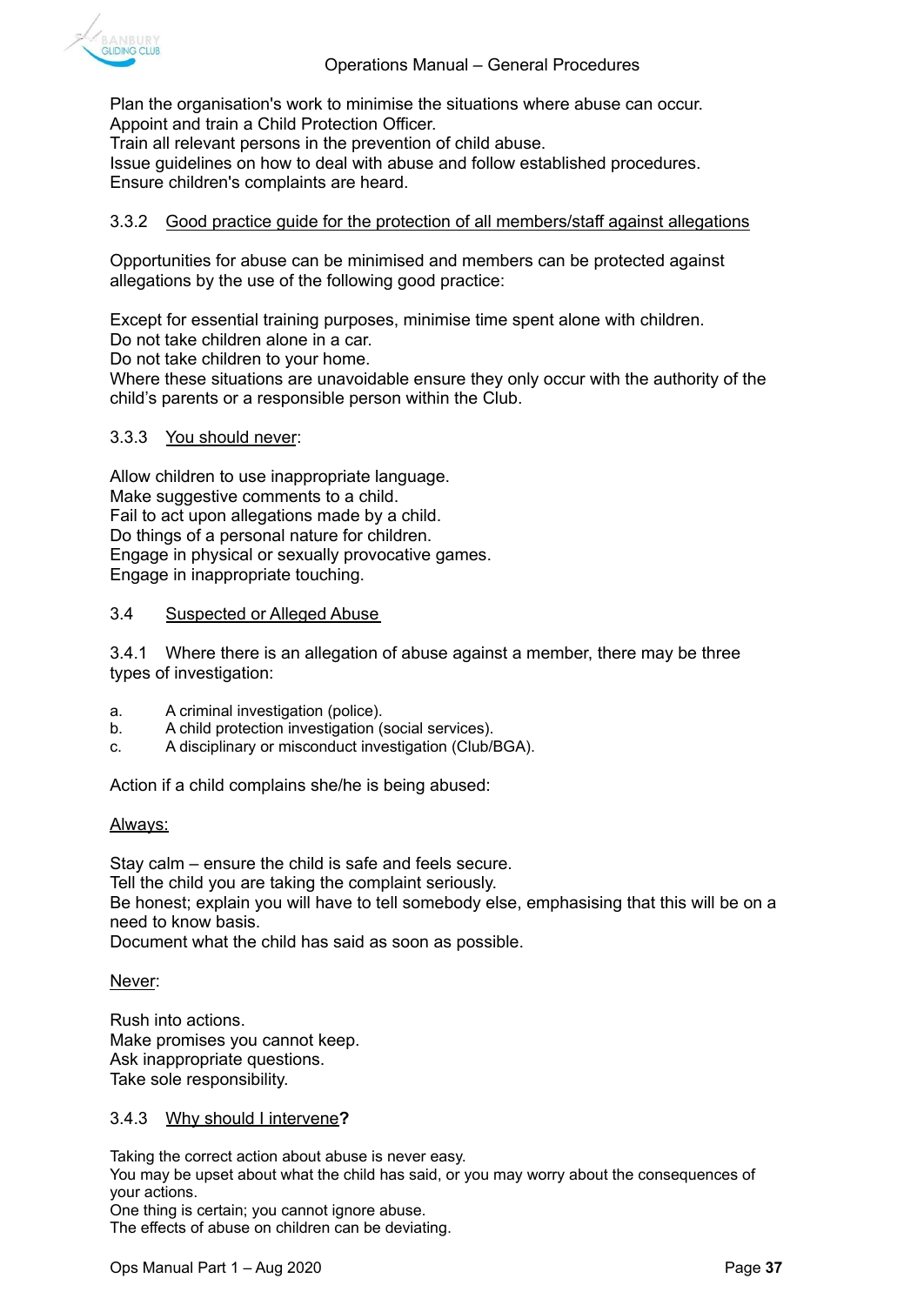

# 3.4.4 Recording information

Record basic information. Do not start an investigation. Remember; unnecessary interviews with a child may prejudice a police enquiry. Consider the environment carefully if recording information. Ensure another adult is present. Avoid touching the child.

### 3.4.5 Recognising abuse

Child abuse is a term used to describe ways in which children are harmed, usually by adults. Descriptions of the various forms of abuse, which should assist in recognising such, are at para 4.

### 3.4.6 How would I recognise if a child is being abused?

It is not always easy to spot when children have been abused. However, typical symptoms would, include:

Unexplained or suspicious injuries. Sexually explicit language or actions. A sudden change in behaviour. The child describes an abusive act. The child loses weight or becomes increasingly dirty or unkempt. The child has a general distrust and avoidance of adults. An unreasonable reaction to normal physical contact.

Although a child may be displaying some or all of these signs, it does not necessarily mean the child is being abused.

### 3.4.7 What should I do if I have concerns?

Voice your concerns immediately either to the Club' s Child Protection Officer or a Committee Member.

4.0 Forms of Child Abuse

### 4.1 Physical abuse

Physical abuse occurs where adults or other children:

Physically hurt or injure children. Give children noxious substances (e.g. alcohol/drugs).

### 4.2 Neglect

Neglect includes situations in which adults:

Fail to meet a child's physical needs. Consistently leave children alone or unsupervised. Fail to give children affection or attention. Fail to ensure children are safe or expose them to unnecessary cold or risk of injury.

### 4.3 Sexual abuse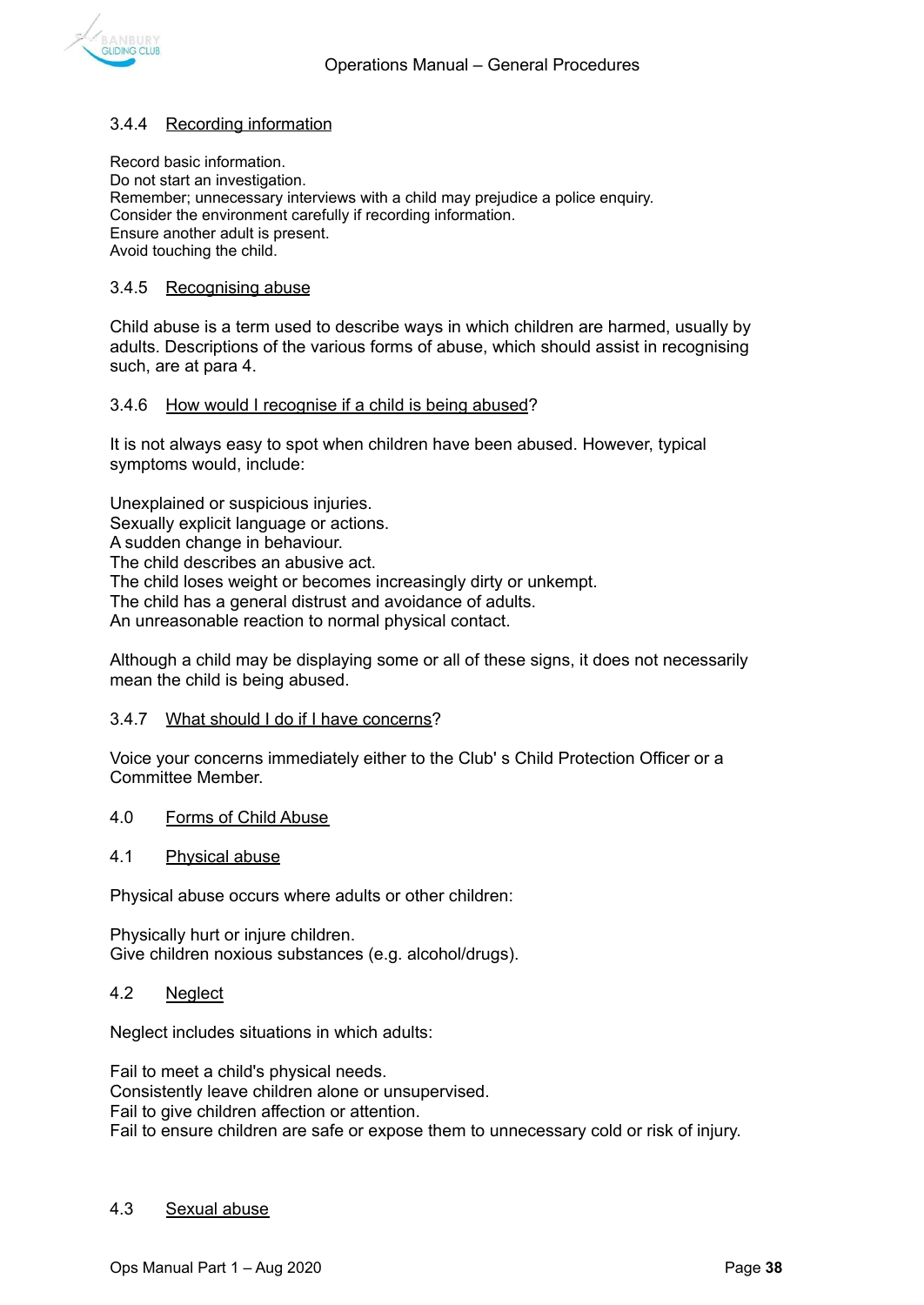

Children are sexually abused when adults or children use them to meet their own sexual needs; examples:

Unlawful intercourse. Inappropriate touching. Taking pornographic photographs

### 4.4 Mental Cruelty

Mental cruelty is where children are:

Taunted or unnecessarily shouted at. Subjected to undue criticism. Put under unreasonable pressure to perform.

### 4.5 Bullying

Bullying may be carried out by adults or by other children:

Bullying is deliberately hurtful behaviour usually repeated over a period of time. Any child can be a victim of bullying. More usual victims are shy, sensitive, anxious and insecure

# 5.0 Guidelines for use of Photographic and Filming Equipment.

5.1 There is no intention to prevent instructors using a video as a legitimate coaching aid. However, children and their parents should be aware that this is part of the coaching programme and permission should be gained for the filming of a child with care taken in the storing of such films. If members are concerned that someone that they do not know is taking photographs or filming, they should ask them to cease or leave. Permission should also be sought for the use of photographic material for promotional or web-site publications (children's names should not appear with photographs).

5.2 There should be recognition that many individuals are likely to have and use camera phones during gliding activity. A general awareness should be exercised by all Club members to ensure that those using camera phones do not cause upset or distress.

### 5.3 Code of Conduct for Photography

If you feature other people's children in your photos, let the parents (or those with responsibility for the children) know what you're up to and offer to share the pictures with them

If any party is unhappy with you featuring children in your photos, then just stop and offer to delete or destroy the images you already have

Don't publish pictures of other people's children in a public domain without prior permission from a parent or carer

If you have featured children in your photos, leave your contact details with the Child Protection Officer so parents and carers can get hold of copies if they want them

### **Note. This code applies to any equipment capable of recording images, including mobile phones.**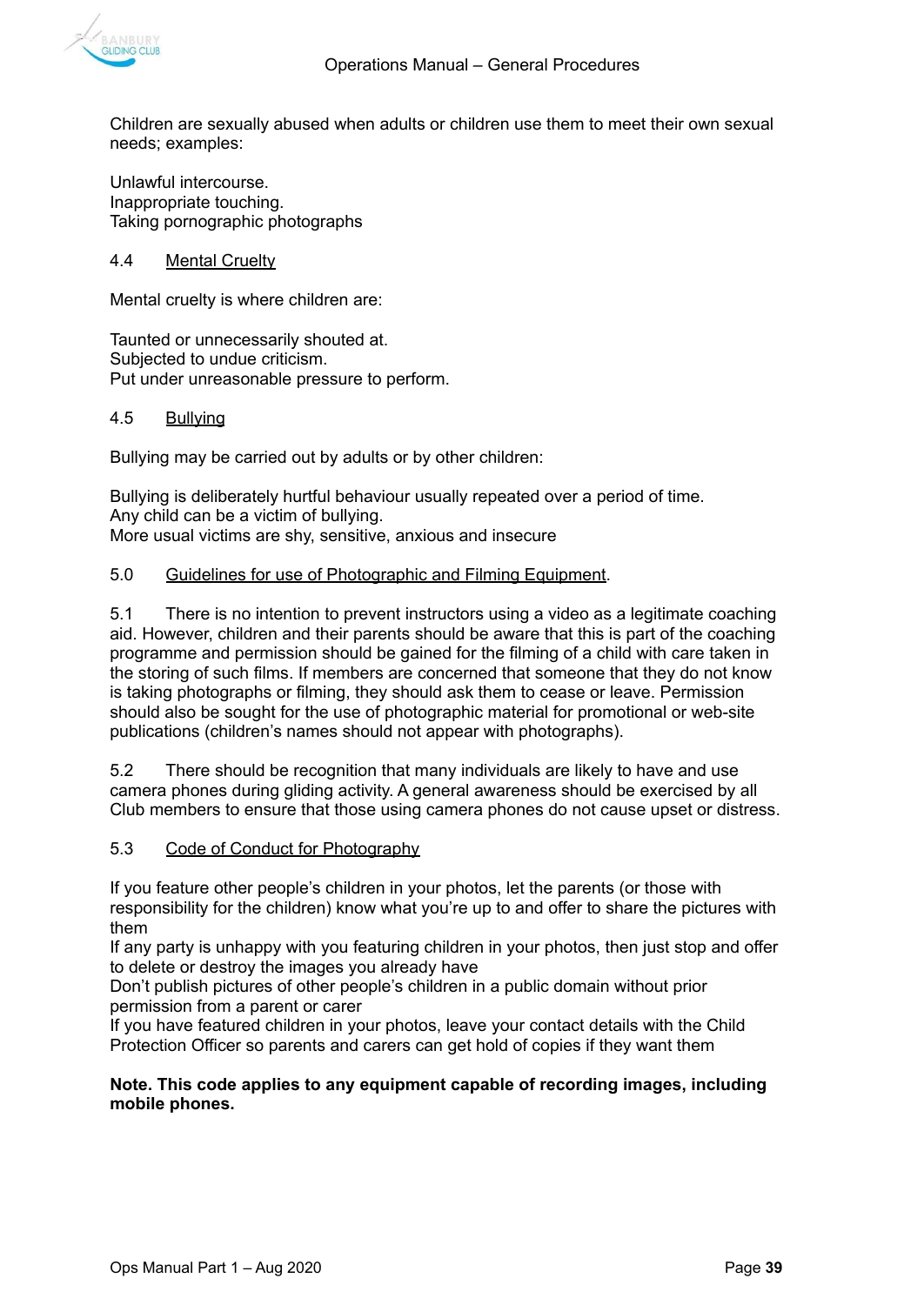

# <span id="page-39-0"></span>**Appendix 5 - Policy for Handling of DBS Certificate Information**

# 1.0 **General principles.**

As an organisation using the Disclosure and Barring Service (DBS) checking service to help assess the suitability of applicants for positions of trust, Banbury Gliding Club (the Club) complies fully with the Code of Practice regarding the correct handling, use, storage, retention and disposal of certificates and certificate information. It also complies fully with its obligations under the Data Protection Act 1998 and other relevant legislation pertaining to the safe handling, use, storage, retention and disposal of certificate information and has a written policy on these matters, which is available to those who wish to see it on request.

# 2.0 Storage and Access.

Certificate information is kept securely, in lockable cabinet, within the Club office, access strictly controlled and limited to those who are entitled to see it as part of their duties.

### 3.0 Handling.

In accordance with section 124 of the Police Act 1997, certificate information is only passed to those who are authorised to receive it in the course of their duties. We maintain a record of all those to whom certificate's or certificate information has been revealed and it is a criminal offence to pass this information to anyone who is not entitled to receive it. Those who are authorised to deal with Disclosure Information are:

| Mr Ron Sangster | Child Protection Officer (CPO) |
|-----------------|--------------------------------|
| <b>TBA</b>      | Deputy CPO                     |

The Management Committee has agreed that all Instructors and Duty Pilots should be DBS checked in addition to the CPO and his deputy. Furthermore, the Club would accept DBS certificates issued to members from other organisations. The progressing of all Child Protection actions would be in line with the BGA requirements.

# 4.0 Usage.

Certificate information is only used for the specific purpose for which it was requested and for which the applicant's full consent has been given.

# 5.0 Retention.

Once a DBS cleared member leaves the Club, we do not keep certificate information for any longer than is necessary. This is generally for a period of up to six months, to allow for the consideration and resolution of any disputes or complaints. If, in very exceptional circumstances, it is considered necessary to keep certificate information for longer than six months, we will consult the DBS about this and will give full consideration to the Data Protection and Human Rights of the individual before doing so. Throughout this time, the usual conditions regarding the safe storage and strictly controlled access will prevail.

# 6.0 Disposal.

Once the retention period has elapsed, we will ensure that any DBS certificate information is immediately destroyed by secure means, i.e. by shredding, pulping or burning. While awaiting destruction, certificate information will not be kept in any insecure receptacle (e.g. waste bin or confidential waste sack). We will not keep any photocopy or other image of the certificate or any copy or representation of the contents of a certificate. However, notwithstanding the above, we may keep a record of the date of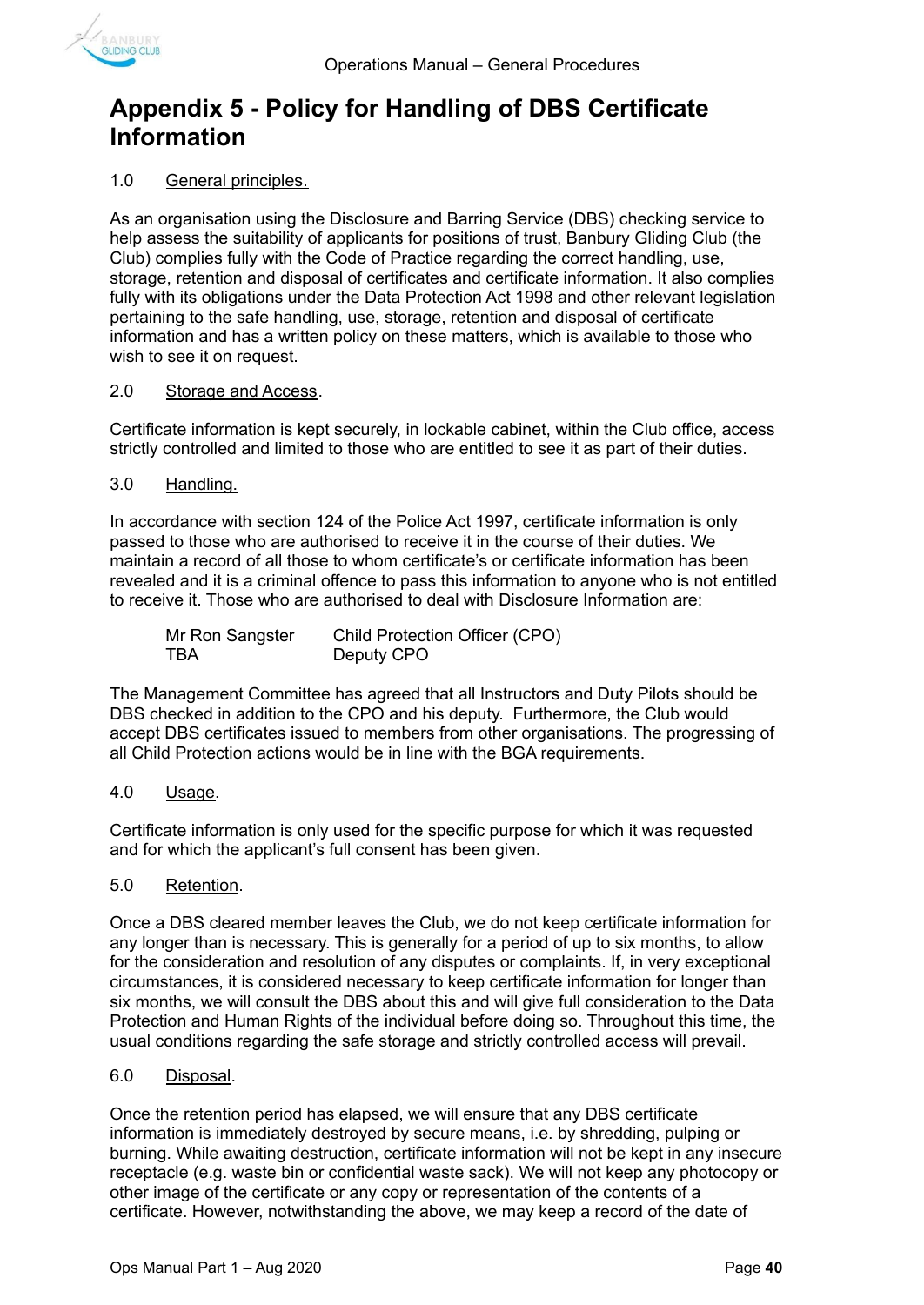

issue of a certificate, the name of the subject, the type of certificate requested, the position for which the certificate was requested, the unique reference number of the certificates and the details of the recruitment decision taken.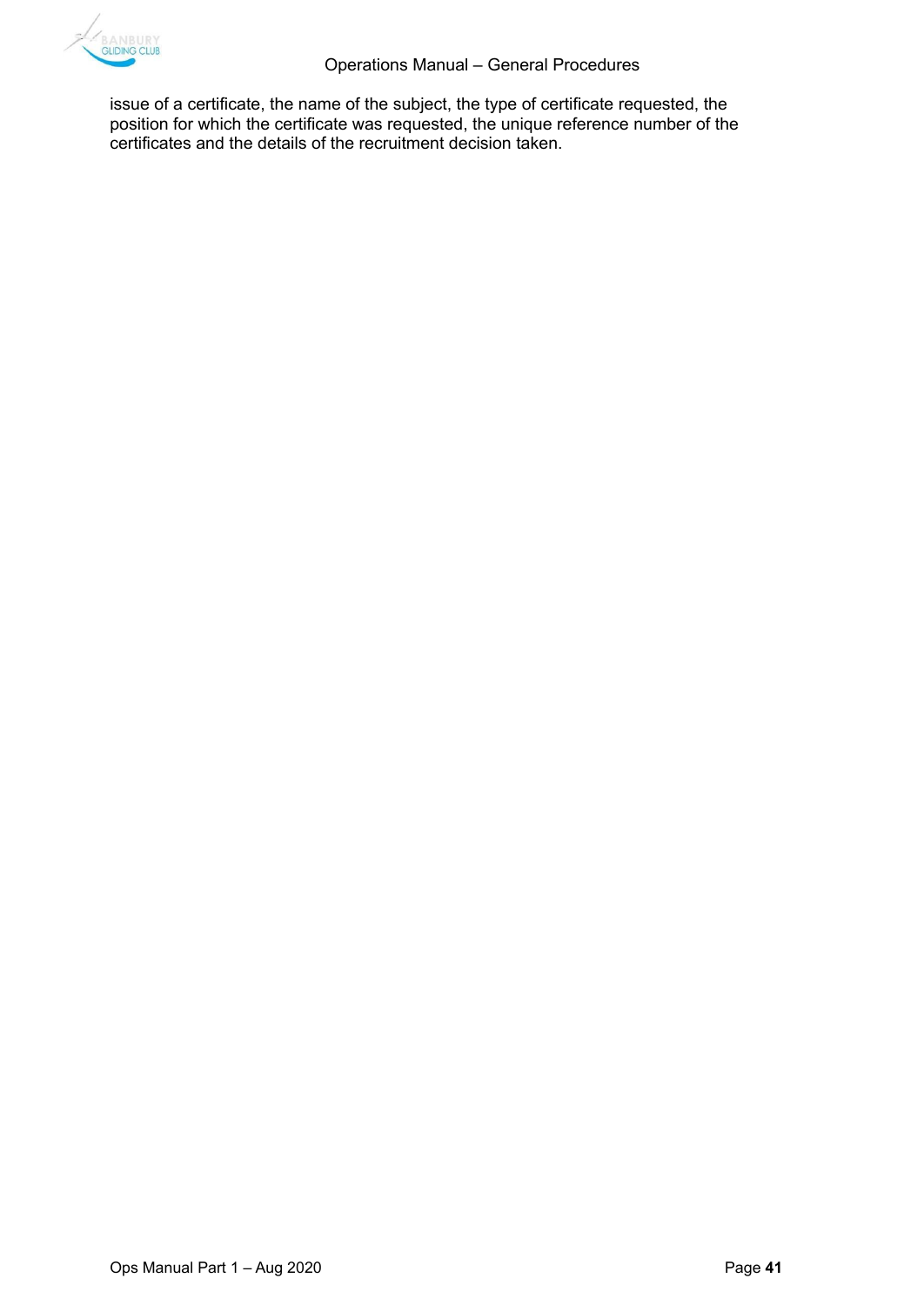

# <span id="page-41-0"></span>**Appendix 6 - Policy for the Recruitment of Ex-Offenders**

1.0 As an organisation assessing applicants' suitability for positions which are included in the Rehabilitation of Offenders Act 1974 (Exceptions) Order using criminal record checks processed through the Disclosure and Barring Service (DBS), Banbury Gliding Club (the Club) complies fully with the Code of Practice and undertakes to treat all applicants for positions fairly. The Club undertakes not to discriminate unfairly against any subject of a criminal record check on the basis of a conviction or other information revealed.

2.0 The Club can only ask an individual to provide details of convictions and cautions that the Club is legally entitled to know about. Where a DBS certificate at either standard or enhanced level can legally be requested (where the position is one that is included in the Rehabilitation of Offenders Act 1974 (Exceptions) Order 1975 as amended) and where appropriate Police Act Regulations (as amended), the Club can only ask an individual about convictions and cautions that are not protected.

3.0 The Club is committed to the fair treatment of its staff, potential staff or users of its services, regardless of race, gender, religion, sexual orientation, responsibilities for dependants, age, physical/mental disability or offending background.

4.0 The Club has a written policy on the recruitment of ex-offenders, which is made available to all DBS applicants at the outset of the recruitment process.

5.0 The Club actively promotes equality of opportunity for all with the right mix of talent, skills and potential and welcome applications from a wide range of candidates, including those with criminal records. The Club selects all candidates for interview based on their skills, qualifications and experience.

6.0 An application for a Disclosure and Barring Service check is only submitted to DBS after a thorough risk assessment has indicated that one is both proportionate and relevant to the position concerned. For those positions where a DBS check is identified as necessary, all application forms, job adverts and recruitment briefs will contain a statement that an application for a DBS certificate will be submitted in the event of the individual being offered the position.

7.0 The Club will ensure that all those in who are involved in the recruitment process have been suitably trained to identify and assess the relevance and circumstances of offences. The Club will also ensure that they have received appropriate guidance and training in the relevant legislation relating to the employment of ex-offenders, e.g. the Rehabilitation of Offenders Act 1974.

8.0 At interview, or in a separate discussion, the Club will ensure that an open and measured discussion takes place on the subject of any offences or other matter that might be relevant to the position. Failure to reveal information that is directly relevant to the position sought could lead to withdrawal of a positional offer.

9.0 The Club makes every subject of a criminal record check submitted to DBS aware of the existence of the Code of Practice and makes a copy available on request.

10.0 The Club undertakes to discuss any matter revealed on a DBS certificate with the individual seeking the position before withdrawing a conditional offer for a Club position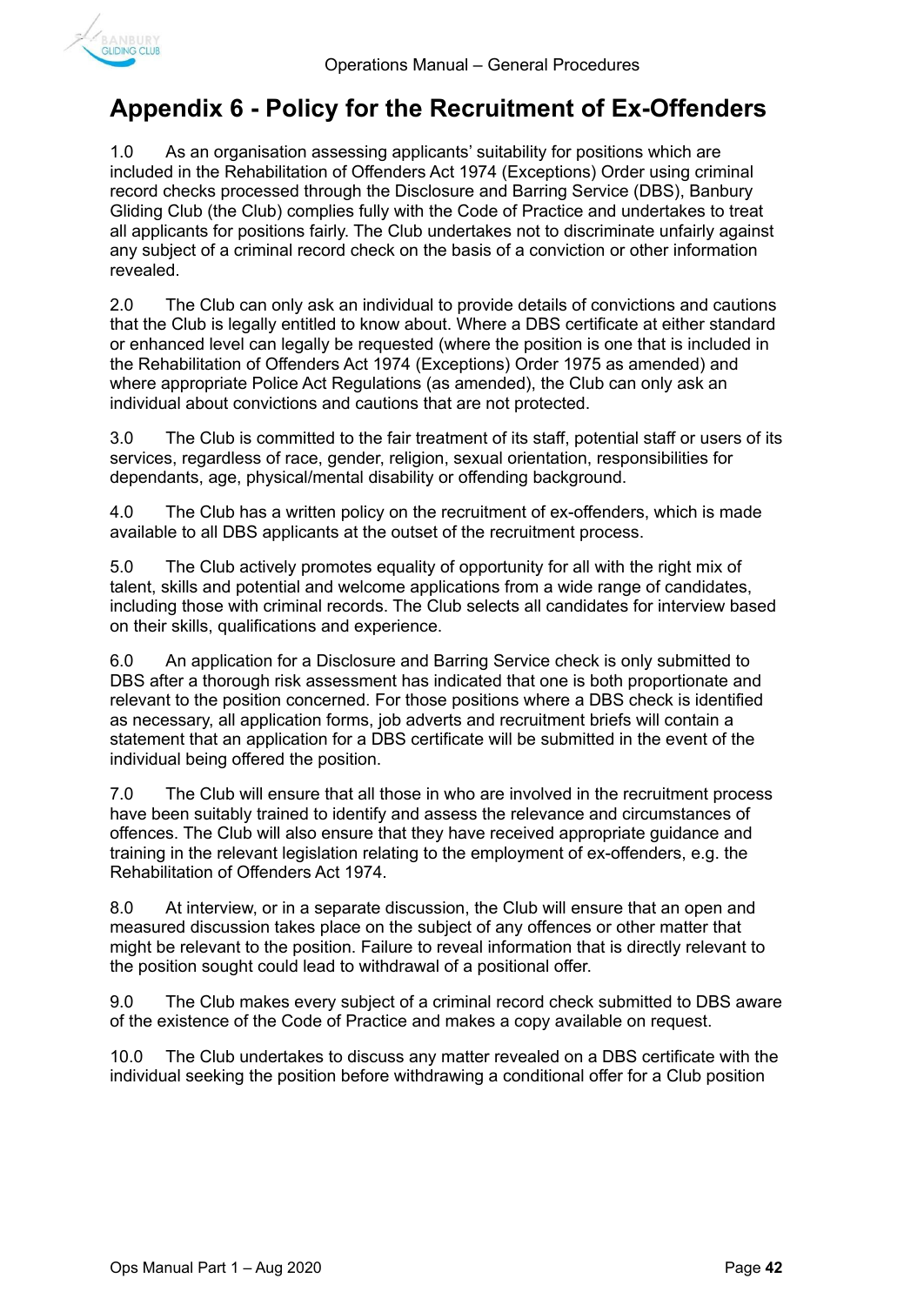

# <span id="page-42-0"></span>**Appendix 7 – Membership Administration and Glidex**

TBD.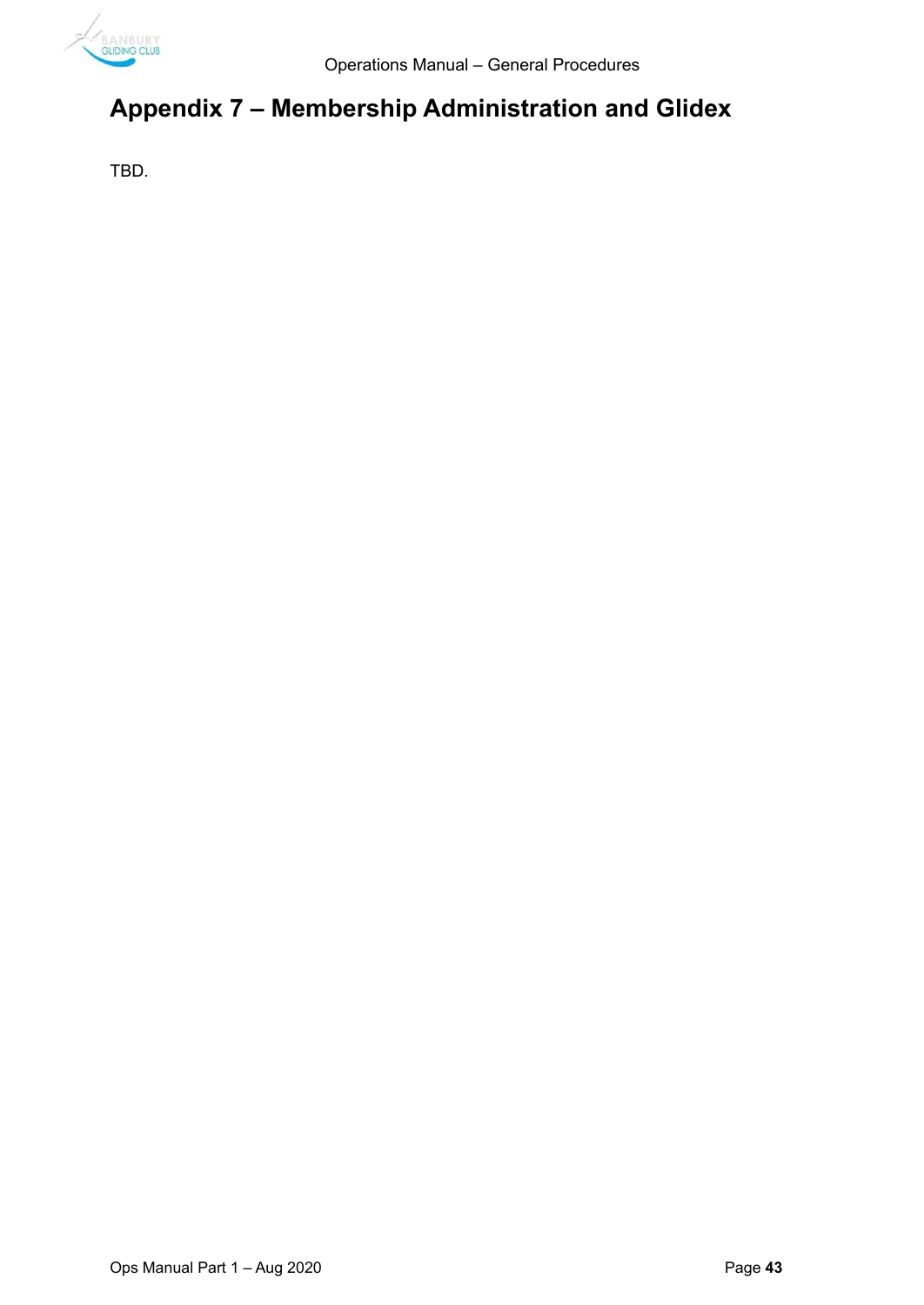

# <span id="page-43-0"></span>**Appendix 8 - Archive Policy**

- 1.0 Categories. With respect to archiving, Club documents fall into three categories:
- 1.1 Documents which may be needed for the development or defence of the Club.

The minimum time for retention of records is:10 years but 11 years is recommended. Within the responsibility of the:

### Secretary and held on the Club's Goggle Drive:

Correspondence relating to neighbourhood complaints. Application for grants.

### Membership & Accountsl Member:

Membership forms. Flying log sheets within Glidex. Tug log sheets.

### Child Protection Officer:

Any additional documents related to Child Protection reports.

### 1.2 Documents concerning the Club which we have a legal obligation to retain.

The minimum time for retention of records is: 6 years but 7 years is recommended. Within the responsibility of the:

### Secretary and held on the Club's Goggle Drive:

Committee Meeting Reports. AGM minutes.

### Treasurer:

Annual accounts.

### 1.3 Documents which may be needed for historical records of the Club.

The minimum time for retention of records is: permanent. Within the responsibility of the:

### Secretary and held on the Club's Goggle Drive:

Committee Meeting Reports. AGM minutes. Selected general correspondence

# 2. Storage Facilities**.**

2.1 Storage. Generally, documents are stored on an annual basis for the same year. They should be stored in the same box although in different files. Documents are stored in a metal cabinet in the rear of the Club Briefing room. Those documents which are subject General Data Protection Regulations (GDPR) are stored in a dedicated metal filing cabinet in the Club Office.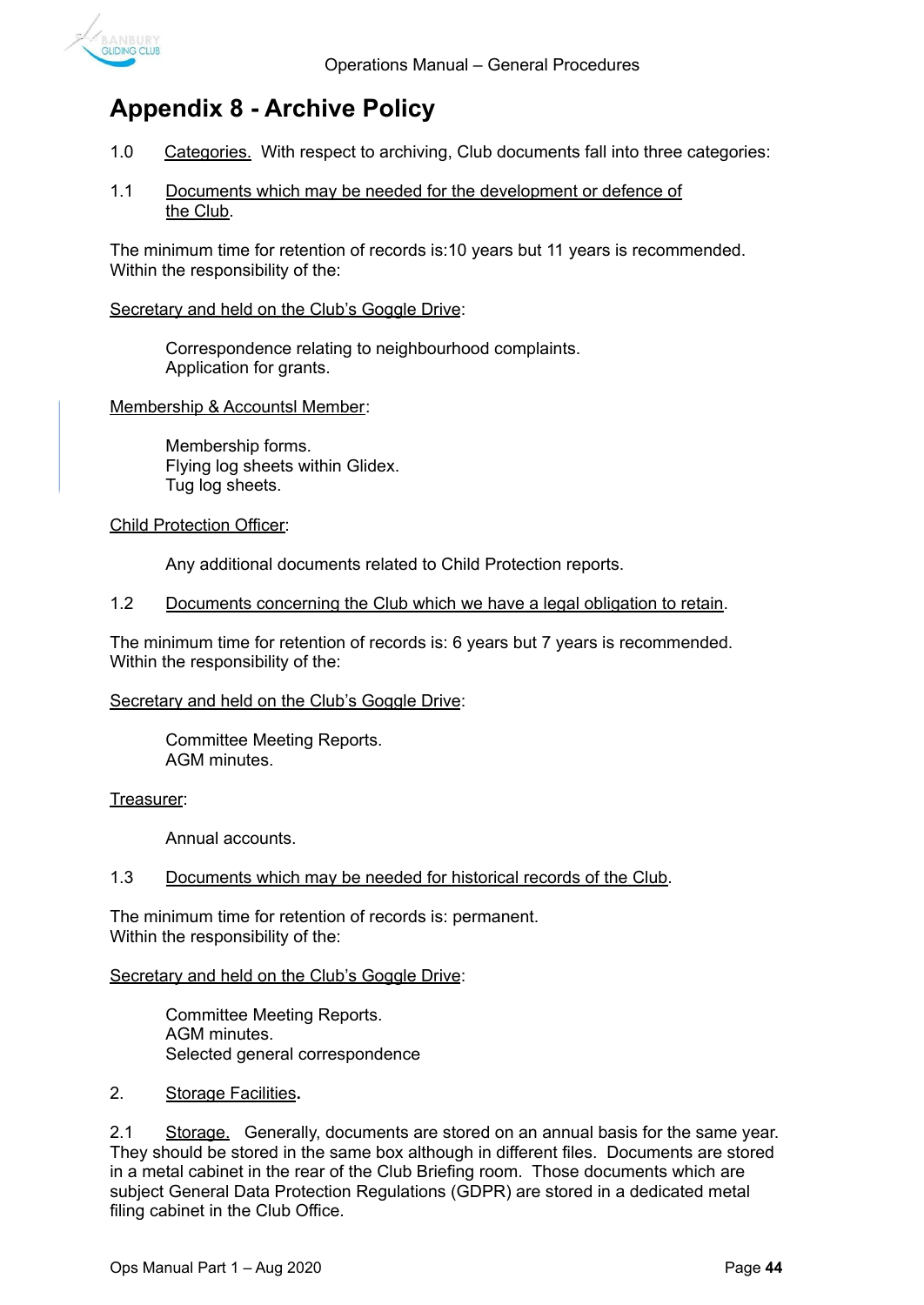

3.2 Security. Documents are protected in metal cabinets within the Clubhouse area..

3.3 Access control**.** Access to the Briefing Room cabinet is controlled by the Secretary. The GDPR related cabinet, in the Office, can only be accessed by the Club Chairman, the Club Child Protection Officer or the Club Membership & Accounts Member. Notices to this effect are displayed on the respective cabinets.

3.5 Identification. Documents are held within lever arch files and clearly labelled with contents.

4.0 Scrapping Documents No Longer Needed**.** It is suggested that at a set time each year (for example, after the annual statistics have been compiled for the BGA) the Secretary removes and scraps all documents, which have passed their retention dates.

5.0 System for Collection of Documents for Archiving at Year End.

A date must be agreed by which time all documents due to be archived are available. This date will be dependent upon the needs of the Treasurer, Secretary and certain other committee members. In order that the control of the archives does not fall into disarray through haphazard attempts at updating, all concerned must do their utmost to ensure deadlines for having the documents available are met.

6.0 Membership Documents. Membership forms are stored within the GDPR cabinet in separate folders. Retention periods:

Membership forms for Full Members - One year after membership has lapsed. Membership forms for Temporary Members - One year from date of signature.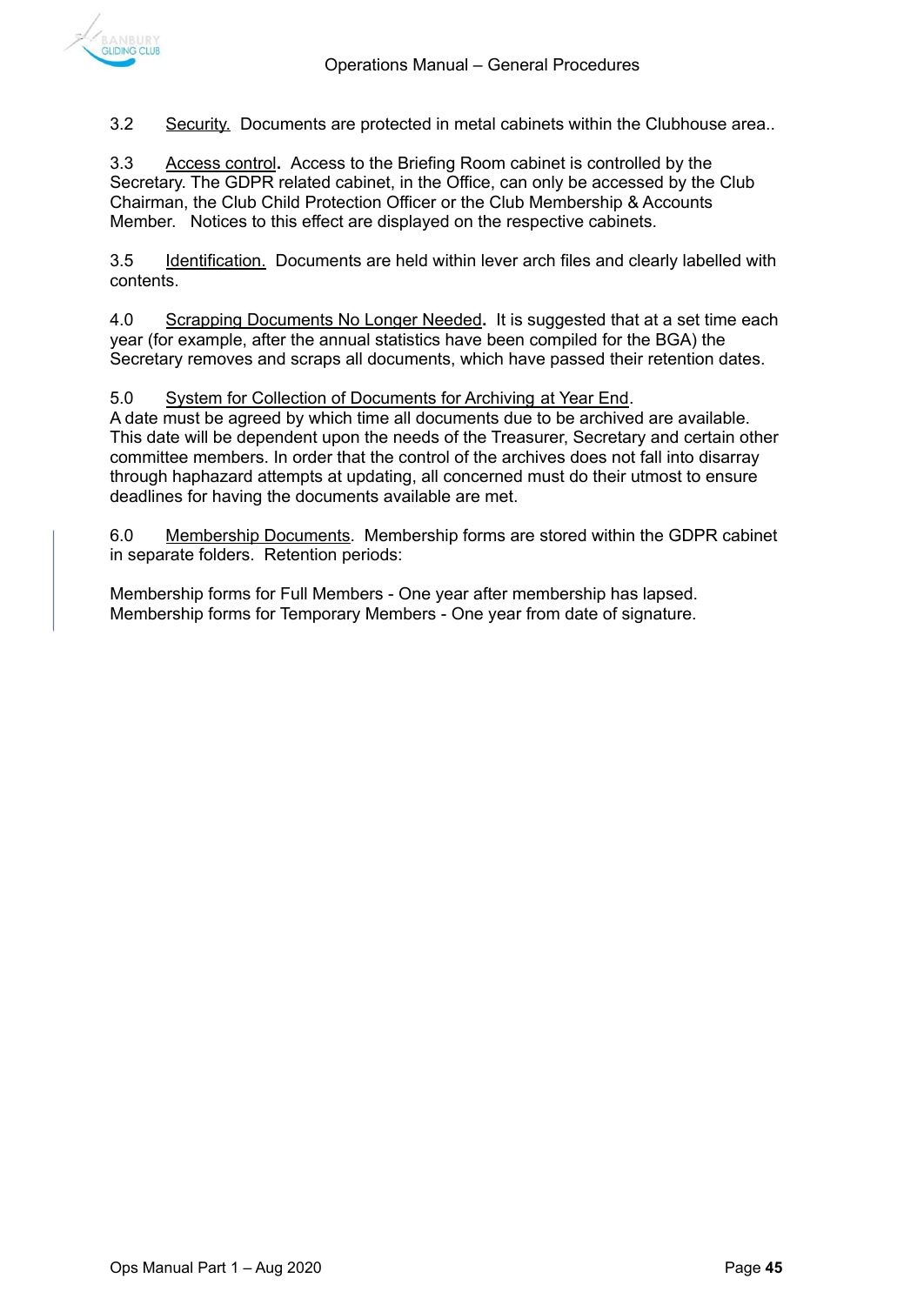

# <span id="page-45-0"></span>**Appendix 9 – BGC Workshop Hire Agreement - Issue 1**

This Agreement is between Banbury Gliding Club (BGC) and the Workshop Hiree.

1.0 Terms.

The Hiree must be a Full Member of BGC and be approved by BGC Committee (Ctee).

2.0 The Agreement:

Is subject to a BGC 3 mth notice of termination.

Will be reviewed annually by BGC Committee.

# 3.0 Priority of Use of the Workshop:

- 1. Club gliders
- 2. Members gliders either being maintained by the owner or the Lessor
- 3. Other gliders being maintained by the Lessor
- 4.0 Termination.

The Agreement if subject to immediate termination should any of the terms be broken.

The BGC Technical Officer has the authority to resolve any day to day conflicts. More significant problems will be escalated to the BGC Ctee for resolution.

5.0 Location & Coverage.

The Agreement:

Covers the use of the BGC Workshop and the adjacent hardstanding for routine glider/motor glider repair work. The Workshop cannot be used for glider storage. A single trailer may be parked directly outside the Workshop on a daily temporary basis but must be moved to the trailer park for weekends and public holidays. Up to a maximum of three trailers may be stored in the BGC trailer park. The total number of trailer slots for Hiree's is five The Clubhouse cannot be used for storage or work activity.

### 6.0 Charges.

Charges will only be made when used for undertaking work on none BGC or none BGC Members equipment (ie  $3<sup>rd</sup>$  Party). They will be:

Up to 2 hrs – no charge Summer (Apr - Sep) £5 per day Winter  $(Oct - Mar)$  £7 per day

These rates are inclusive of:

**Electricity** 

3<sup>rd</sup> Party Insurance. The Insurance does not cover 3<sup>rd</sup> Party aircraft.

Charges to be paid monthly in-arrears

### 7.0 Neighbours.

Do not block the access to Holcroft Aviation or the associated taxiway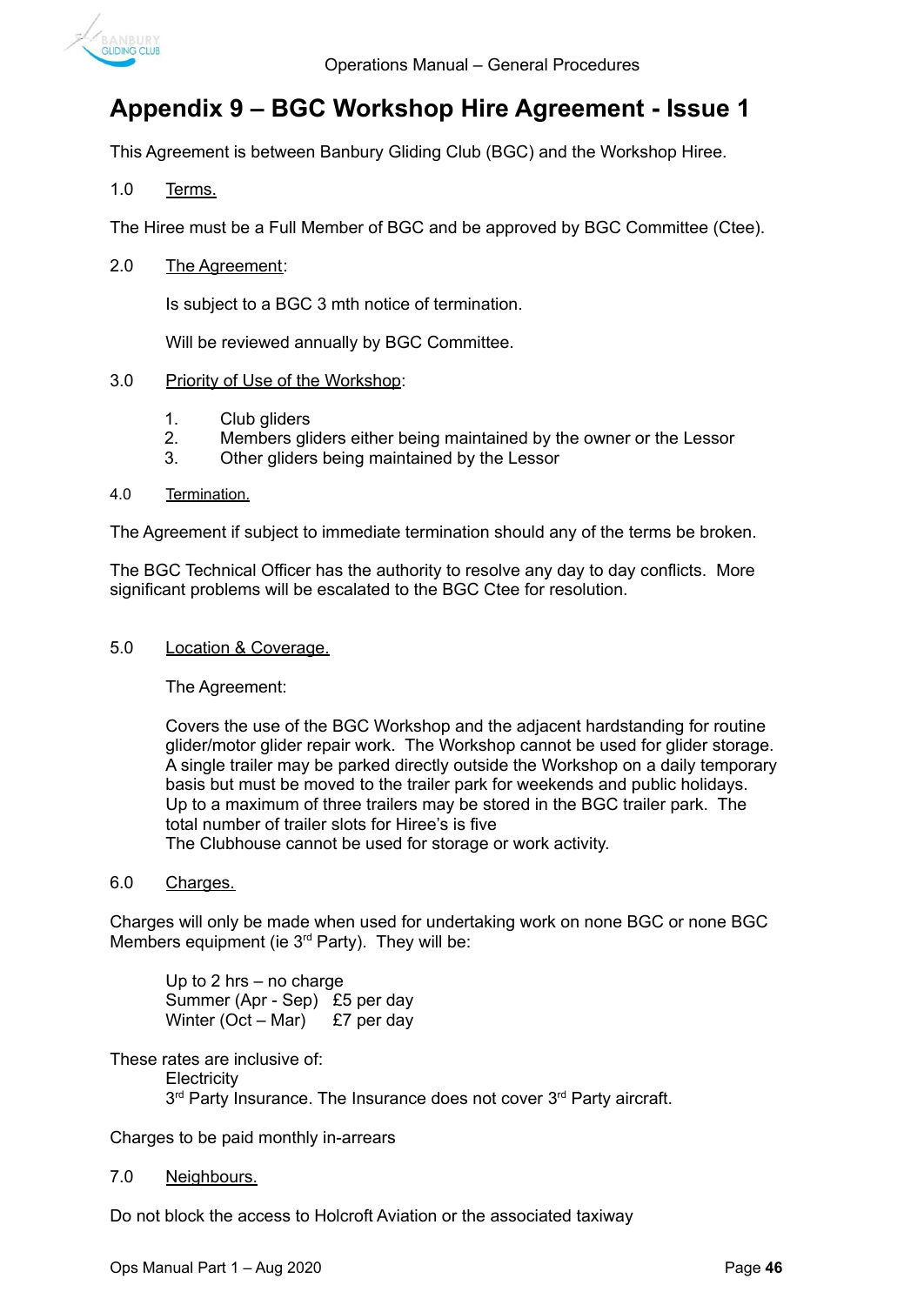

### 8.0 Conditions

BGC will provide a calendar in the Clubhouse Office to record all bookings

- 9.0 The Hiree is responsible for:
	- Locking up the Workshop after use.
	- Any breakages or loss of BGC equipment which must be to be replaced within 7 days.
	- Any damage to the Workshop which must be repaired within a suitable time.
	- Control of any visitors they bring onto BGC property.
	- Keeping the Workshop tidy, free of food, keeping it clean of work debris, etc.
	- Only undertaking repair activity as authorised by the BGC insurance policy.
	- Keeping any of their equipment/stock separate from that of BGC.
	- Removing any rubbish generated from the Workshop.

### 10.0 Security

The Hiree will be provided with a Workshop key. Keys are also held by PF, PN and SD to enable access to BGC equipment and one other key will be held in the Club Office for emergency access.

Agreed by:

| Hirer on behalf of BGC: | Hiree:     |
|-------------------------|------------|
| Name:                   | Name:      |
| Signature:              | Signature: |
| Date:                   | Date:      |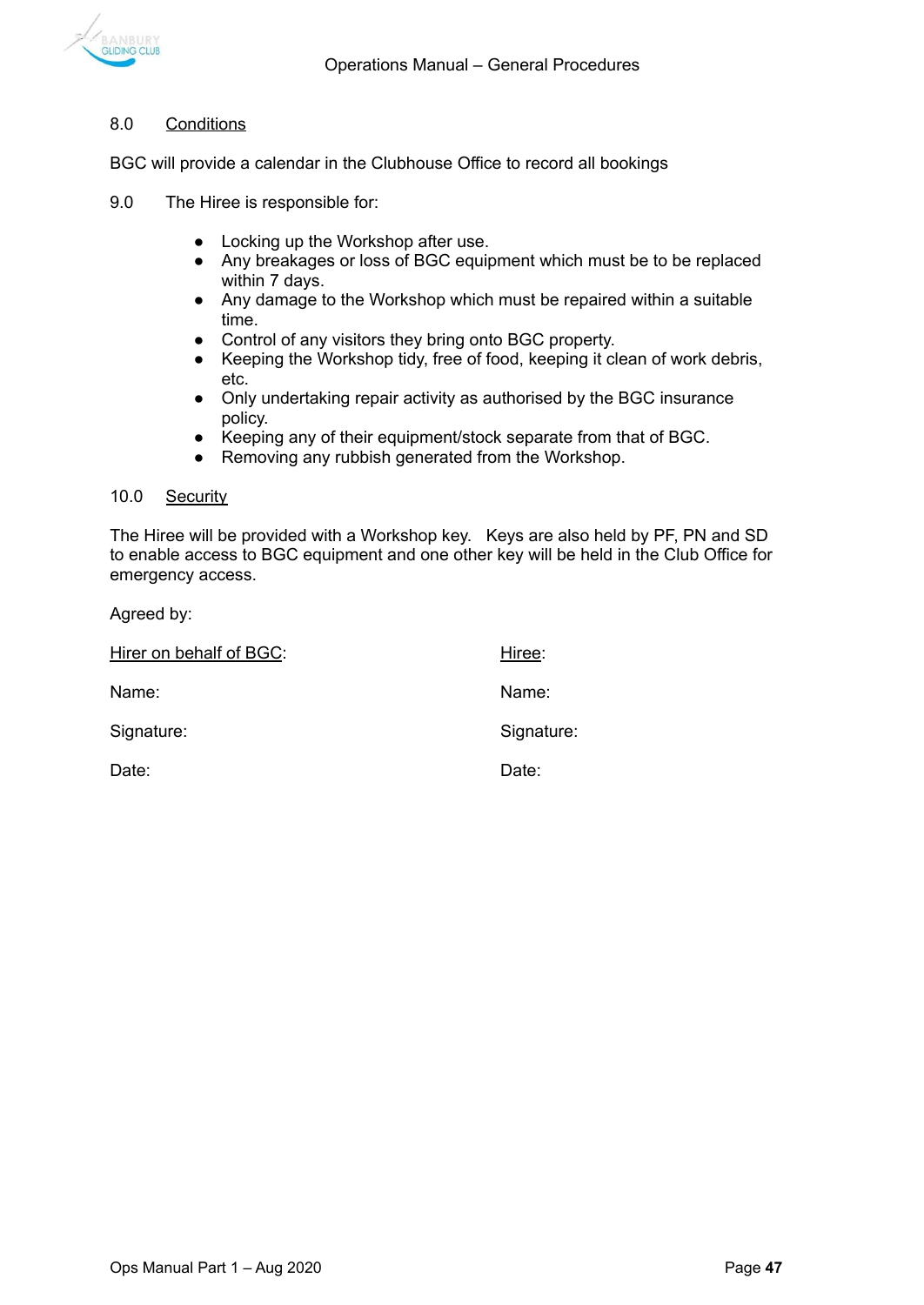

# <span id="page-47-0"></span>**Appendix 10 - Current Instructors, Inspectors and Official Observers**

1.0 BGA Instructors:

David Bullock (CFI) John Batch David Bramwell Richard Chapman Michael Clark Peter Concannon Phil Dolling **Disk Communist Communist Communist Communist Communist Communist Communist Communist Communist Communist Communist Communist Communist Communist Communist Communist Communist Communist Communist Communist Com** Andrew Hyslop Bob Johnston Jeff Luck Chris Nicholson **Peter Nicholson** Andrew Reid<br>
Pete Stratten Tim Wheeler

Pete Stratten

2.0 Tug Pilots:

| David Bramwell  | Rob Cronk           | Simon Ducker  |
|-----------------|---------------------|---------------|
| Peter Fincham   | Mike Gibbins        | John Giddins  |
| Jim Jennings    | <b>Bob Johnston</b> | John Marriott |
| Peter Nicholson | Paul Waghorne       | Tim Wheeler   |

3.0 BGA Inspectors:

| John Giddins   | I/A/196  |
|----------------|----------|
| Peter Fincham  | IC/803   |
| Pete Nicholson | I/C/1448 |
| Ron Sangster   | IC/782   |

4.0 Official Observers:

| David Bramwell       |         |
|----------------------|---------|
| <b>Peter Fincham</b> | 1995/92 |
| John Giddins         |         |
| <b>Bob Johnston</b>  | 1322/92 |
| Jeff Luck            | 894/92  |
| Pete Nicholson       | 1807/92 |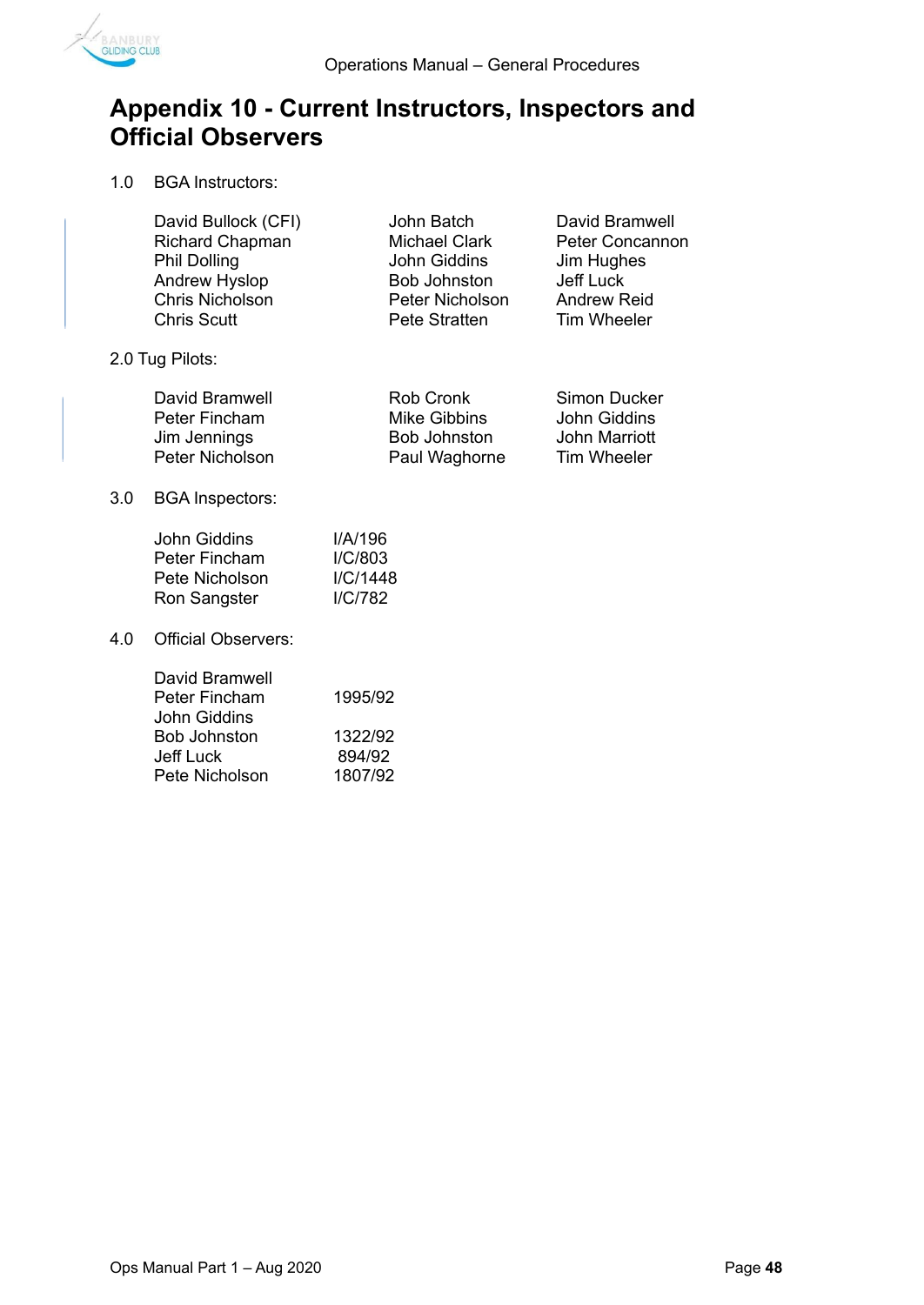

# <span id="page-48-0"></span>**Appendix 11 - Notices to Members**

Notice 1. Charges.

See Ops Manual – Part 3 for current charges.

### Notice 2. Inspector Fees

Inspector fees will be paid on renewal subject to approval by the Technical Officer

Notice 3. Club Trophies.

Club Trophies would be awarded as follows:

By the CFI:

- Best Ab-initio
- Best Flight from Hinton
- Most Promising Pilot
- Best Cross-Country Attempt

By the Chairman:

- Keith Chichester Trophy (Club unsung hero)
- Roger Coombs Trophy (Most significant contribution to move the Club forward)

#### Notice 4. Donations.

The Committee has agreed that flight vouchers could be donated to local village related charity events.

### Notice 5. Glider Batteries.

Glider batteries have been labelled to specific aircraft to try and identify the cause of them failing after a relatively short time.

### Notice 6. Duty Pilot Flight.

To incentivise Duty Pilot attendance, they may take a launch to 2000 ft with a flight of up to 30 mins on their day of duty for £1.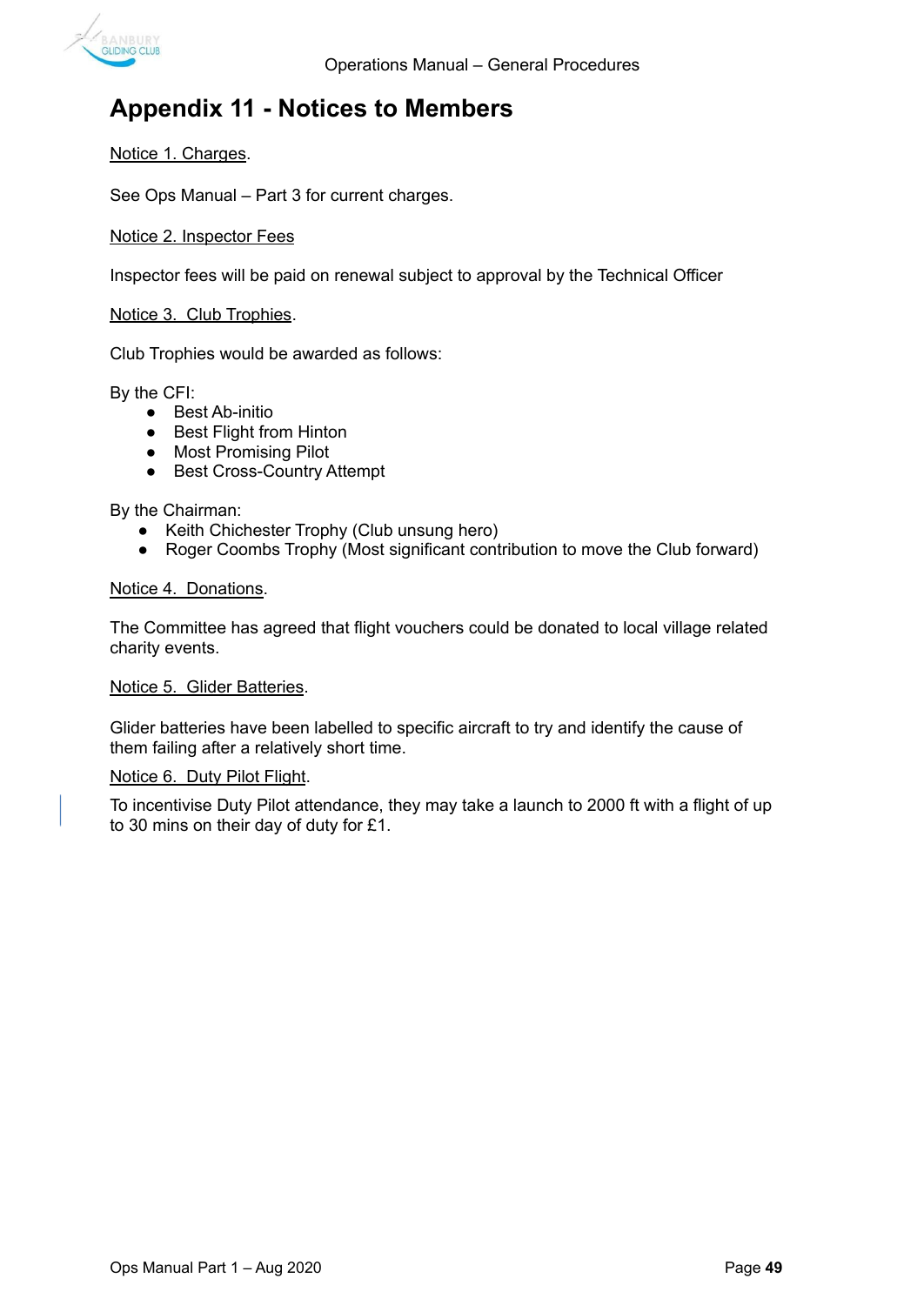

# <span id="page-49-0"></span>**Appendix 12 – Mid-Week Flying**

1.0 Opportunities exist for mid-week flying, including cross country flying, under similar operational safety and site security requirements as for normal weekend Club operations. Given that the level of airfield activity can vary greatly from day to day, it is necessary that the operation is supervised. A separate 'WhatsApp' interest group has been set up to organise this flying using volunteers.

2.0 Supervision. Midweek operations will be overseen by a nominated Duty Supervisor (DS). All current Banbury Gliding Club (BGC) Instructors and Tug Pilots can carry out the DS role. The CFI can appoint additional Club members as DS's based on their ability and experience of the flying operations at Hinton. The supervision task relates to:

- Setting up the airfield operation.
- Actively monitoring airfield activity and managing the gliding site safety.
- Acting as the focal point for communications between the gliding operation and with other airfield users.
- Using their personal authority to resolve issues within the operation and /or with other airfield users.
- Acting as the safety person in the event of an incident/accident.

The DS's have the authority and responsibility to control all aspects of the gliding launch point to ensure a safe and efficient operation.

### 3.0 General Operation.

3.1 The CFI has authorised current members who are qualified glider pilots (Bronze and Cross-country Endorsement), to fly either primarily their private gliders or Club single seat gliders, at Hinton mid-week. In addition, similarly qualified visiting pilots with their own glider may also fly from Hinton providing they have a current Reciprocal Membership.

(Note that if dual training flights are to be undertaken, or non-qualified glider pilots are to fly, then this must be under the control of a BGC instructor who will assume control of the overall gliding operation whilst this is in progress Such flying will be in accordance with the standard BGC weekend operation).

Midweek flying by qualified glider pilots may be undertaken in accordance with the flow chart at para 4 and is on the provision that:

- a. If using Club gliders, there are enough people around to unpack the hangar, and pack it away again at the end of the day. No gliders are to be left out blocking the access to the Holdcroft Aviation hangar.
- b. Club two seaters cannot be used for solo flying without the specific authorisation of the CFI, which will be required on each day that a two-seater is wanted to be flown.
- c. No instructional flying, including Trial Lessons, or type conversions are undertaken.
- d. The DS or TP may hand over to an alternate DS or TP providing they brief them fully on the operation and record the change in the Red Folder and Tug Log as appropriate
- e. Before the first launch on days when HSC are operating, the DS and TP are to agree the launch, circuit, and landing plan with the Drop Zone (DZ) Controller. The map showing the DZ, as agreed and signed by the DS, TP and the DZ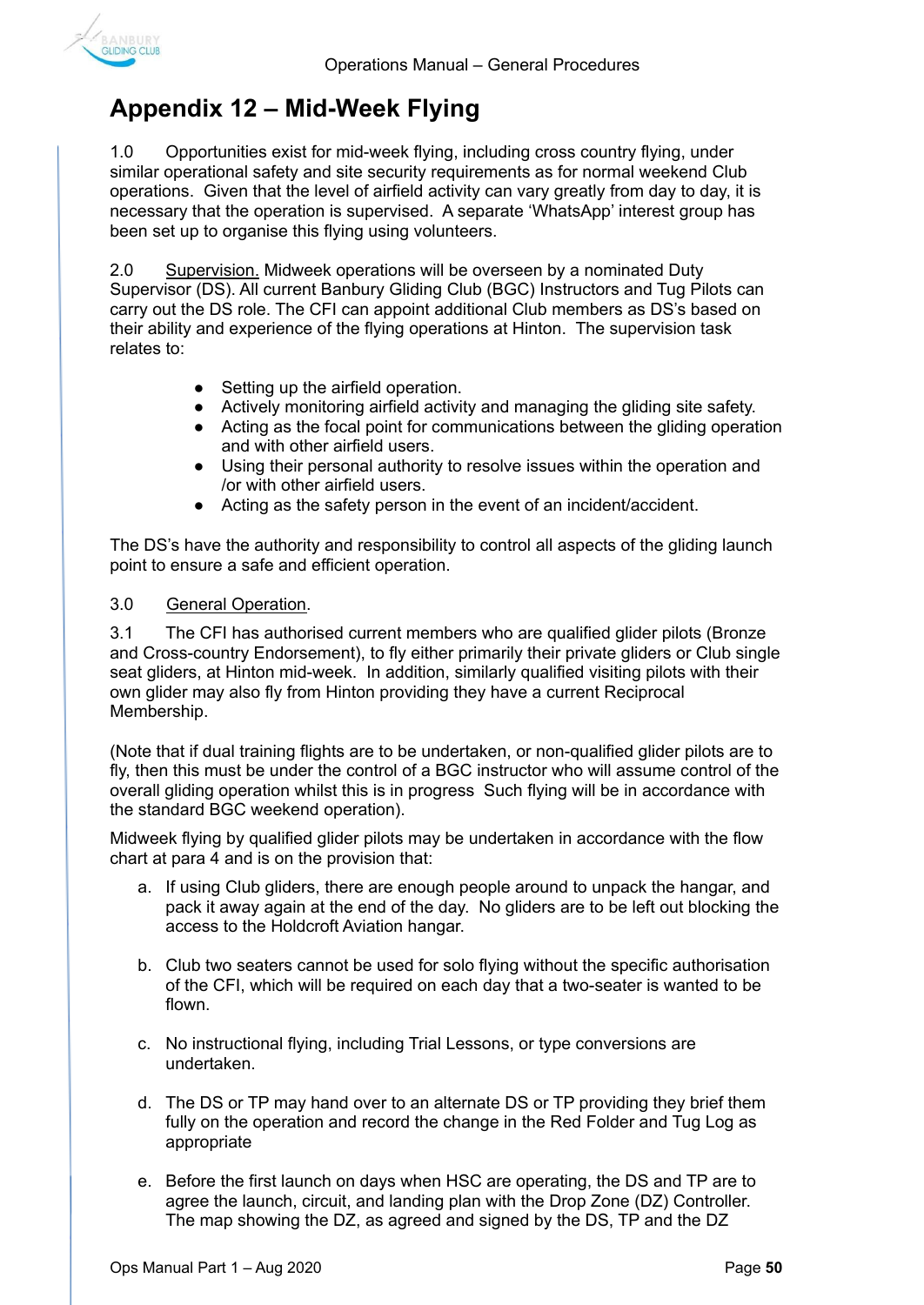Controller, is to be placed in the Red Folder.

- f. The Red Folder should be updated by the DS with a signature sheet and be made available at the launch point for pilot signature. All pilots who intend to fly, are to sign as understanding the parachute safety zones and related safety procedures (eg returning to the airfield), if applicable, and leave details of their intended flight and contact details in the Folder. The Folder is to be retained by the DS.
- g. All pilots are to provide the nominated DS with their name, glider 'G' registration and membership number for inclusion in the Tug Log prior to joining the launch queue.
- h. Any visitor without a membership number must complete a new Membership Application form prior to flying and obtain a membership number.
- i. The emergency equipment trailer is to be in position on the airfield during the tug operation with a buggy attached or close by.
- j. The Glidex computer should remain in the Office and be fully completed at the end of the day. The TP is responsible for logging all take off's on the aircraft Tug Log during the day. Once all the launches are completed, he should return to the office and enter all the launches on Glidex. It is the glider pilot's responsibility to ensure that their landing has been logged.
- k. A competent wing runner must be used to launch all gliders. If no separate launch signaller is available, the person running the wing also needs to carry and operate the mobile radio. All launch calls to the TP should be made on the airfield frequency.
- l. The DS is responsible for ensuring that all gliders are accounted for at the end of the day.
- m. Payment details for visiting pilots are detailed on the information sheet available in the laptop bag.

3.2 Approval for the flight to take place rests with the DS. If a pilot has not registered their full details or a competent wing runner is not available, the launch must not be undertaken.

3.3 As captain of the combination, the TP is responsible for the safety of the launch.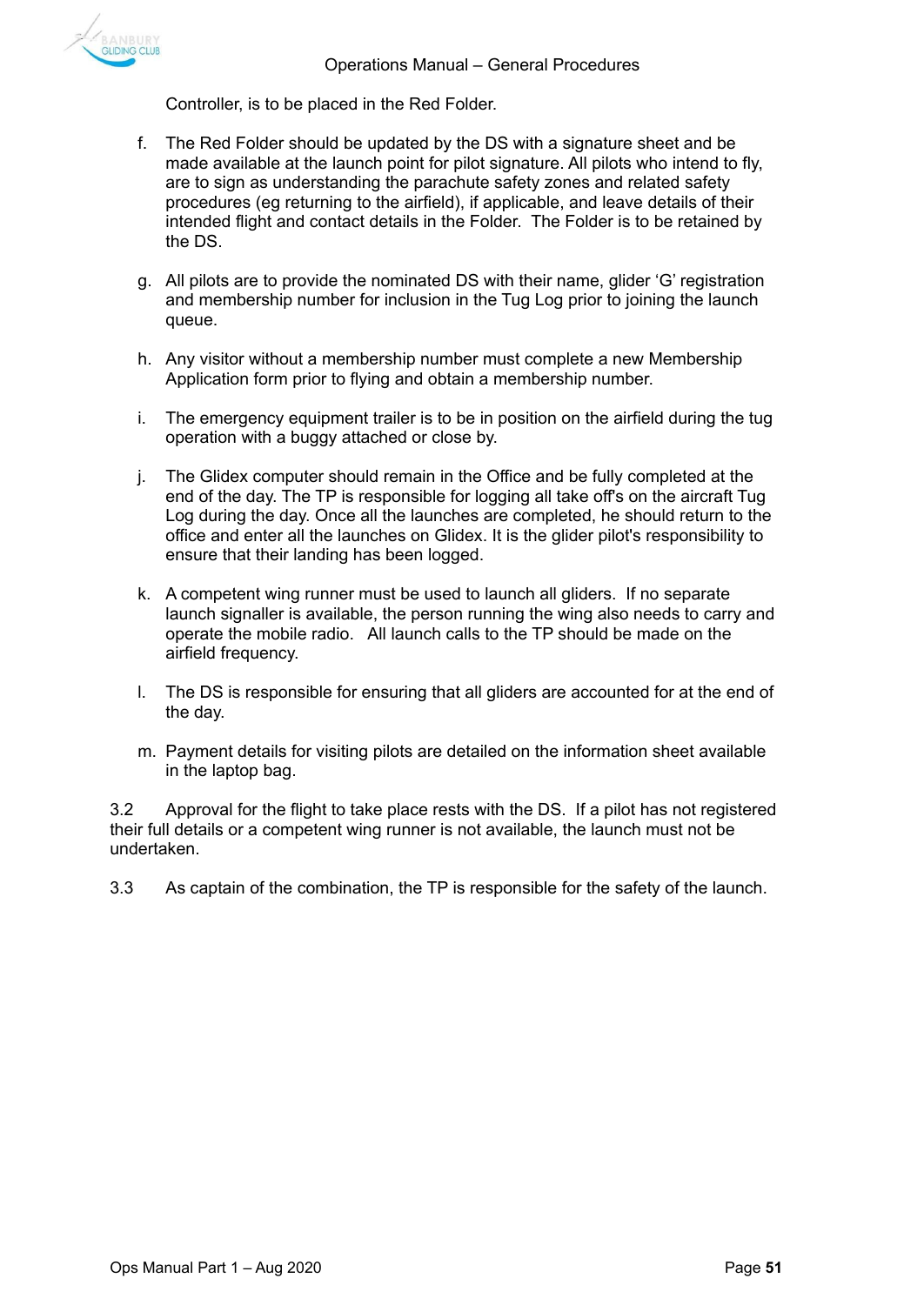